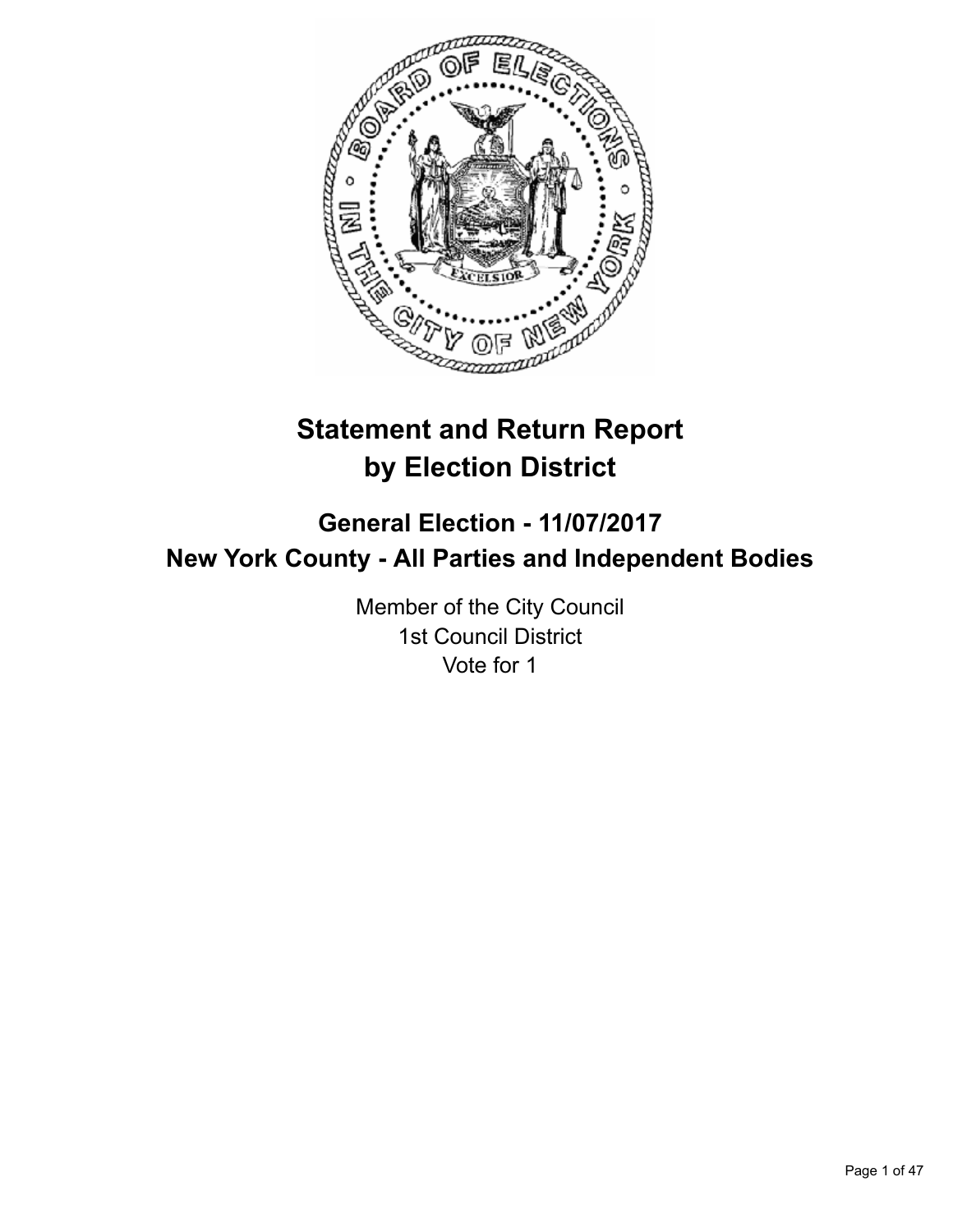

| PUBLIC COUNTER                                           | 147 |
|----------------------------------------------------------|-----|
| <b>MANUALLY COUNTED EMERGENCY</b>                        | 0   |
| <b>ABSENTEE / MILITARY</b>                               | 3   |
| AFFIDAVIT                                                | 5   |
| <b>Total Ballots</b>                                     | 155 |
| Less - Inapplicable Federal/Special Presidential Ballots | 0   |
| <b>Total Applicable Ballots</b>                          | 155 |
| MARGARET S. CHIN (DEMOCRATIC)                            | 99  |
| BRYAN JUNG (REPUBLICAN)                                  | 17  |
| MARGARET S. CHIN (WORKING FAMILIES)                      | 3   |
| CHRISTOPHER MARTE (INDEPENDENCE)                         | 27  |
| AARON FOLDENAUER (LIBERAL)                               | 5   |
| MORRY C. DAVES (WRITE-IN)                                | 1   |
| <b>Total Votes</b>                                       | 152 |
| Unrecorded                                               | 3   |

| <b>PUBLIC COUNTER</b>                                    | 246 |
|----------------------------------------------------------|-----|
| <b>MANUALLY COUNTED EMERGENCY</b>                        | 0   |
| ABSENTEE / MILITARY                                      | 2   |
| AFFIDAVIT                                                | 3   |
| <b>Total Ballots</b>                                     | 251 |
| Less - Inapplicable Federal/Special Presidential Ballots | 0   |
| <b>Total Applicable Ballots</b>                          | 251 |
| MARGARET S. CHIN (DEMOCRATIC)                            | 124 |
| BRYAN JUNG (REPUBLICAN)                                  | 51  |
| MARGARET S. CHIN (WORKING FAMILIES)                      | 10  |
| CHRISTOPHER MARTE (INDEPENDENCE)                         | 42  |
| AARON FOLDENAUER (LIBERAL)                               | 12  |
| MICHAEL BLOOMBERG (WRITE-IN)                             | 1   |
| <b>Total Votes</b>                                       | 240 |
| Unrecorded                                               | 11  |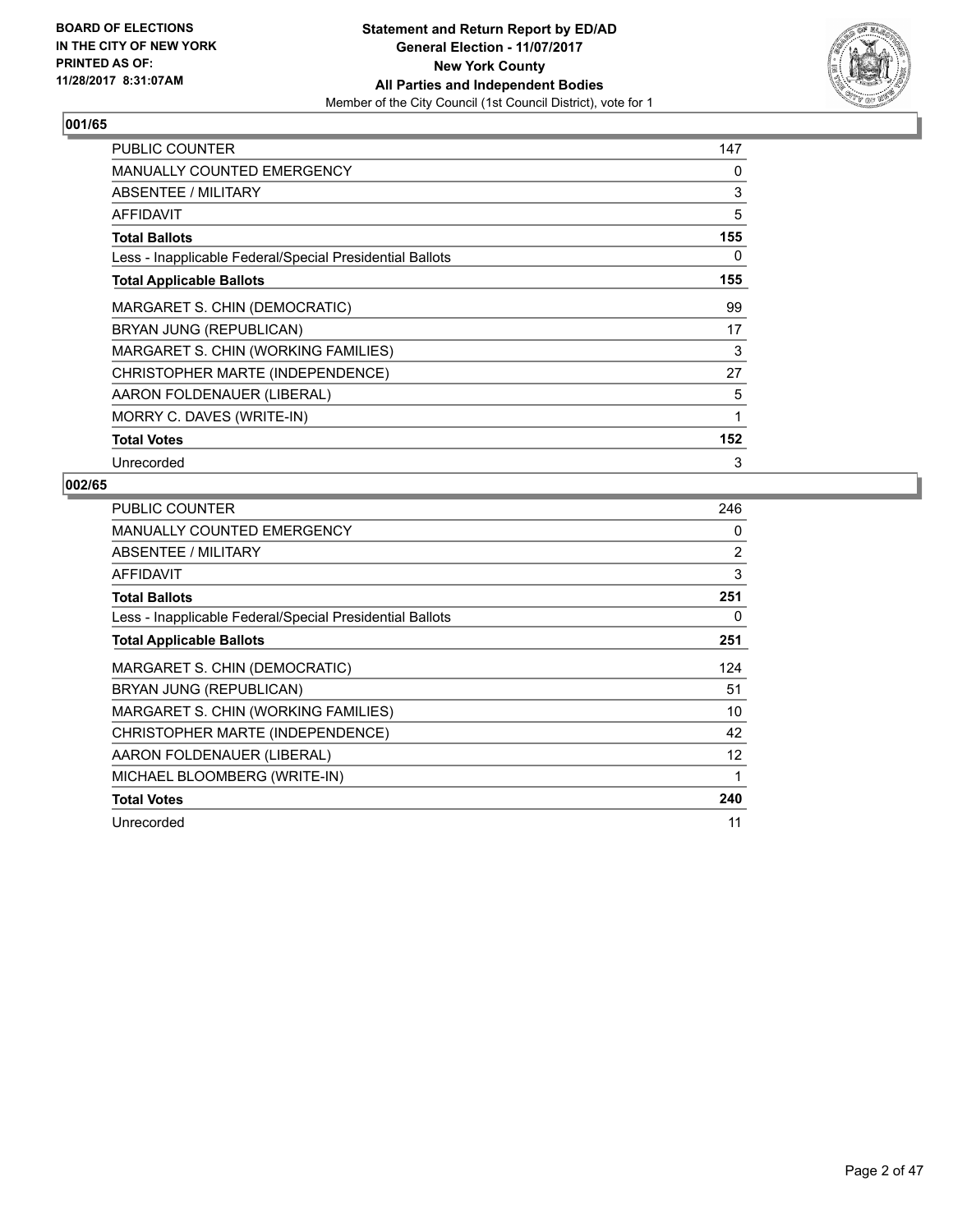

| <b>PUBLIC COUNTER</b>                                    | 170 |
|----------------------------------------------------------|-----|
| <b>MANUALLY COUNTED EMERGENCY</b>                        | 0   |
| ABSENTEE / MILITARY                                      | 3   |
| <b>AFFIDAVIT</b>                                         | 9   |
| <b>Total Ballots</b>                                     | 182 |
| Less - Inapplicable Federal/Special Presidential Ballots | 0   |
| <b>Total Applicable Ballots</b>                          | 182 |
| MARGARET S. CHIN (DEMOCRATIC)                            | 94  |
| BRYAN JUNG (REPUBLICAN)                                  | 30  |
| MARGARET S. CHIN (WORKING FAMILIES)                      | 3   |
| CHRISTOPHER MARTE (INDEPENDENCE)                         | 36  |
| AARON FOLDENAUER (LIBERAL)                               | 13  |
| <b>Total Votes</b>                                       | 176 |
| Unrecorded                                               | 6   |

## **004/65**

| <b>PUBLIC COUNTER</b>                                    | 159 |
|----------------------------------------------------------|-----|
| MANUALLY COUNTED EMERGENCY                               | 0   |
| <b>ABSENTEE / MILITARY</b>                               | 0   |
| AFFIDAVIT                                                | 7   |
| <b>Total Ballots</b>                                     | 166 |
| Less - Inapplicable Federal/Special Presidential Ballots | 0   |
| <b>Total Applicable Ballots</b>                          | 166 |
| MARGARET S. CHIN (DEMOCRATIC)                            | 92  |
| BRYAN JUNG (REPUBLICAN)                                  | 26  |
| MARGARET S. CHIN (WORKING FAMILIES)                      | 9   |
| CHRISTOPHER MARTE (INDEPENDENCE)                         | 26  |
| AARON FOLDENAUER (LIBERAL)                               | 9   |
| <b>Total Votes</b>                                       | 162 |
| Unrecorded                                               | 4   |

| <b>PUBLIC COUNTER</b>                                    | 133 |
|----------------------------------------------------------|-----|
| <b>MANUALLY COUNTED EMERGENCY</b>                        | 0   |
| ABSENTEE / MILITARY                                      | 3   |
| <b>AFFIDAVIT</b>                                         |     |
| <b>Total Ballots</b>                                     | 137 |
| Less - Inapplicable Federal/Special Presidential Ballots | 0   |
| <b>Total Applicable Ballots</b>                          | 137 |
| MARGARET S. CHIN (DEMOCRATIC)                            | 88  |
| BRYAN JUNG (REPUBLICAN)                                  | 10  |
| MARGARET S. CHIN (WORKING FAMILIES)                      | 5   |
| CHRISTOPHER MARTE (INDEPENDENCE)                         | 27  |
| AARON FOLDENAUER (LIBERAL)                               | 4   |
| <b>Total Votes</b>                                       | 134 |
| Unrecorded                                               | 3   |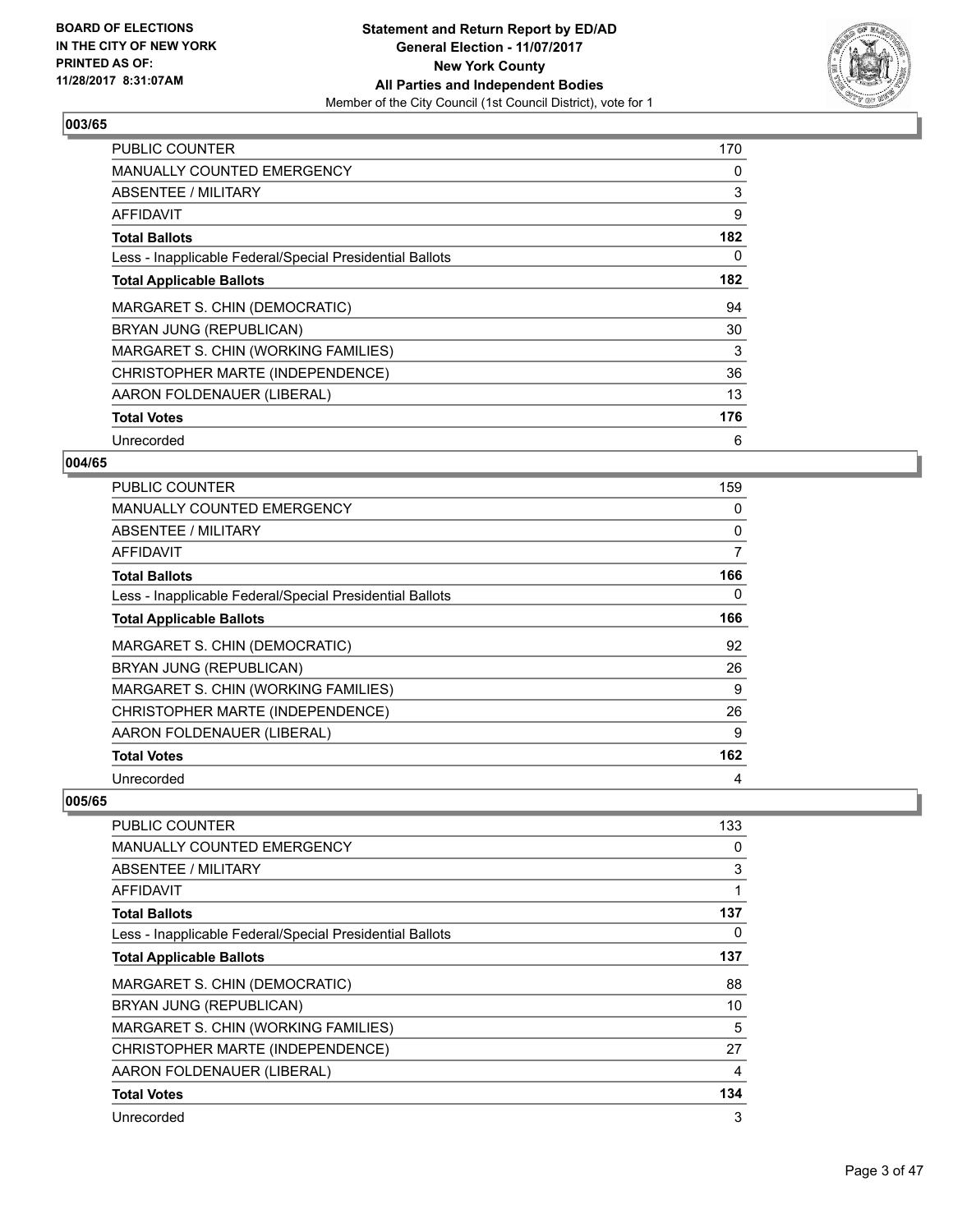

| <b>PUBLIC COUNTER</b>                                    | 299 |
|----------------------------------------------------------|-----|
| <b>MANUALLY COUNTED EMERGENCY</b>                        | 0   |
| ABSENTEE / MILITARY                                      | 2   |
| <b>AFFIDAVIT</b>                                         | 2   |
| <b>Total Ballots</b>                                     | 303 |
| Less - Inapplicable Federal/Special Presidential Ballots | 0   |
| <b>Total Applicable Ballots</b>                          | 303 |
| MARGARET S. CHIN (DEMOCRATIC)                            | 135 |
| BRYAN JUNG (REPUBLICAN)                                  | 47  |
| MARGARET S. CHIN (WORKING FAMILIES)                      | 13  |
| CHRISTOPHER MARTE (INDEPENDENCE)                         | 80  |
| AARON FOLDENAUER (LIBERAL)                               | 18  |
| UNATTRIBUTABLE WRITE-IN (WRITE-IN)                       | 1   |
| <b>Total Votes</b>                                       | 294 |
| Unrecorded                                               | 9   |

| <b>PUBLIC COUNTER</b>                                    | 317            |
|----------------------------------------------------------|----------------|
| <b>MANUALLY COUNTED EMERGENCY</b>                        | 0              |
| ABSENTEE / MILITARY                                      | 7              |
| AFFIDAVIT                                                | $\overline{2}$ |
| <b>Total Ballots</b>                                     | 326            |
| Less - Inapplicable Federal/Special Presidential Ballots | 0              |
| <b>Total Applicable Ballots</b>                          | 326            |
| MARGARET S. CHIN (DEMOCRATIC)                            | 136            |
| BRYAN JUNG (REPUBLICAN)                                  | 35             |
| MARGARET S. CHIN (WORKING FAMILIES)                      | 15             |
| CHRISTOPHER MARTE (INDEPENDENCE)                         | 103            |
| AARON FOLDENAUER (LIBERAL)                               | 13             |
| <b>Total Votes</b>                                       | 302            |
| Unrecorded                                               | 24             |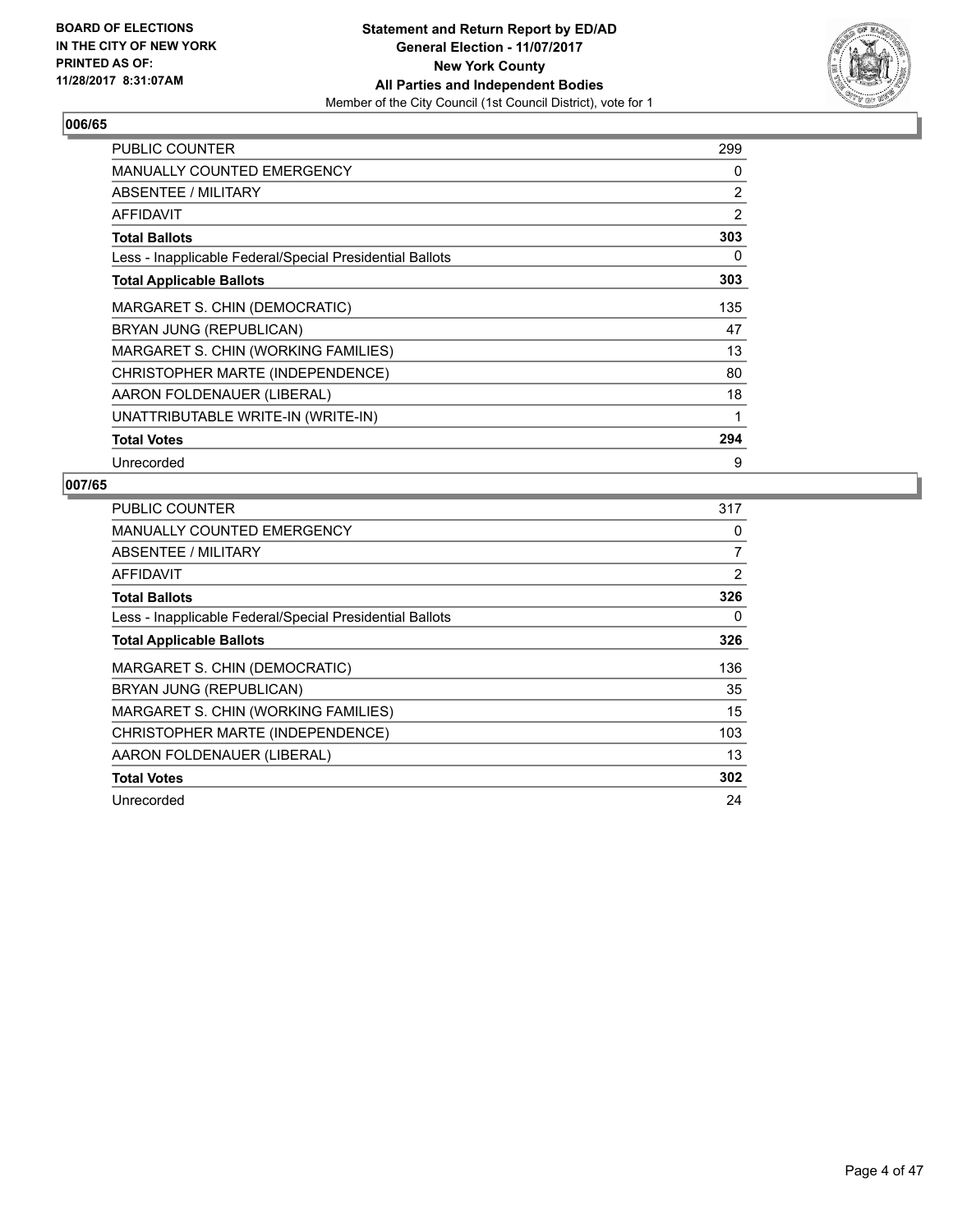

| <b>PUBLIC COUNTER</b>                                    | 406 |
|----------------------------------------------------------|-----|
| <b>MANUALLY COUNTED EMERGENCY</b>                        | 0   |
| <b>ABSENTEE / MILITARY</b>                               | 12  |
| <b>AFFIDAVIT</b>                                         | 3   |
| <b>Total Ballots</b>                                     | 421 |
| Less - Inapplicable Federal/Special Presidential Ballots | 0   |
| <b>Total Applicable Ballots</b>                          | 421 |
| MARGARET S. CHIN (DEMOCRATIC)                            | 184 |
| BRYAN JUNG (REPUBLICAN)                                  | 60  |
| MARGARET S. CHIN (WORKING FAMILIES)                      | 18  |
| CHRISTOPHER MARTE (INDEPENDENCE)                         | 119 |
| AARON FOLDENAUER (LIBERAL)                               | 12  |
| MICHEAL HALPERT (WRITE-IN)                               | 1   |
| <b>Total Votes</b>                                       | 394 |
| Unrecorded                                               | 27  |

| <b>PUBLIC COUNTER</b>                                    | 126 |
|----------------------------------------------------------|-----|
| <b>MANUALLY COUNTED EMERGENCY</b>                        | 0   |
| ABSENTEE / MILITARY                                      | 0   |
| <b>AFFIDAVIT</b>                                         | 1   |
| <b>Total Ballots</b>                                     | 127 |
| Less - Inapplicable Federal/Special Presidential Ballots | 0   |
| <b>Total Applicable Ballots</b>                          | 127 |
| MARGARET S. CHIN (DEMOCRATIC)                            | 57  |
| BRYAN JUNG (REPUBLICAN)                                  | 22  |
| MARGARET S. CHIN (WORKING FAMILIES)                      | 4   |
| CHRISTOPHER MARTE (INDEPENDENCE)                         | 36  |
| AARON FOLDENAUER (LIBERAL)                               | 4   |
| JOHN D. POLLACK (WRITE-IN)                               | 1   |
| MARK BUTLER (WRITE-IN)                                   | 1   |
| REHAN IQBAL (WRITE-IN)                                   | 1   |
| <b>Total Votes</b>                                       | 126 |
| Unrecorded                                               | 1   |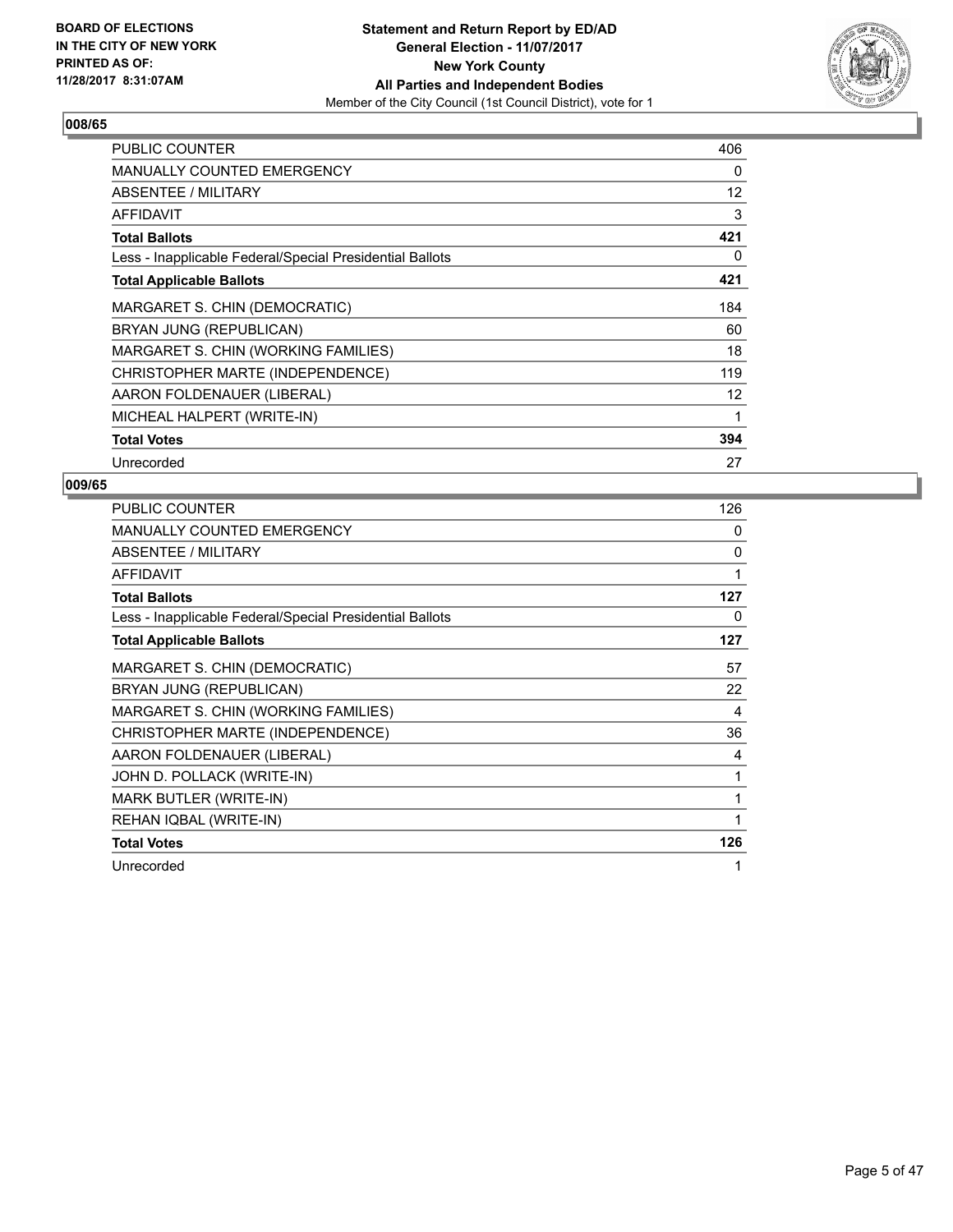

| <b>PUBLIC COUNTER</b>                                    | 141            |
|----------------------------------------------------------|----------------|
| <b>MANUALLY COUNTED EMERGENCY</b>                        | 0              |
| ABSENTEE / MILITARY                                      | $\overline{2}$ |
| AFFIDAVIT                                                | 5              |
| <b>Total Ballots</b>                                     | 148            |
| Less - Inapplicable Federal/Special Presidential Ballots | 0              |
| <b>Total Applicable Ballots</b>                          | 148            |
| MARGARET S. CHIN (DEMOCRATIC)                            | 97             |
| BRYAN JUNG (REPUBLICAN)                                  | 10             |
| MARGARET S. CHIN (WORKING FAMILIES)                      | 6              |
| CHRISTOPHER MARTE (INDEPENDENCE)                         | 22             |
| AARON FOLDENAUER (LIBERAL)                               | 8              |
| <b>Total Votes</b>                                       | 143            |
| Unrecorded                                               | 5              |

## **011/65**

| <b>PUBLIC COUNTER</b>                                    | 120 |
|----------------------------------------------------------|-----|
| <b>MANUALLY COUNTED EMERGENCY</b>                        | 0   |
| ABSENTEE / MILITARY                                      | 0   |
| AFFIDAVIT                                                | 9   |
| <b>Total Ballots</b>                                     | 129 |
| Less - Inapplicable Federal/Special Presidential Ballots | 0   |
| <b>Total Applicable Ballots</b>                          | 129 |
| MARGARET S. CHIN (DEMOCRATIC)                            | 71  |
| BRYAN JUNG (REPUBLICAN)                                  | 15  |
| MARGARET S. CHIN (WORKING FAMILIES)                      | 3   |
| CHRISTOPHER MARTE (INDEPENDENCE)                         | 24  |
| AARON FOLDENAUER (LIBERAL)                               | 10  |
| <b>Total Votes</b>                                       | 123 |
| Unrecorded                                               | 6   |

| <b>PUBLIC COUNTER</b>                                    | 221 |
|----------------------------------------------------------|-----|
| <b>MANUALLY COUNTED EMERGENCY</b>                        | 0   |
| <b>ABSENTEE / MILITARY</b>                               | 7   |
| AFFIDAVIT                                                | 5   |
| <b>Total Ballots</b>                                     | 233 |
| Less - Inapplicable Federal/Special Presidential Ballots | 0   |
| <b>Total Applicable Ballots</b>                          | 233 |
| MARGARET S. CHIN (DEMOCRATIC)                            | 122 |
| BRYAN JUNG (REPUBLICAN)                                  | 52  |
| MARGARET S. CHIN (WORKING FAMILIES)                      | 6   |
| CHRISTOPHER MARTE (INDEPENDENCE)                         | 35  |
| AARON FOLDENAUER (LIBERAL)                               | 8   |
| <b>Total Votes</b>                                       | 223 |
| Unrecorded                                               | 10  |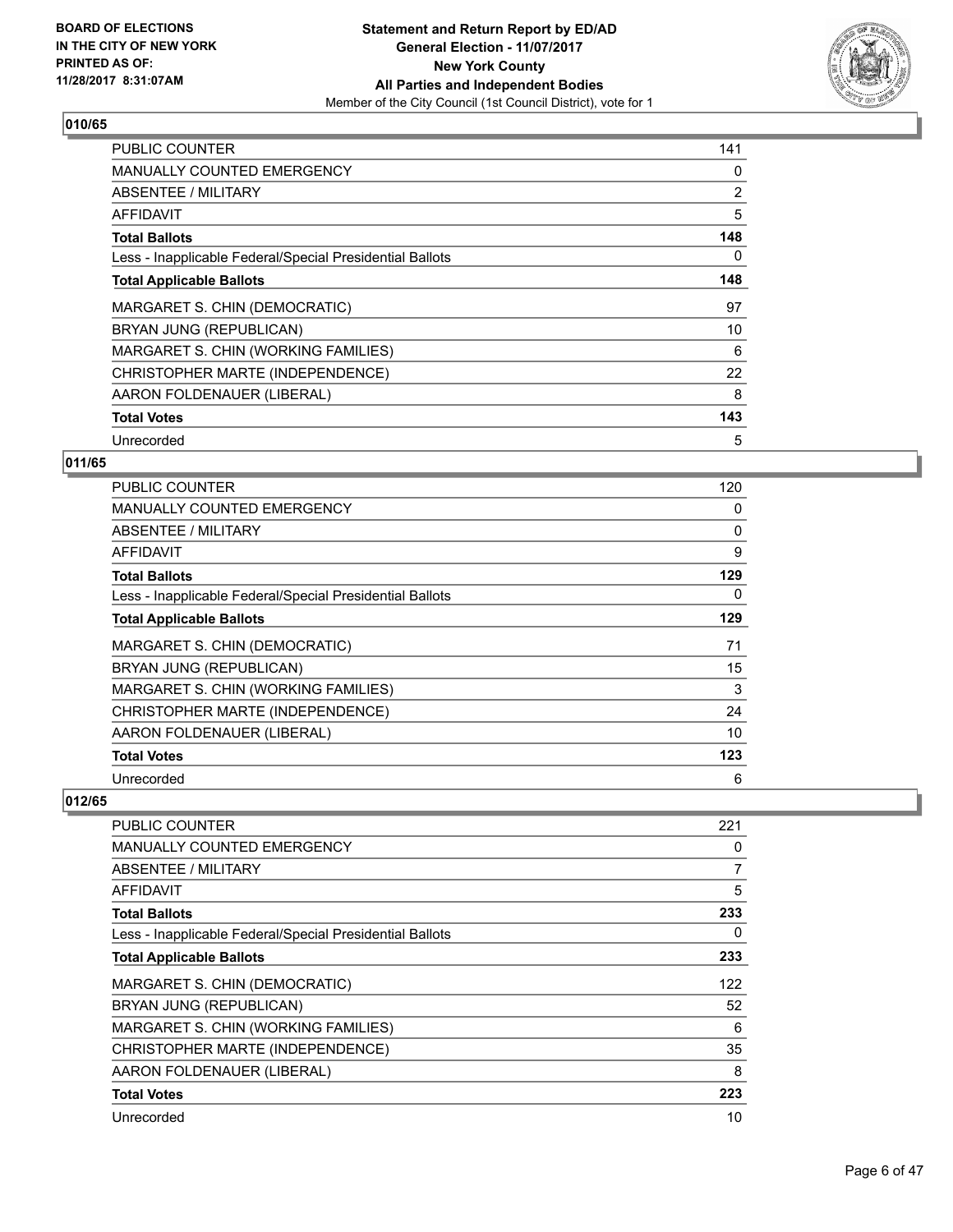

| <b>PUBLIC COUNTER</b>                                    | 258 |
|----------------------------------------------------------|-----|
| <b>MANUALLY COUNTED EMERGENCY</b>                        | 0   |
| <b>ABSENTEE / MILITARY</b>                               |     |
| AFFIDAVIT                                                | 2   |
| <b>Total Ballots</b>                                     | 261 |
| Less - Inapplicable Federal/Special Presidential Ballots | 0   |
| <b>Total Applicable Ballots</b>                          | 261 |
| MARGARET S. CHIN (DEMOCRATIC)                            | 130 |
| BRYAN JUNG (REPUBLICAN)                                  | 42  |
| MARGARET S. CHIN (WORKING FAMILIES)                      | 9   |
| CHRISTOPHER MARTE (INDEPENDENCE)                         | 62  |
| AARON FOLDENAUER (LIBERAL)                               | 13  |
| <b>Total Votes</b>                                       | 256 |
| Unrecorded                                               | 5   |

## **014/65**

| <b>PUBLIC COUNTER</b>                                    | 252 |
|----------------------------------------------------------|-----|
| <b>MANUALLY COUNTED EMERGENCY</b>                        | 0   |
| ABSENTEE / MILITARY                                      | 7   |
| AFFIDAVIT                                                | 3   |
| <b>Total Ballots</b>                                     | 262 |
| Less - Inapplicable Federal/Special Presidential Ballots | 0   |
| <b>Total Applicable Ballots</b>                          | 262 |
| MARGARET S. CHIN (DEMOCRATIC)                            | 122 |
| BRYAN JUNG (REPUBLICAN)                                  | 52  |
| MARGARET S. CHIN (WORKING FAMILIES)                      | 8   |
| CHRISTOPHER MARTE (INDEPENDENCE)                         | 52  |
| AARON FOLDENAUER (LIBERAL)                               | 12  |
| DON LEE (WRITE-IN)                                       |     |
| <b>Total Votes</b>                                       | 247 |
| Unrecorded                                               | 15  |

| PUBLIC COUNTER                                           | 204               |
|----------------------------------------------------------|-------------------|
| <b>MANUALLY COUNTED EMERGENCY</b>                        | 0                 |
| ABSENTEE / MILITARY                                      | 3                 |
| AFFIDAVIT                                                | $\overline{2}$    |
| <b>Total Ballots</b>                                     | 209               |
| Less - Inapplicable Federal/Special Presidential Ballots | 0                 |
| <b>Total Applicable Ballots</b>                          | 209               |
| MARGARET S. CHIN (DEMOCRATIC)                            | 100               |
| BRYAN JUNG (REPUBLICAN)                                  | 31                |
| MARGARET S. CHIN (WORKING FAMILIES)                      | $12 \overline{ }$ |
| CHRISTOPHER MARTE (INDEPENDENCE)                         | 54                |
| AARON FOLDENAUER (LIBERAL)                               | 7                 |
| <b>Total Votes</b>                                       | 204               |
| Unrecorded                                               | 5                 |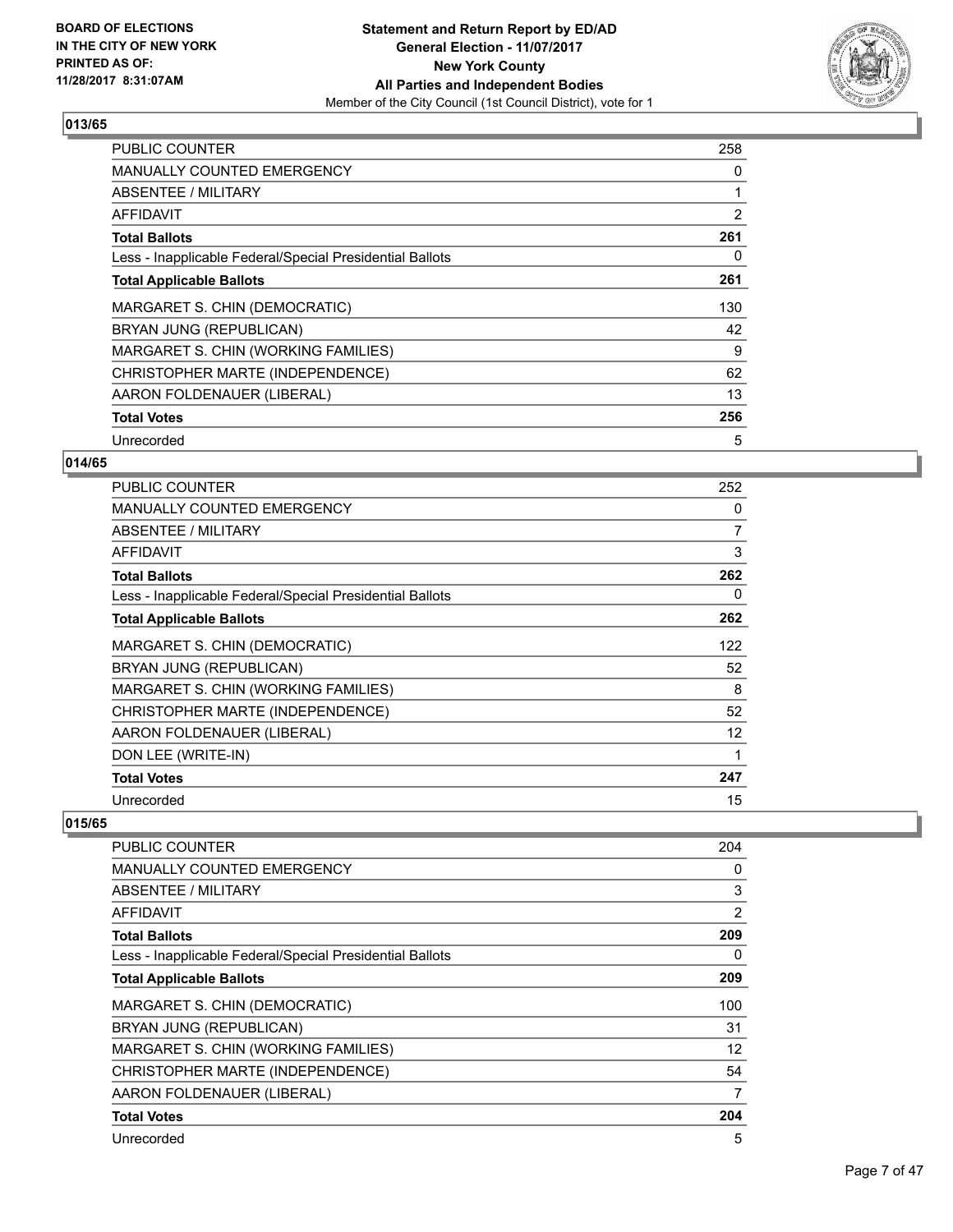

| <b>PUBLIC COUNTER</b>                                    | 284 |
|----------------------------------------------------------|-----|
| <b>MANUALLY COUNTED EMERGENCY</b>                        | 0   |
| <b>ABSENTEE / MILITARY</b>                               | 10  |
| AFFIDAVIT                                                | 9   |
| <b>Total Ballots</b>                                     | 303 |
| Less - Inapplicable Federal/Special Presidential Ballots | 0   |
| <b>Total Applicable Ballots</b>                          | 303 |
| MARGARET S. CHIN (DEMOCRATIC)                            | 175 |
| BRYAN JUNG (REPUBLICAN)                                  | 32  |
| MARGARET S. CHIN (WORKING FAMILIES)                      | 7   |
| CHRISTOPHER MARTE (INDEPENDENCE)                         | 48  |
| AARON FOLDENAUER (LIBERAL)                               | 33  |
| <b>Total Votes</b>                                       | 295 |
| Unrecorded                                               | 8   |

## **017/65**

| <b>PUBLIC COUNTER</b>                                    | 2            |
|----------------------------------------------------------|--------------|
| <b>MANUALLY COUNTED EMERGENCY</b>                        | 0            |
| ABSENTEE / MILITARY                                      | 0            |
| AFFIDAVIT                                                | 0            |
| <b>Total Ballots</b>                                     | $\mathbf{2}$ |
| Less - Inapplicable Federal/Special Presidential Ballots | 0            |
| <b>Total Applicable Ballots</b>                          | 2            |
| MARGARET S. CHIN (DEMOCRATIC)                            | 2            |
| BRYAN JUNG (REPUBLICAN)                                  | 0            |
| MARGARET S. CHIN (WORKING FAMILIES)                      | 0            |
| CHRISTOPHER MARTE (INDEPENDENCE)                         | 0            |
| AARON FOLDENAUER (LIBERAL)                               | 0            |
| <b>Total Votes</b>                                       | $\mathbf{2}$ |

| <b>PUBLIC COUNTER</b>                                    | 136            |
|----------------------------------------------------------|----------------|
| <b>MANUALLY COUNTED EMERGENCY</b>                        | 0              |
| ABSENTEE / MILITARY                                      | 4              |
| <b>AFFIDAVIT</b>                                         | 0              |
| <b>Total Ballots</b>                                     | 140            |
| Less - Inapplicable Federal/Special Presidential Ballots | 0              |
| <b>Total Applicable Ballots</b>                          | 140            |
| MARGARET S. CHIN (DEMOCRATIC)                            | 68             |
| BRYAN JUNG (REPUBLICAN)                                  | 5              |
| MARGARET S. CHIN (WORKING FAMILIES)                      | 4              |
| CHRISTOPHER MARTE (INDEPENDENCE)                         | 47             |
| AARON FOLDENAUER (LIBERAL)                               | $\overline{2}$ |
| <b>Total Votes</b>                                       | 126            |
| Unrecorded                                               | 14             |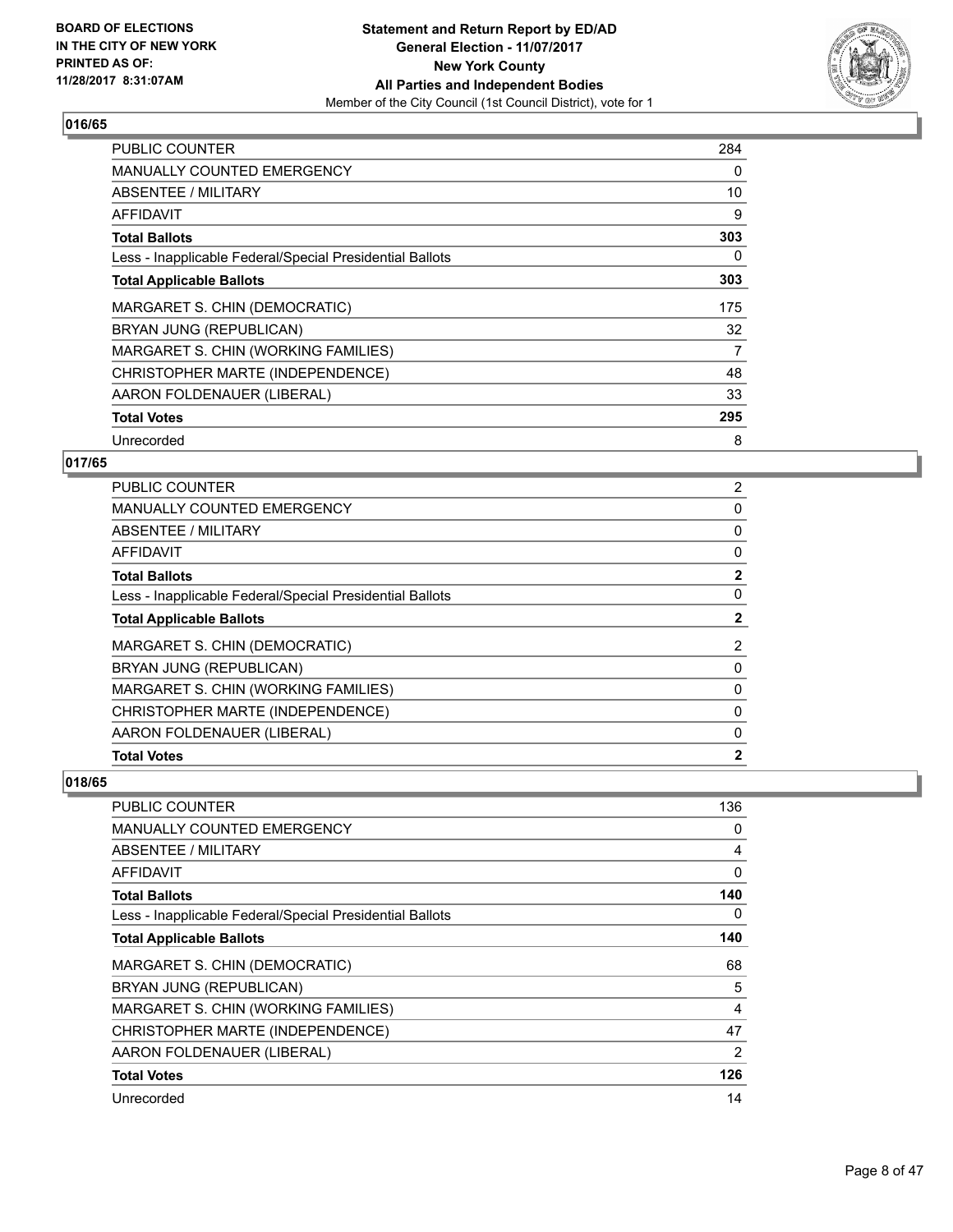

| <b>PUBLIC COUNTER</b>                                    | 152 |
|----------------------------------------------------------|-----|
| <b>MANUALLY COUNTED EMERGENCY</b>                        | 0   |
| <b>ABSENTEE / MILITARY</b>                               | 5   |
| AFFIDAVIT                                                |     |
| <b>Total Ballots</b>                                     | 158 |
| Less - Inapplicable Federal/Special Presidential Ballots | 0   |
| <b>Total Applicable Ballots</b>                          | 158 |
| MARGARET S. CHIN (DEMOCRATIC)                            | 66  |
| BRYAN JUNG (REPUBLICAN)                                  | 4   |
| MARGARET S. CHIN (WORKING FAMILIES)                      | 9   |
| CHRISTOPHER MARTE (INDEPENDENCE)                         | 59  |
| AARON FOLDENAUER (LIBERAL)                               | 2   |
| <b>Total Votes</b>                                       | 140 |
| Unrecorded                                               | 18  |

## **020/65**

| <b>PUBLIC COUNTER</b>                                    | 182            |
|----------------------------------------------------------|----------------|
| <b>MANUALLY COUNTED EMERGENCY</b>                        | 0              |
| ABSENTEE / MILITARY                                      | 9              |
| AFFIDAVIT                                                | $\overline{2}$ |
| <b>Total Ballots</b>                                     | 193            |
| Less - Inapplicable Federal/Special Presidential Ballots | 0              |
| <b>Total Applicable Ballots</b>                          | 193            |
| MARGARET S. CHIN (DEMOCRATIC)                            | 106            |
| BRYAN JUNG (REPUBLICAN)                                  | 8              |
| MARGARET S. CHIN (WORKING FAMILIES)                      | 5              |
| CHRISTOPHER MARTE (INDEPENDENCE)                         | 58             |
| AARON FOLDENAUER (LIBERAL)                               | 2              |
| <b>Total Votes</b>                                       | 179            |
| Unrecorded                                               | 14             |

| PUBLIC COUNTER                                           | 214 |
|----------------------------------------------------------|-----|
| <b>MANUALLY COUNTED EMERGENCY</b>                        | 0   |
| ABSENTEE / MILITARY                                      | 3   |
| AFFIDAVIT                                                | 5   |
| <b>Total Ballots</b>                                     | 222 |
| Less - Inapplicable Federal/Special Presidential Ballots | 0   |
| <b>Total Applicable Ballots</b>                          | 222 |
| MARGARET S. CHIN (DEMOCRATIC)                            | 109 |
| BRYAN JUNG (REPUBLICAN)                                  | 8   |
| MARGARET S. CHIN (WORKING FAMILIES)                      | 12  |
| CHRISTOPHER MARTE (INDEPENDENCE)                         | 78  |
| AARON FOLDENAUER (LIBERAL)                               | 3   |
| ROW R. MILLER (WRITE-IN)                                 | 1   |
| <b>Total Votes</b>                                       | 211 |
| Unrecorded                                               | 11  |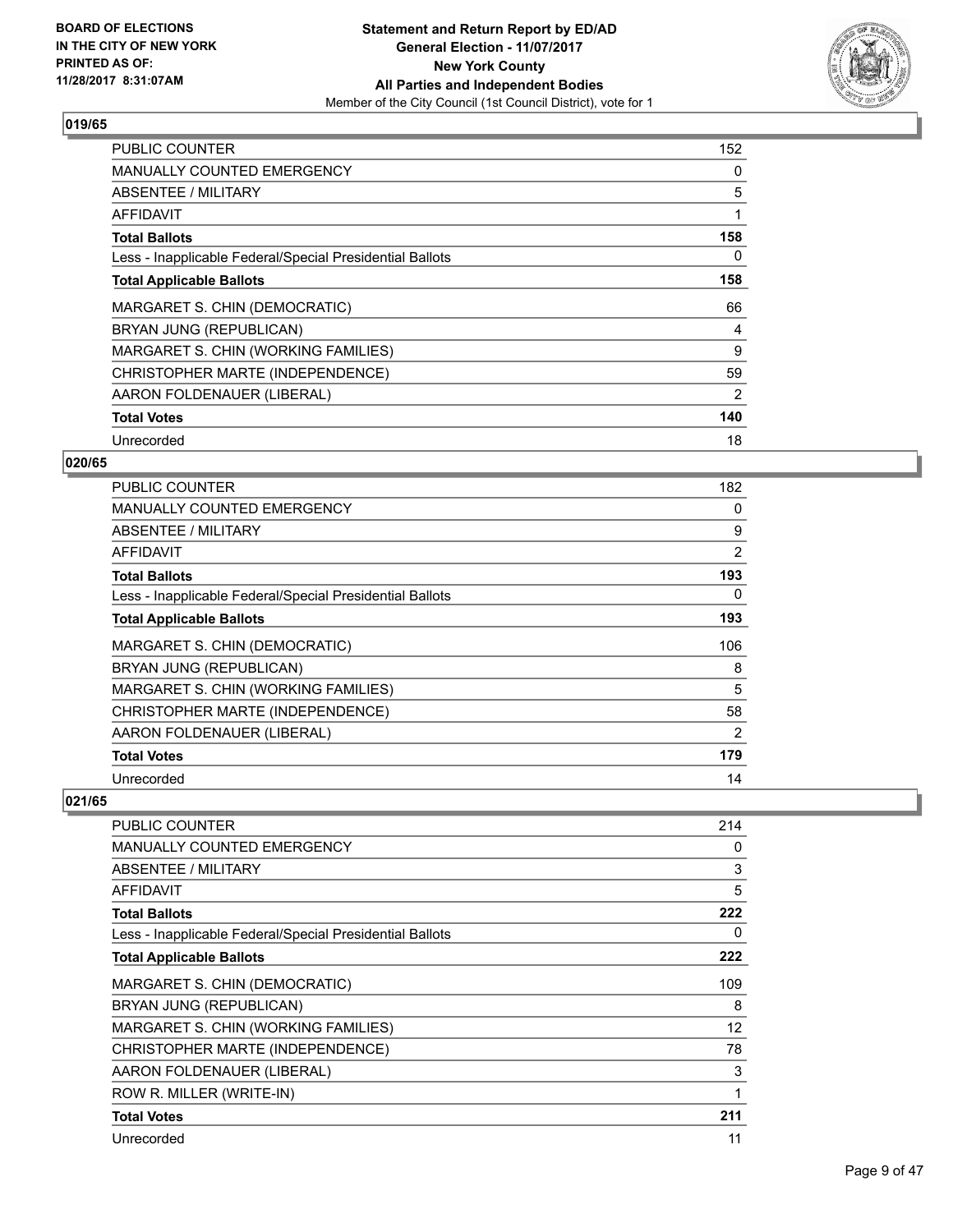

| <b>PUBLIC COUNTER</b>                                    | 295 |
|----------------------------------------------------------|-----|
| <b>MANUALLY COUNTED EMERGENCY</b>                        | 0   |
| <b>ABSENTEE / MILITARY</b>                               | 14  |
| <b>AFFIDAVIT</b>                                         | 0   |
| <b>Total Ballots</b>                                     | 309 |
| Less - Inapplicable Federal/Special Presidential Ballots | 0   |
| <b>Total Applicable Ballots</b>                          | 309 |
| MARGARET S. CHIN (DEMOCRATIC)                            | 194 |
| BRYAN JUNG (REPUBLICAN)                                  | 26  |
| MARGARET S. CHIN (WORKING FAMILIES)                      | 17  |
| CHRISTOPHER MARTE (INDEPENDENCE)                         | 59  |
| AARON FOLDENAUER (LIBERAL)                               | 8   |
| <b>Total Votes</b>                                       | 304 |
| Unrecorded                                               | 5   |

#### **023/65**

| <b>PUBLIC COUNTER</b>                                    | 157 |
|----------------------------------------------------------|-----|
| <b>MANUALLY COUNTED EMERGENCY</b>                        | 0   |
| ABSENTEE / MILITARY                                      | 0   |
| AFFIDAVIT                                                | 3   |
| <b>Total Ballots</b>                                     | 160 |
| Less - Inapplicable Federal/Special Presidential Ballots | 0   |
| <b>Total Applicable Ballots</b>                          | 160 |
| MARGARET S. CHIN (DEMOCRATIC)                            | 95  |
| BRYAN JUNG (REPUBLICAN)                                  | 16  |
| MARGARET S. CHIN (WORKING FAMILIES)                      | 7   |
| CHRISTOPHER MARTE (INDEPENDENCE)                         | 32  |
| AARON FOLDENAUER (LIBERAL)                               | 4   |
| <b>Total Votes</b>                                       | 154 |
| Unrecorded                                               | 6   |

| PUBLIC COUNTER                                           | 213               |
|----------------------------------------------------------|-------------------|
| <b>MANUALLY COUNTED EMERGENCY</b>                        | 0                 |
| <b>ABSENTEE / MILITARY</b>                               | 1                 |
| AFFIDAVIT                                                | 3                 |
| <b>Total Ballots</b>                                     | 217               |
| Less - Inapplicable Federal/Special Presidential Ballots | 0                 |
| <b>Total Applicable Ballots</b>                          | 217               |
| MARGARET S. CHIN (DEMOCRATIC)                            | 141               |
| BRYAN JUNG (REPUBLICAN)                                  | 15                |
| MARGARET S. CHIN (WORKING FAMILIES)                      | $12 \overline{ }$ |
| CHRISTOPHER MARTE (INDEPENDENCE)                         | 41                |
| AARON FOLDENAUER (LIBERAL)                               | 2                 |
| PATTY NG (WRITE-IN)                                      | 1                 |
| <b>Total Votes</b>                                       | 212               |
| Unrecorded                                               | 5                 |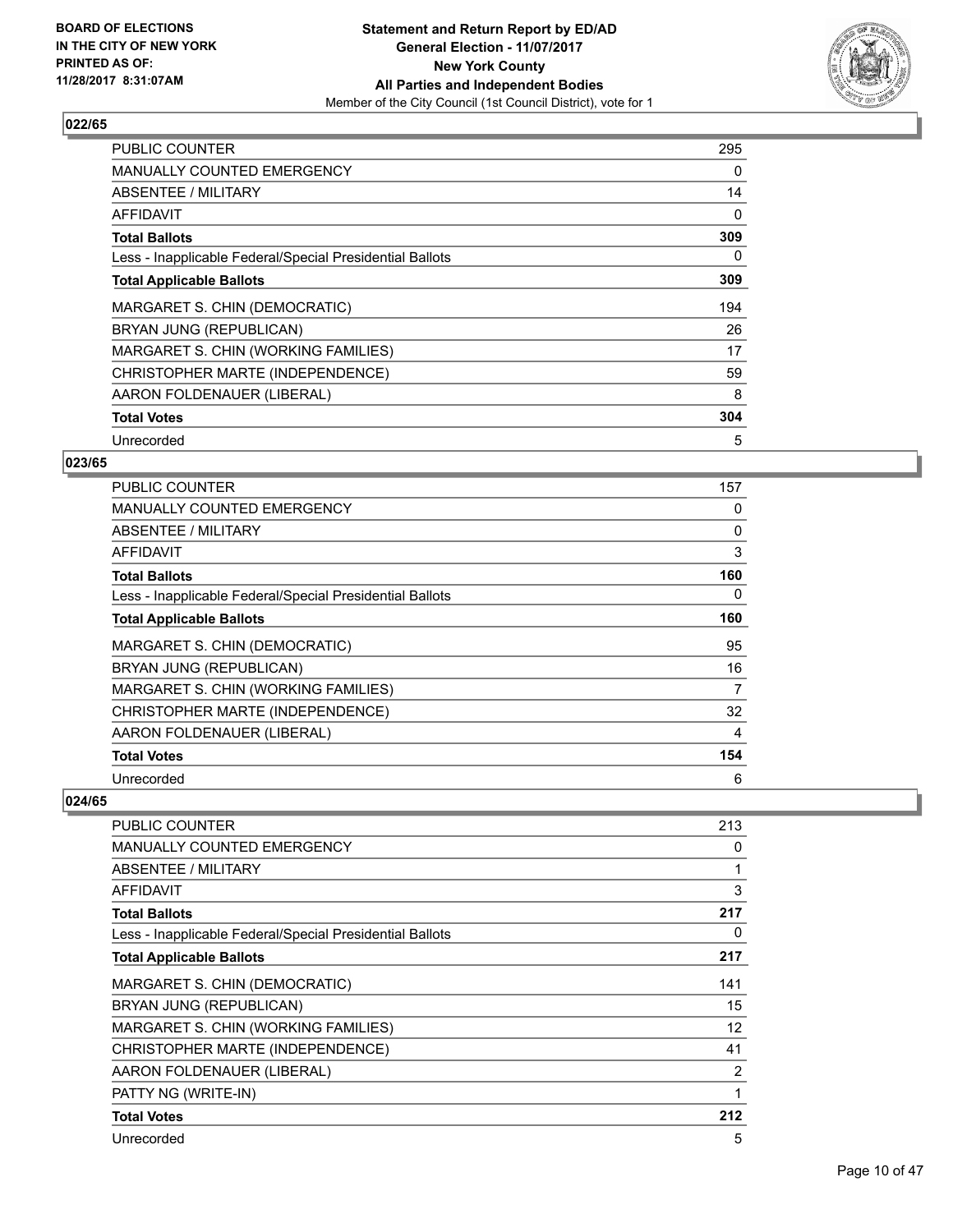

| <b>PUBLIC COUNTER</b>                                    | 143 |
|----------------------------------------------------------|-----|
| <b>MANUALLY COUNTED EMERGENCY</b>                        | 0   |
| ABSENTEE / MILITARY                                      | 6   |
| AFFIDAVIT                                                | 1   |
| <b>Total Ballots</b>                                     | 150 |
| Less - Inapplicable Federal/Special Presidential Ballots | 0   |
| <b>Total Applicable Ballots</b>                          | 150 |
| MARGARET S. CHIN (DEMOCRATIC)                            | 68  |
| BRYAN JUNG (REPUBLICAN)                                  | 23  |
| MARGARET S. CHIN (WORKING FAMILIES)                      | 4   |
| CHRISTOPHER MARTE (INDEPENDENCE)                         | 37  |
| AARON FOLDENAUER (LIBERAL)                               | 4   |
| UNATTRIBUTABLE WRITE-IN (WRITE-IN)                       | 1   |
| <b>Total Votes</b>                                       | 137 |
| Unrecorded                                               | 13  |

#### **026/65**

| <b>PUBLIC COUNTER</b>                                    | 127 |
|----------------------------------------------------------|-----|
| <b>MANUALLY COUNTED EMERGENCY</b>                        | 0   |
| ABSENTEE / MILITARY                                      | 3   |
| AFFIDAVIT                                                | 0   |
| <b>Total Ballots</b>                                     | 130 |
| Less - Inapplicable Federal/Special Presidential Ballots | 0   |
| <b>Total Applicable Ballots</b>                          | 130 |
| MARGARET S. CHIN (DEMOCRATIC)                            | 54  |
| BRYAN JUNG (REPUBLICAN)                                  | 22  |
| MARGARET S. CHIN (WORKING FAMILIES)                      | 4   |
| CHRISTOPHER MARTE (INDEPENDENCE)                         | 39  |
| AARON FOLDENAUER (LIBERAL)                               | 4   |
| <b>Total Votes</b>                                       | 123 |
| Unrecorded                                               | 7   |

| PUBLIC COUNTER                                           | 249 |
|----------------------------------------------------------|-----|
| <b>MANUALLY COUNTED EMERGENCY</b>                        | 0   |
| ABSENTEE / MILITARY                                      | 8   |
| AFFIDAVIT                                                | 6   |
| <b>Total Ballots</b>                                     | 263 |
| Less - Inapplicable Federal/Special Presidential Ballots | 0   |
| <b>Total Applicable Ballots</b>                          | 263 |
| MARGARET S. CHIN (DEMOCRATIC)                            | 119 |
| BRYAN JUNG (REPUBLICAN)                                  | 26  |
| MARGARET S. CHIN (WORKING FAMILIES)                      | 7   |
| CHRISTOPHER MARTE (INDEPENDENCE)                         | 87  |
| AARON FOLDENAUER (LIBERAL)                               | 4   |
| <b>Total Votes</b>                                       | 243 |
| Unrecorded                                               | 20  |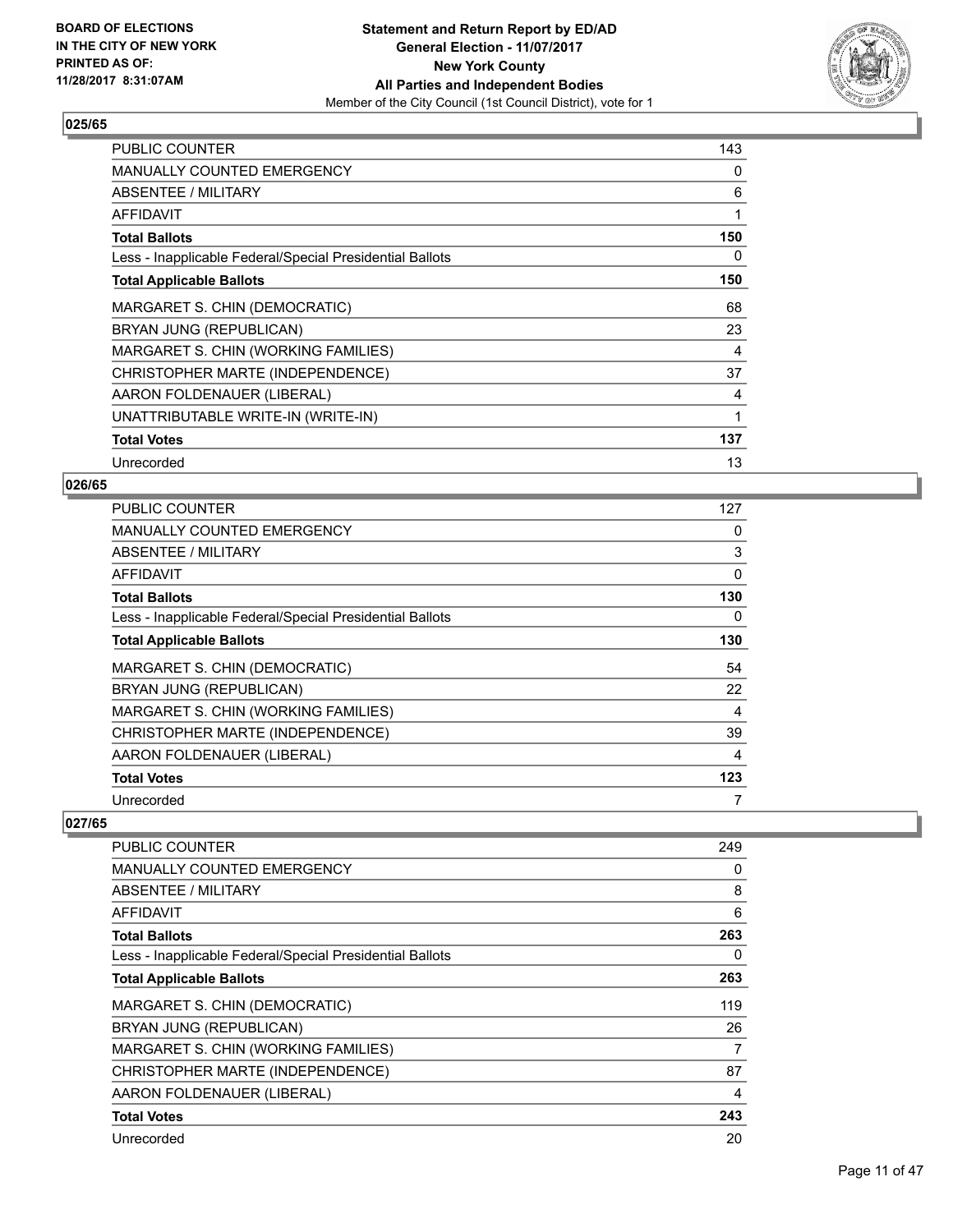

| <b>PUBLIC COUNTER</b>                                    | 109 |
|----------------------------------------------------------|-----|
| <b>MANUALLY COUNTED EMERGENCY</b>                        | 0   |
| <b>ABSENTEE / MILITARY</b>                               | 0   |
| <b>AFFIDAVIT</b>                                         | 7   |
| <b>Total Ballots</b>                                     | 116 |
| Less - Inapplicable Federal/Special Presidential Ballots | 0   |
| <b>Total Applicable Ballots</b>                          | 116 |
| MARGARET S. CHIN (DEMOCRATIC)                            | 62  |
| BRYAN JUNG (REPUBLICAN)                                  | 0   |
| MARGARET S. CHIN (WORKING FAMILIES)                      | 5   |
| CHRISTOPHER MARTE (INDEPENDENCE)                         | 43  |
| AARON FOLDENAUER (LIBERAL)                               | 3   |
| <b>Total Votes</b>                                       | 113 |
| Unrecorded                                               | 3   |

## **029/65**

| <b>PUBLIC COUNTER</b>                                    | 106            |
|----------------------------------------------------------|----------------|
| <b>MANUALLY COUNTED EMERGENCY</b>                        | 0              |
| ABSENTEE / MILITARY                                      | 0              |
| AFFIDAVIT                                                | $\Omega$       |
| <b>Total Ballots</b>                                     | 106            |
| Less - Inapplicable Federal/Special Presidential Ballots | 0              |
| <b>Total Applicable Ballots</b>                          | 106            |
| MARGARET S. CHIN (DEMOCRATIC)                            | 56             |
| BRYAN JUNG (REPUBLICAN)                                  | 5              |
| MARGARET S. CHIN (WORKING FAMILIES)                      | 2              |
| CHRISTOPHER MARTE (INDEPENDENCE)                         | 39             |
| AARON FOLDENAUER (LIBERAL)                               | 2              |
| <b>Total Votes</b>                                       | 104            |
| Unrecorded                                               | $\overline{2}$ |

| PUBLIC COUNTER                                           | 256            |
|----------------------------------------------------------|----------------|
| <b>MANUALLY COUNTED EMERGENCY</b>                        | 0              |
| ABSENTEE / MILITARY                                      | 5              |
| AFFIDAVIT                                                | $\overline{2}$ |
| <b>Total Ballots</b>                                     | 263            |
| Less - Inapplicable Federal/Special Presidential Ballots | 0              |
| <b>Total Applicable Ballots</b>                          | 263            |
| MARGARET S. CHIN (DEMOCRATIC)                            | 162            |
| BRYAN JUNG (REPUBLICAN)                                  | 23             |
| MARGARET S. CHIN (WORKING FAMILIES)                      | 11             |
| CHRISTOPHER MARTE (INDEPENDENCE)                         | 59             |
| AARON FOLDENAUER (LIBERAL)                               | 4              |
| <b>Total Votes</b>                                       | 259            |
| Unrecorded                                               | 4              |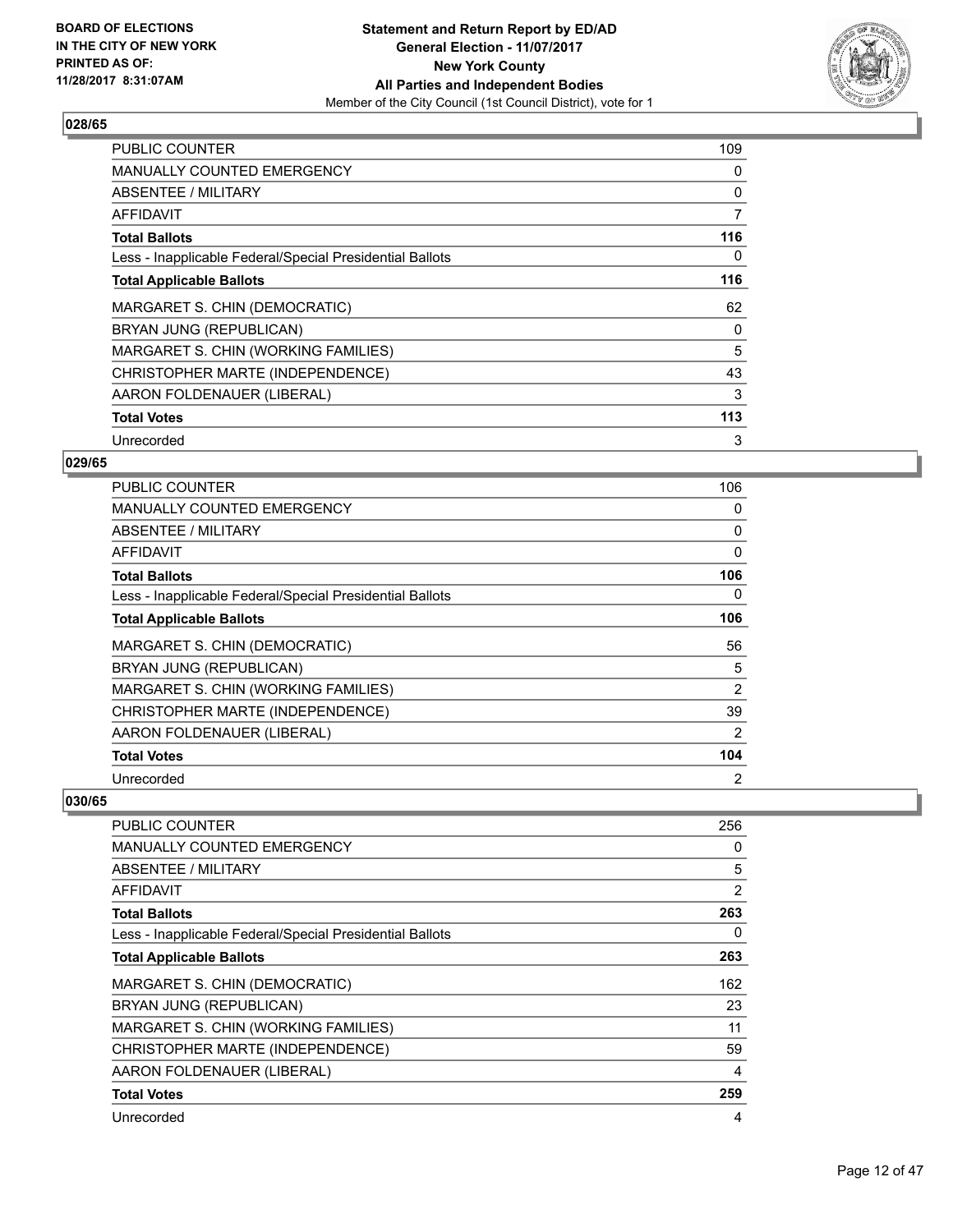

| <b>PUBLIC COUNTER</b>                                    | 329 |
|----------------------------------------------------------|-----|
| <b>MANUALLY COUNTED EMERGENCY</b>                        | 0   |
| <b>ABSENTEE / MILITARY</b>                               | 12  |
| <b>AFFIDAVIT</b>                                         |     |
| <b>Total Ballots</b>                                     | 342 |
| Less - Inapplicable Federal/Special Presidential Ballots | 0   |
| <b>Total Applicable Ballots</b>                          | 342 |
| MARGARET S. CHIN (DEMOCRATIC)                            | 232 |
| BRYAN JUNG (REPUBLICAN)                                  | 25  |
| MARGARET S. CHIN (WORKING FAMILIES)                      | 7   |
| CHRISTOPHER MARTE (INDEPENDENCE)                         | 62  |
| AARON FOLDENAUER (LIBERAL)                               | 6   |
| <b>Total Votes</b>                                       | 332 |
| Unrecorded                                               | 10  |

## **032/65**

| PUBLIC COUNTER                                           | 173 |
|----------------------------------------------------------|-----|
| <b>MANUALLY COUNTED EMERGENCY</b>                        | 0   |
| ABSENTEE / MILITARY                                      | 9   |
| AFFIDAVIT                                                | 4   |
| <b>Total Ballots</b>                                     | 186 |
| Less - Inapplicable Federal/Special Presidential Ballots | 0   |
| <b>Total Applicable Ballots</b>                          | 186 |
| MARGARET S. CHIN (DEMOCRATIC)                            | 79  |
| BRYAN JUNG (REPUBLICAN)                                  | 14  |
| MARGARET S. CHIN (WORKING FAMILIES)                      | 7   |
| CHRISTOPHER MARTE (INDEPENDENCE)                         | 77  |
| AARON FOLDENAUER (LIBERAL)                               | 9   |
| <b>Total Votes</b>                                       | 186 |

| <b>PUBLIC COUNTER</b>                                    | 253 |
|----------------------------------------------------------|-----|
| MANUALLY COUNTED EMERGENCY                               | 0   |
| ABSENTEE / MILITARY                                      | 4   |
| AFFIDAVIT                                                | 2   |
| <b>Total Ballots</b>                                     | 259 |
| Less - Inapplicable Federal/Special Presidential Ballots | 0   |
| <b>Total Applicable Ballots</b>                          | 259 |
| MARGARET S. CHIN (DEMOCRATIC)                            | 105 |
| BRYAN JUNG (REPUBLICAN)                                  | 8   |
| MARGARET S. CHIN (WORKING FAMILIES)                      | 5   |
| CHRISTOPHER MARTE (INDEPENDENCE)                         | 117 |
| AARON FOLDENAUER (LIBERAL)                               | 16  |
| <b>Total Votes</b>                                       | 251 |
| Unrecorded                                               | 8   |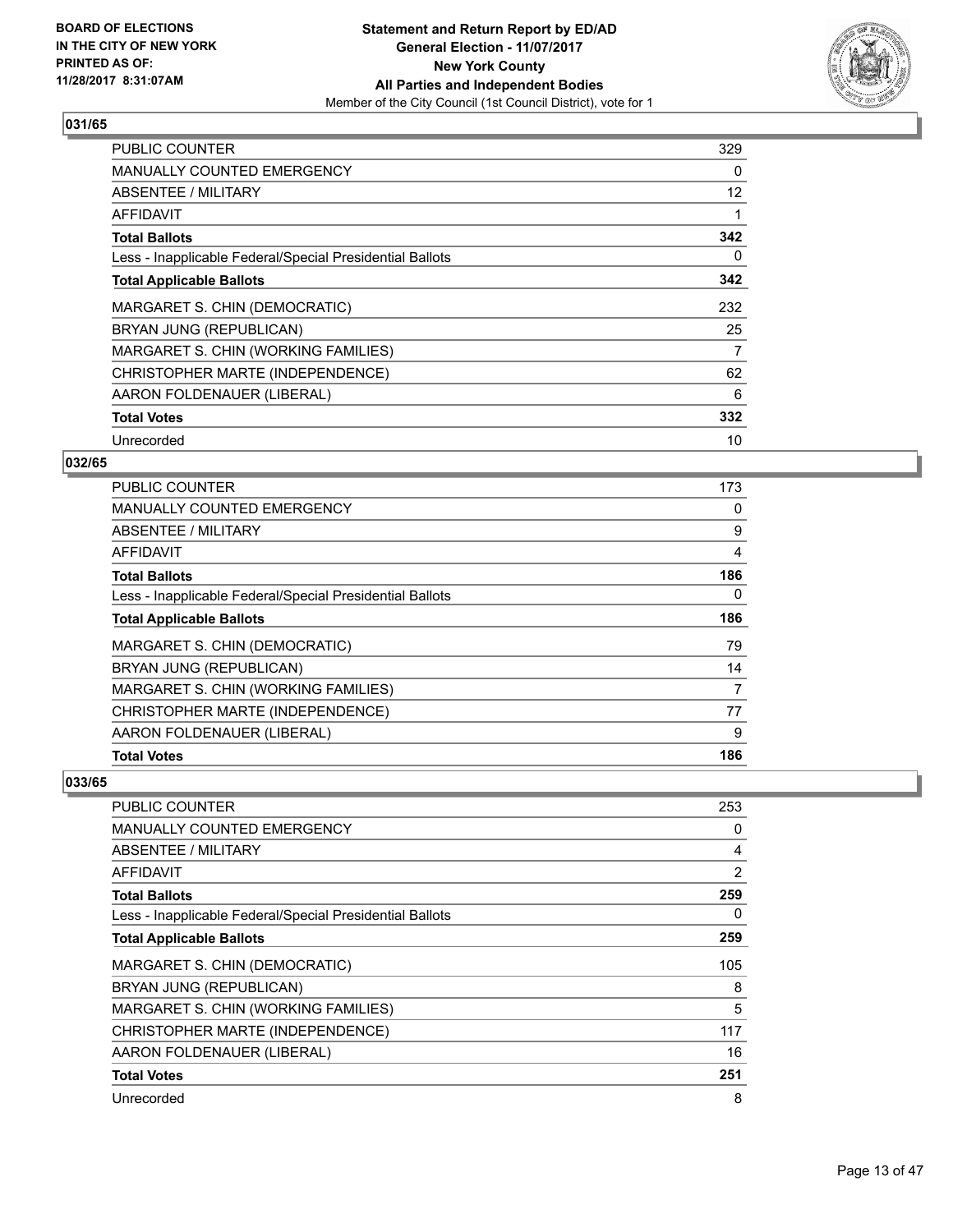

| <b>PUBLIC COUNTER</b>                                    | 179 |
|----------------------------------------------------------|-----|
| <b>MANUALLY COUNTED EMERGENCY</b>                        | 0   |
| ABSENTEE / MILITARY                                      | 3   |
| AFFIDAVIT                                                | 4   |
| <b>Total Ballots</b>                                     | 186 |
| Less - Inapplicable Federal/Special Presidential Ballots | 0   |
| <b>Total Applicable Ballots</b>                          | 186 |
| MARGARET S. CHIN (DEMOCRATIC)                            | 68  |
| BRYAN JUNG (REPUBLICAN)                                  | 11  |
| MARGARET S. CHIN (WORKING FAMILIES)                      | 3   |
| CHRISTOPHER MARTE (INDEPENDENCE)                         | 82  |
| AARON FOLDENAUER (LIBERAL)                               | 8   |
| <b>Total Votes</b>                                       | 172 |
| Unrecorded                                               | 14  |

## **035/65**

| <b>PUBLIC COUNTER</b>                                    | 192 |
|----------------------------------------------------------|-----|
| MANUALLY COUNTED EMERGENCY                               | 0   |
| ABSENTEE / MILITARY                                      | 18  |
| <b>AFFIDAVIT</b>                                         |     |
| <b>Total Ballots</b>                                     | 211 |
| Less - Inapplicable Federal/Special Presidential Ballots | 0   |
| <b>Total Applicable Ballots</b>                          | 211 |
| MARGARET S. CHIN (DEMOCRATIC)                            | 82  |
| BRYAN JUNG (REPUBLICAN)                                  | 5   |
| MARGARET S. CHIN (WORKING FAMILIES)                      | 8   |
| CHRISTOPHER MARTE (INDEPENDENCE)                         | 89  |
| AARON FOLDENAUER (LIBERAL)                               | 15  |
| <b>Total Votes</b>                                       | 199 |
| Unrecorded                                               | 12  |

| <b>PUBLIC COUNTER</b>                                    | 183 |
|----------------------------------------------------------|-----|
| <b>MANUALLY COUNTED EMERGENCY</b>                        | 0   |
| ABSENTEE / MILITARY                                      |     |
| <b>AFFIDAVIT</b>                                         |     |
| <b>Total Ballots</b>                                     | 185 |
| Less - Inapplicable Federal/Special Presidential Ballots | 0   |
| <b>Total Applicable Ballots</b>                          | 185 |
| MARGARET S. CHIN (DEMOCRATIC)                            | 69  |
| BRYAN JUNG (REPUBLICAN)                                  | 2   |
| MARGARET S. CHIN (WORKING FAMILIES)                      | 9   |
| CHRISTOPHER MARTE (INDEPENDENCE)                         | 87  |
| AARON FOLDENAUER (LIBERAL)                               | 8   |
| <b>Total Votes</b>                                       | 175 |
| Unrecorded                                               | 10  |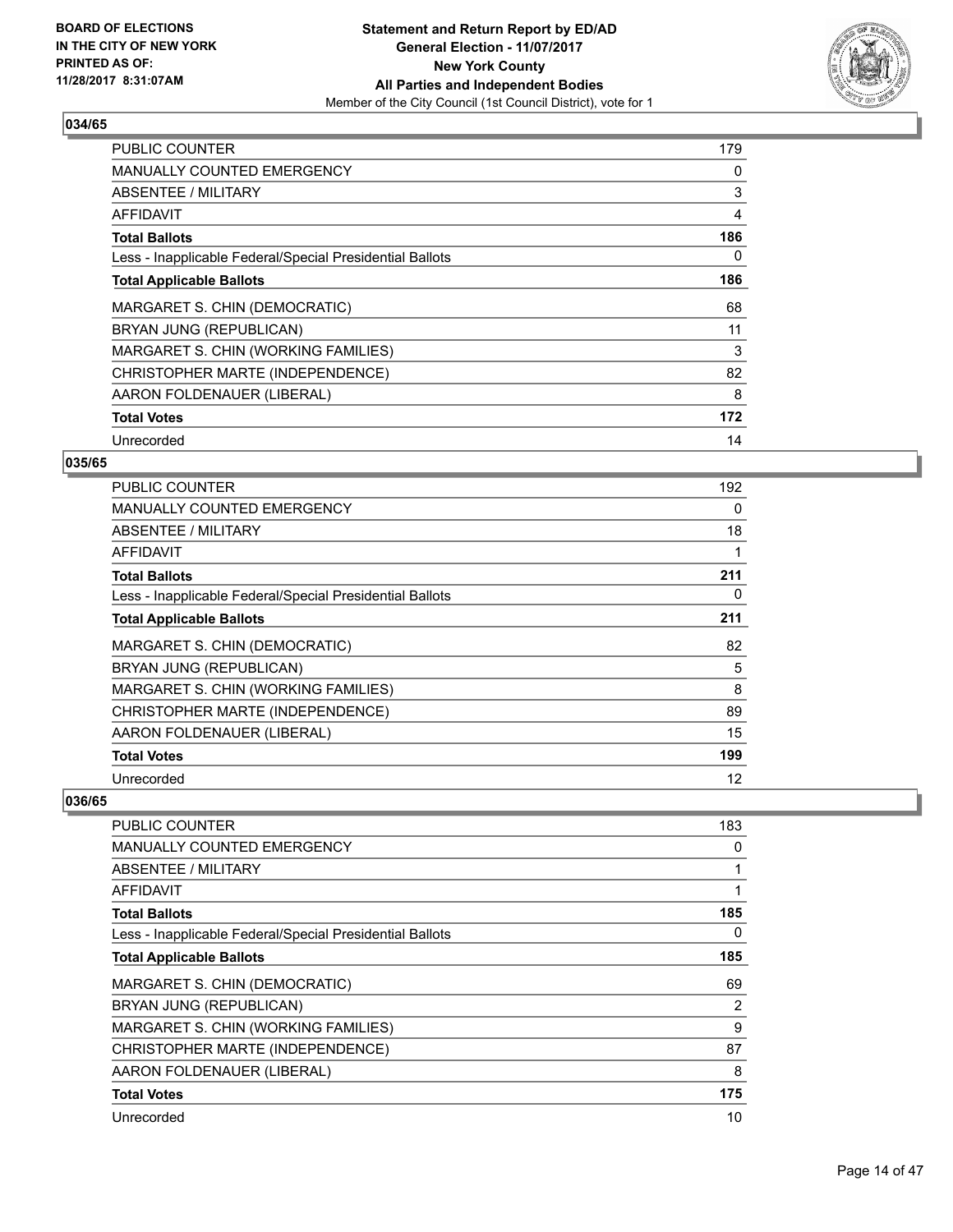

| <b>PUBLIC COUNTER</b>                                    | 212 |
|----------------------------------------------------------|-----|
| <b>MANUALLY COUNTED EMERGENCY</b>                        | 0   |
| <b>ABSENTEE / MILITARY</b>                               | 6   |
| <b>AFFIDAVIT</b>                                         | 3   |
| <b>Total Ballots</b>                                     | 221 |
| Less - Inapplicable Federal/Special Presidential Ballots | 0   |
| <b>Total Applicable Ballots</b>                          | 221 |
| MARGARET S. CHIN (DEMOCRATIC)                            | 86  |
| BRYAN JUNG (REPUBLICAN)                                  | 7   |
| MARGARET S. CHIN (WORKING FAMILIES)                      | 8   |
| CHRISTOPHER MARTE (INDEPENDENCE)                         | 106 |
| AARON FOLDENAUER (LIBERAL)                               | 5   |
| <b>Total Votes</b>                                       | 212 |
| Unrecorded                                               | 9   |

## **038/65**

| <b>PUBLIC COUNTER</b>                                    | 202 |
|----------------------------------------------------------|-----|
| <b>MANUALLY COUNTED EMERGENCY</b>                        | 0   |
| <b>ABSENTEE / MILITARY</b>                               | 7   |
| AFFIDAVIT                                                | 2   |
| <b>Total Ballots</b>                                     | 211 |
| Less - Inapplicable Federal/Special Presidential Ballots | 0   |
| <b>Total Applicable Ballots</b>                          | 211 |
| MARGARET S. CHIN (DEMOCRATIC)                            | 99  |
| BRYAN JUNG (REPUBLICAN)                                  | 7   |
| MARGARET S. CHIN (WORKING FAMILIES)                      | 9   |
| CHRISTOPHER MARTE (INDEPENDENCE)                         | 77  |
| AARON FOLDENAUER (LIBERAL)                               | 10  |
| <b>Total Votes</b>                                       | 202 |
| Unrecorded                                               | 9   |

| <b>PUBLIC COUNTER</b>                                    | 267 |
|----------------------------------------------------------|-----|
| <b>MANUALLY COUNTED EMERGENCY</b>                        | 0   |
| <b>ABSENTEE / MILITARY</b>                               | 4   |
| <b>AFFIDAVIT</b>                                         |     |
| <b>Total Ballots</b>                                     | 272 |
| Less - Inapplicable Federal/Special Presidential Ballots | 0   |
| <b>Total Applicable Ballots</b>                          | 272 |
| MARGARET S. CHIN (DEMOCRATIC)                            | 116 |
| BRYAN JUNG (REPUBLICAN)                                  | 21  |
| MARGARET S. CHIN (WORKING FAMILIES)                      | 15  |
| CHRISTOPHER MARTE (INDEPENDENCE)                         | 89  |
| AARON FOLDENAUER (LIBERAL)                               | 18  |
| <b>Total Votes</b>                                       | 259 |
| Unrecorded                                               | 13  |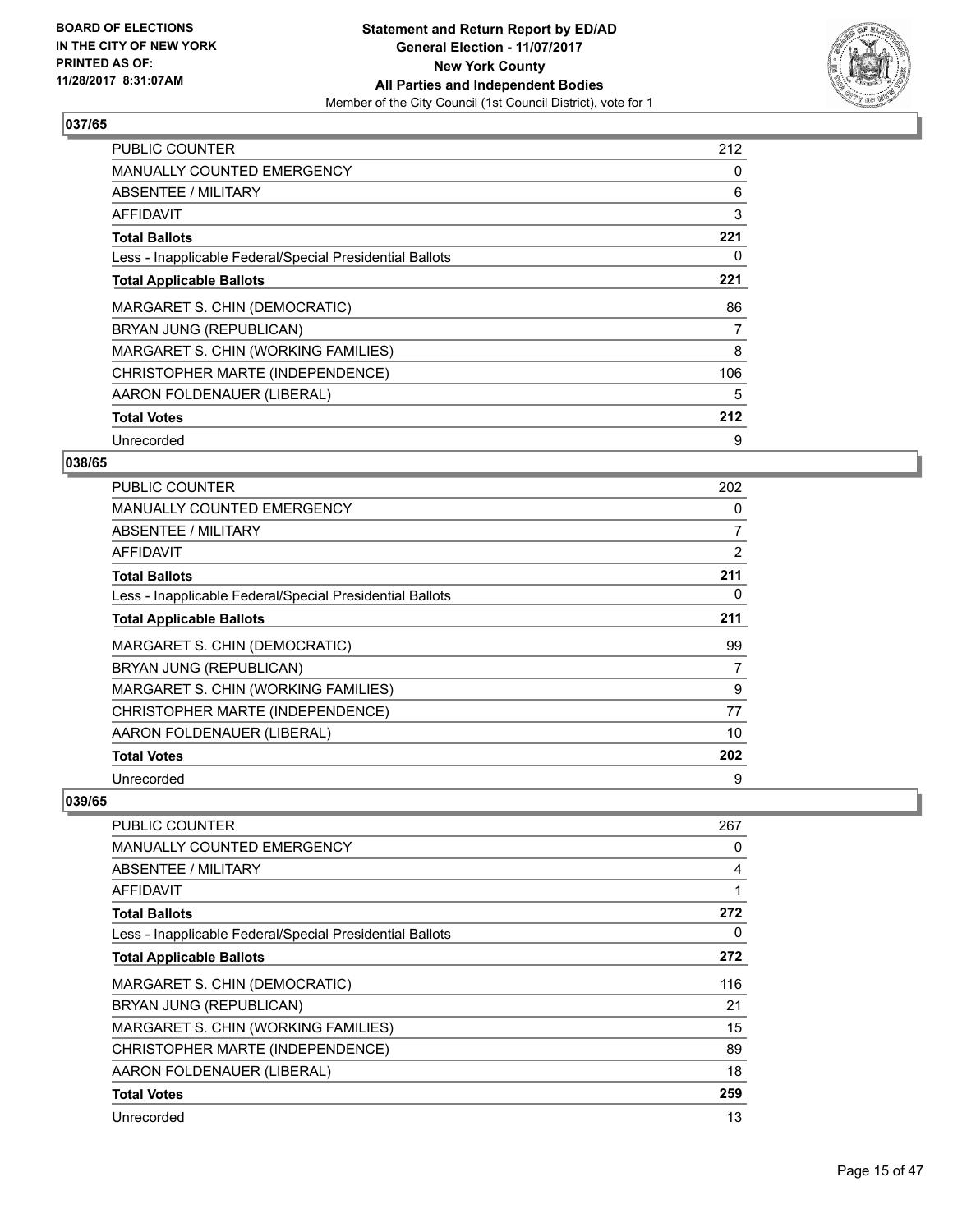

| <b>PUBLIC COUNTER</b>                                    | 184 |
|----------------------------------------------------------|-----|
| <b>MANUALLY COUNTED EMERGENCY</b>                        | 0   |
| <b>ABSENTEE / MILITARY</b>                               | 3   |
| AFFIDAVIT                                                |     |
| <b>Total Ballots</b>                                     | 188 |
| Less - Inapplicable Federal/Special Presidential Ballots | 0   |
| <b>Total Applicable Ballots</b>                          | 188 |
| MARGARET S. CHIN (DEMOCRATIC)                            | 86  |
| BRYAN JUNG (REPUBLICAN)                                  | 2   |
| MARGARET S. CHIN (WORKING FAMILIES)                      | 4   |
| CHRISTOPHER MARTE (INDEPENDENCE)                         | 74  |
| AARON FOLDENAUER (LIBERAL)                               | 10  |
| <b>Total Votes</b>                                       | 176 |
| Unrecorded                                               | 12  |

#### **041/65**

| <b>PUBLIC COUNTER</b>                                    | 175 |
|----------------------------------------------------------|-----|
| <b>MANUALLY COUNTED EMERGENCY</b>                        | 0   |
| ABSENTEE / MILITARY                                      | 3   |
| AFFIDAVIT                                                | 3   |
| <b>Total Ballots</b>                                     | 181 |
| Less - Inapplicable Federal/Special Presidential Ballots | 0   |
| <b>Total Applicable Ballots</b>                          | 181 |
| MARGARET S. CHIN (DEMOCRATIC)                            | 70  |
| BRYAN JUNG (REPUBLICAN)                                  | 16  |
| MARGARET S. CHIN (WORKING FAMILIES)                      | 7   |
| CHRISTOPHER MARTE (INDEPENDENCE)                         | 78  |
| AARON FOLDENAUER (LIBERAL)                               | 9   |
| <b>Total Votes</b>                                       | 180 |
| Unrecorded                                               | 1   |

| <b>PUBLIC COUNTER</b>                                    | 173 |
|----------------------------------------------------------|-----|
| <b>MANUALLY COUNTED EMERGENCY</b>                        | 0   |
| ABSENTEE / MILITARY                                      | 9   |
| AFFIDAVIT                                                | 0   |
| <b>Total Ballots</b>                                     | 182 |
| Less - Inapplicable Federal/Special Presidential Ballots | 0   |
| <b>Total Applicable Ballots</b>                          | 182 |
| MARGARET S. CHIN (DEMOCRATIC)                            | 82  |
| BRYAN JUNG (REPUBLICAN)                                  | 11  |
| MARGARET S. CHIN (WORKING FAMILIES)                      | 5   |
| CHRISTOPHER MARTE (INDEPENDENCE)                         | 60  |
| AARON FOLDENAUER (LIBERAL)                               | 13  |
| <b>Total Votes</b>                                       | 171 |
| Unrecorded                                               | 11  |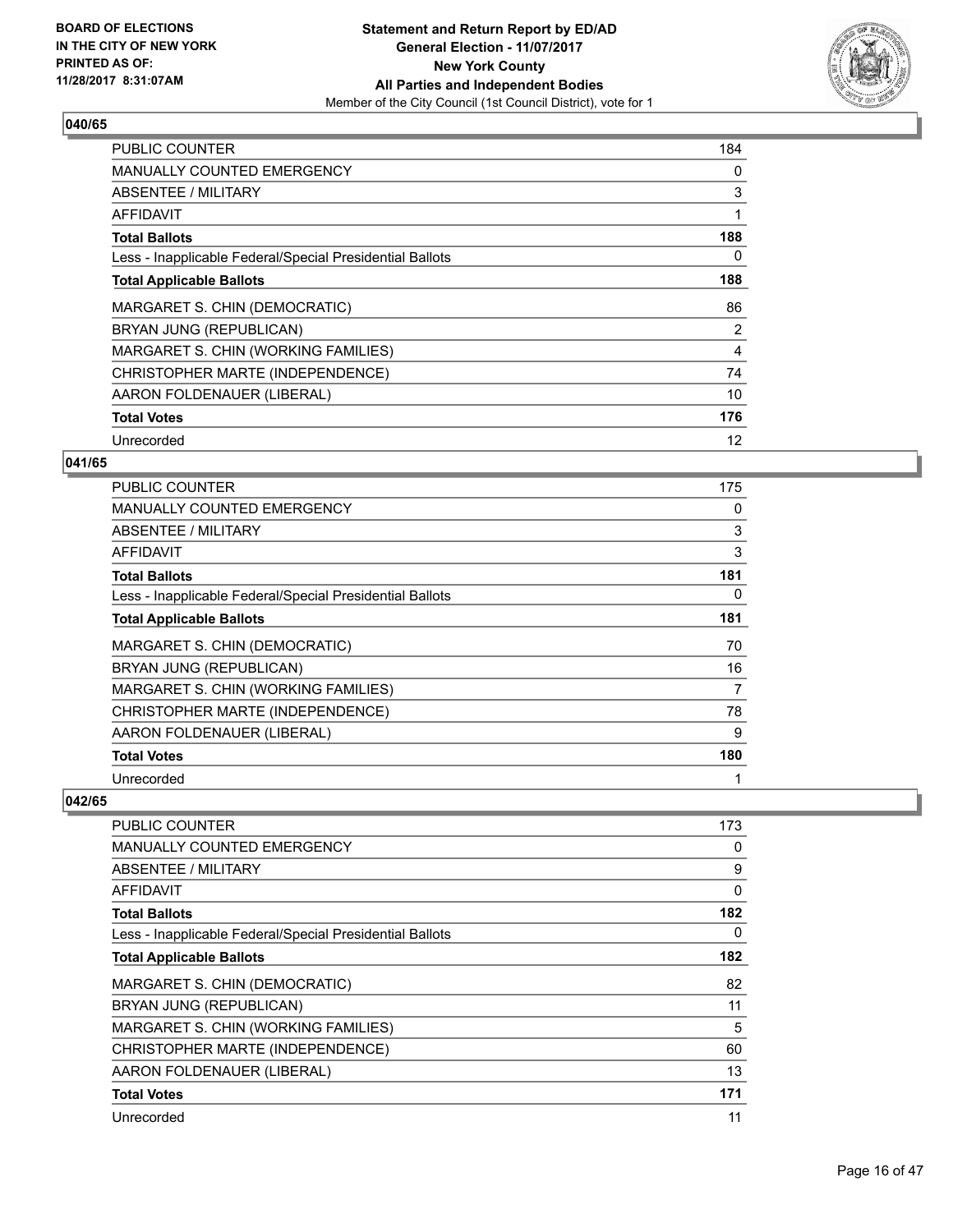

| PUBLIC COUNTER                                           | 333 |
|----------------------------------------------------------|-----|
| MANUALLY COUNTED EMERGENCY                               | 0   |
| ABSENTEE / MILITARY                                      | 2   |
| <b>AFFIDAVIT</b>                                         | 2   |
| <b>Total Ballots</b>                                     | 337 |
| Less - Inapplicable Federal/Special Presidential Ballots | 0   |
| <b>Total Applicable Ballots</b>                          | 337 |
| MARGARET S. CHIN (DEMOCRATIC)                            | 156 |
| BRYAN JUNG (REPUBLICAN)                                  | 34  |
| MARGARET S. CHIN (WORKING FAMILIES)                      | 12  |
| CHRISTOPHER MARTE (INDEPENDENCE)                         | 89  |
| AARON FOLDENAUER (LIBERAL)                               | 26  |
| NEELESH SHAH (WRITE-IN)                                  | 1   |
| NEELISH SHAH (WRITE-IN)                                  | 1   |
| <b>Total Votes</b>                                       | 319 |
| Unrecorded                                               | 18  |

| <b>PUBLIC COUNTER</b>                                    | 271 |
|----------------------------------------------------------|-----|
| <b>MANUALLY COUNTED EMERGENCY</b>                        | 0   |
| ABSENTEE / MILITARY                                      | 6   |
| AFFIDAVIT                                                | 0   |
| <b>Total Ballots</b>                                     | 277 |
| Less - Inapplicable Federal/Special Presidential Ballots | 0   |
| <b>Total Applicable Ballots</b>                          | 277 |
| MARGARET S. CHIN (DEMOCRATIC)                            | 121 |
| BRYAN JUNG (REPUBLICAN)                                  | 21  |
| MARGARET S. CHIN (WORKING FAMILIES)                      | 5   |
| CHRISTOPHER MARTE (INDEPENDENCE)                         | 102 |
| AARON FOLDENAUER (LIBERAL)                               | 14  |
| <b>Total Votes</b>                                       | 263 |
| Unrecorded                                               | 14  |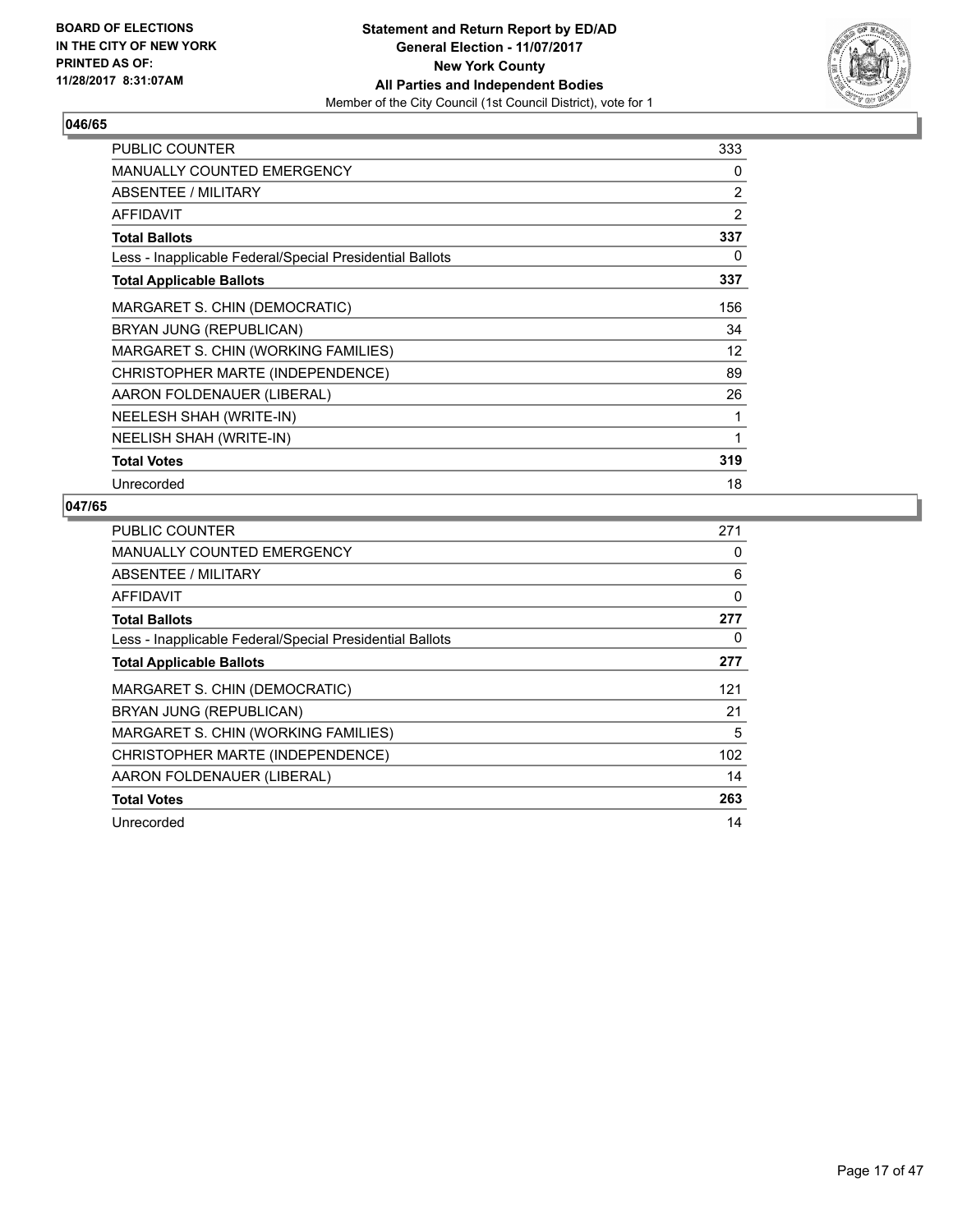

| <b>PUBLIC COUNTER</b>                                    | 342 |
|----------------------------------------------------------|-----|
| <b>MANUALLY COUNTED EMERGENCY</b>                        | 0   |
| ABSENTEE / MILITARY                                      | 5   |
| AFFIDAVIT                                                | 1   |
| <b>Total Ballots</b>                                     | 348 |
| Less - Inapplicable Federal/Special Presidential Ballots | 0   |
| <b>Total Applicable Ballots</b>                          | 348 |
| MARGARET S. CHIN (DEMOCRATIC)                            | 163 |
| BRYAN JUNG (REPUBLICAN)                                  | 18  |
| MARGARET S. CHIN (WORKING FAMILIES)                      | 18  |
| CHRISTOPHER MARTE (INDEPENDENCE)                         | 117 |
| AARON FOLDENAUER (LIBERAL)                               | 17  |
| ROBERT ROSSI (WRITE-IN)                                  | 1   |
| <b>Total Votes</b>                                       | 334 |
| Unrecorded                                               | 14  |

### **051/65**

| <b>PUBLIC COUNTER</b>                                    | 294 |
|----------------------------------------------------------|-----|
| <b>MANUALLY COUNTED EMERGENCY</b>                        | 0   |
| ABSENTEE / MILITARY                                      | 17  |
| AFFIDAVIT                                                |     |
| <b>Total Ballots</b>                                     | 312 |
| Less - Inapplicable Federal/Special Presidential Ballots | 0   |
| <b>Total Applicable Ballots</b>                          | 312 |
| MARGARET S. CHIN (DEMOCRATIC)                            | 150 |
| BRYAN JUNG (REPUBLICAN)                                  | 16  |
| MARGARET S. CHIN (WORKING FAMILIES)                      | 9   |
| CHRISTOPHER MARTE (INDEPENDENCE)                         | 99  |
| AARON FOLDENAUER (LIBERAL)                               | 22  |
| <b>Total Votes</b>                                       | 296 |
| Unrecorded                                               | 16  |

| PUBLIC COUNTER                                           | 301 |
|----------------------------------------------------------|-----|
| <b>MANUALLY COUNTED EMERGENCY</b>                        | 0   |
| ABSENTEE / MILITARY                                      | 8   |
| AFFIDAVIT                                                | 3   |
| <b>Total Ballots</b>                                     | 312 |
| Less - Inapplicable Federal/Special Presidential Ballots | 0   |
| <b>Total Applicable Ballots</b>                          | 312 |
| MARGARET S. CHIN (DEMOCRATIC)                            | 136 |
| BRYAN JUNG (REPUBLICAN)                                  | 16  |
| MARGARET S. CHIN (WORKING FAMILIES)                      | 10  |
| CHRISTOPHER MARTE (INDEPENDENCE)                         | 113 |
| AARON FOLDENAUER (LIBERAL)                               | 17  |
| <b>Total Votes</b>                                       | 292 |
| Unrecorded                                               | 20  |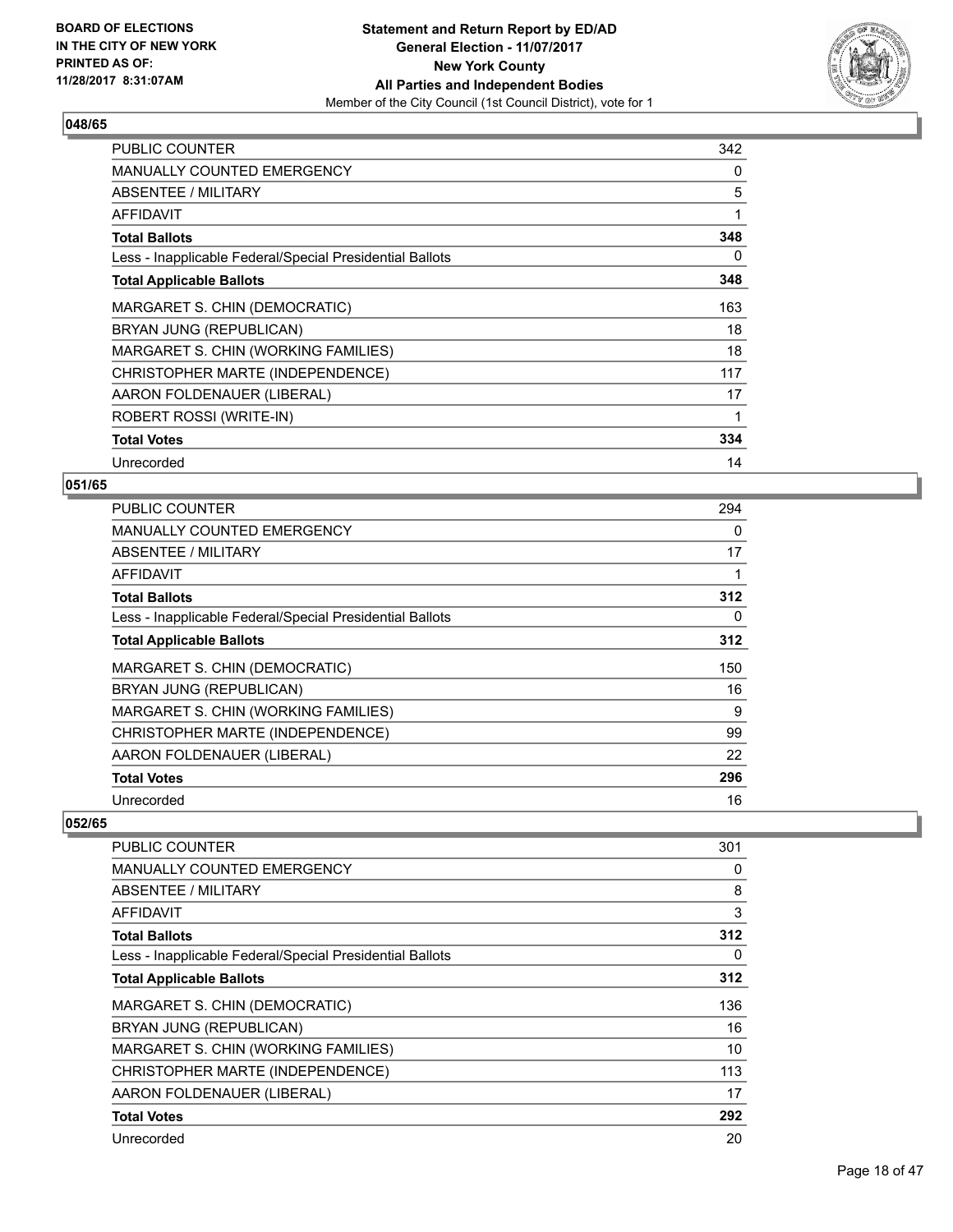

| <b>PUBLIC COUNTER</b>                                    | 332 |
|----------------------------------------------------------|-----|
| <b>MANUALLY COUNTED EMERGENCY</b>                        | 0   |
| <b>ABSENTEE / MILITARY</b>                               | 5   |
| AFFIDAVIT                                                |     |
| <b>Total Ballots</b>                                     | 338 |
| Less - Inapplicable Federal/Special Presidential Ballots | 0   |
| <b>Total Applicable Ballots</b>                          | 338 |
| MARGARET S. CHIN (DEMOCRATIC)                            | 150 |
| BRYAN JUNG (REPUBLICAN)                                  | 16  |
| MARGARET S. CHIN (WORKING FAMILIES)                      | 16  |
| CHRISTOPHER MARTE (INDEPENDENCE)                         | 121 |
| AARON FOLDENAUER (LIBERAL)                               | 21  |
| <b>Total Votes</b>                                       | 324 |
| Unrecorded                                               | 14  |

## **054/65**

| PUBLIC COUNTER                                           | 293 |
|----------------------------------------------------------|-----|
| <b>MANUALLY COUNTED EMERGENCY</b>                        | 0   |
| ABSENTEE / MILITARY                                      | 3   |
| AFFIDAVIT                                                | 3   |
| <b>Total Ballots</b>                                     | 299 |
| Less - Inapplicable Federal/Special Presidential Ballots | 0   |
| <b>Total Applicable Ballots</b>                          | 299 |
| MARGARET S. CHIN (DEMOCRATIC)                            | 120 |
| BRYAN JUNG (REPUBLICAN)                                  | 22  |
| MARGARET S. CHIN (WORKING FAMILIES)                      | 8   |
| CHRISTOPHER MARTE (INDEPENDENCE)                         | 105 |
| AARON FOLDENAUER (LIBERAL)                               | 23  |
| <b>Total Votes</b>                                       | 278 |
| Unrecorded                                               | 21  |

| PUBLIC COUNTER                                           | 299          |
|----------------------------------------------------------|--------------|
| <b>MANUALLY COUNTED EMERGENCY</b>                        | 0            |
| <b>ABSENTEE / MILITARY</b>                               | 3            |
| <b>AFFIDAVIT</b>                                         | $\mathbf{1}$ |
| <b>Total Ballots</b>                                     | 303          |
| Less - Inapplicable Federal/Special Presidential Ballots | 0            |
| <b>Total Applicable Ballots</b>                          | 303          |
| MARGARET S. CHIN (DEMOCRATIC)                            | 120          |
| BRYAN JUNG (REPUBLICAN)                                  | 25           |
| MARGARET S. CHIN (WORKING FAMILIES)                      | 17           |
| CHRISTOPHER MARTE (INDEPENDENCE)                         | 100          |
| AARON FOLDENAUER (LIBERAL)                               | 26           |
| DANIEL SQUADRON (WRITE-IN)                               | 1            |
| <b>Total Votes</b>                                       | 289          |
| Unrecorded                                               | 14           |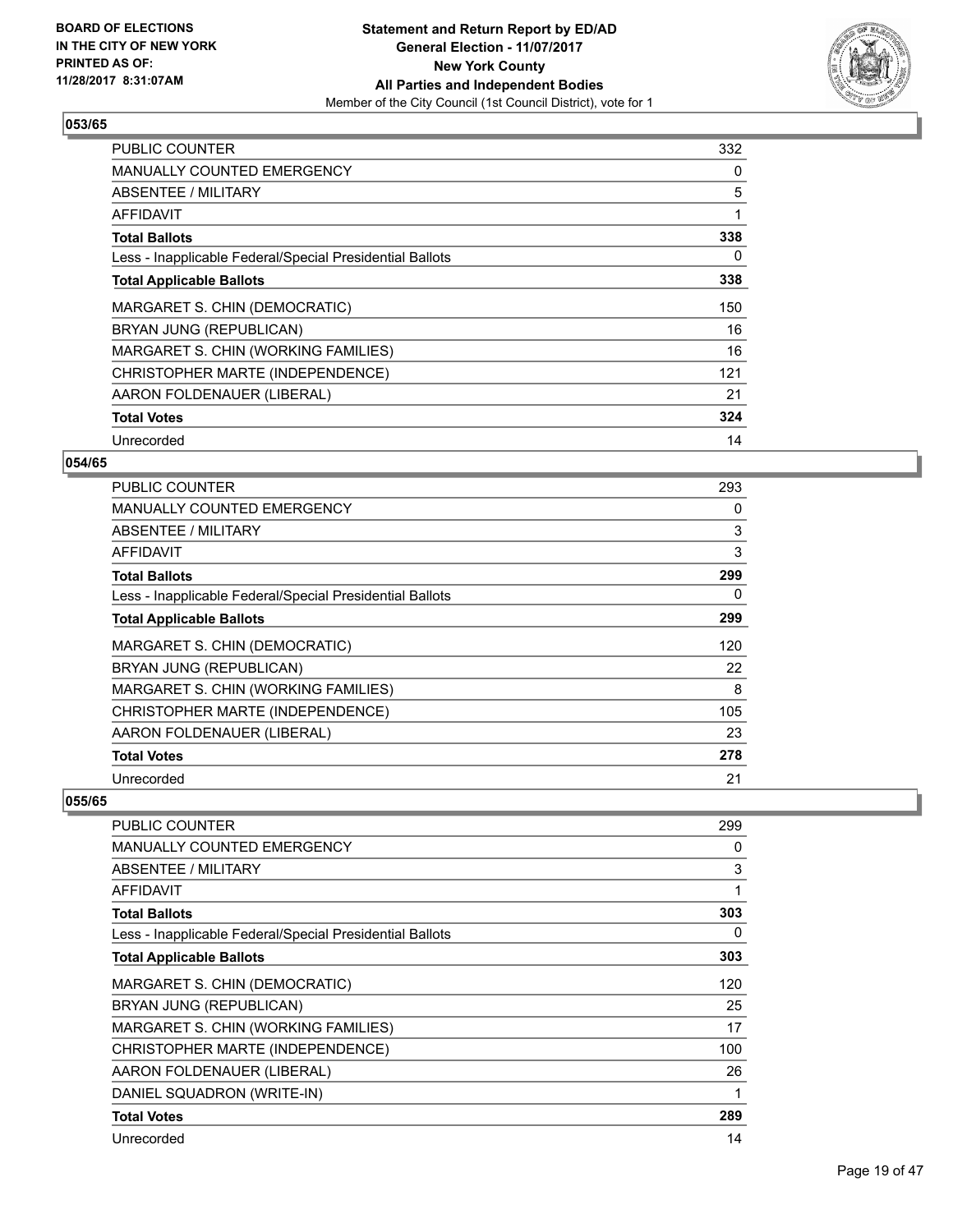

| <b>PUBLIC COUNTER</b>                                    | 197 |
|----------------------------------------------------------|-----|
| <b>MANUALLY COUNTED EMERGENCY</b>                        | 0   |
| ABSENTEE / MILITARY                                      | 2   |
| AFFIDAVIT                                                | 0   |
| <b>Total Ballots</b>                                     | 199 |
| Less - Inapplicable Federal/Special Presidential Ballots | 0   |
| <b>Total Applicable Ballots</b>                          | 199 |
| MARGARET S. CHIN (DEMOCRATIC)                            | 88  |
| BRYAN JUNG (REPUBLICAN)                                  | 5   |
| MARGARET S. CHIN (WORKING FAMILIES)                      | 4   |
| CHRISTOPHER MARTE (INDEPENDENCE)                         | 52  |
| AARON FOLDENAUER (LIBERAL)                               | 31  |
| <b>Total Votes</b>                                       | 180 |
| Unrecorded                                               | 19  |

## **057/65**

| <b>PUBLIC COUNTER</b>                                    | 152 |
|----------------------------------------------------------|-----|
| <b>MANUALLY COUNTED EMERGENCY</b>                        | 0   |
| ABSENTEE / MILITARY                                      | 4   |
| AFFIDAVIT                                                |     |
| <b>Total Ballots</b>                                     | 157 |
| Less - Inapplicable Federal/Special Presidential Ballots | 0   |
| <b>Total Applicable Ballots</b>                          | 157 |
| MARGARET S. CHIN (DEMOCRATIC)                            | 72  |
| BRYAN JUNG (REPUBLICAN)                                  | 4   |
| MARGARET S. CHIN (WORKING FAMILIES)                      | 2   |
| CHRISTOPHER MARTE (INDEPENDENCE)                         | 58  |
| AARON FOLDENAUER (LIBERAL)                               | 13  |
| <b>Total Votes</b>                                       | 149 |
| Unrecorded                                               | 8   |

| PUBLIC COUNTER                                           | 162 |
|----------------------------------------------------------|-----|
| <b>MANUALLY COUNTED EMERGENCY</b>                        | 0   |
| <b>ABSENTEE / MILITARY</b>                               | 4   |
| <b>AFFIDAVIT</b>                                         | 4   |
| <b>Total Ballots</b>                                     | 170 |
| Less - Inapplicable Federal/Special Presidential Ballots | 0   |
| <b>Total Applicable Ballots</b>                          | 170 |
| MARGARET S. CHIN (DEMOCRATIC)                            | 76  |
| BRYAN JUNG (REPUBLICAN)                                  | 10  |
| MARGARET S. CHIN (WORKING FAMILIES)                      | 4   |
| CHRISTOPHER MARTE (INDEPENDENCE)                         | 66  |
| AARON FOLDENAUER (LIBERAL)                               | 10  |
| UNCOUNTED WRITE-IN PER STATUTE (WRITE-IN)                | 1   |
| <b>Total Votes</b>                                       | 167 |
| Unrecorded                                               | 3   |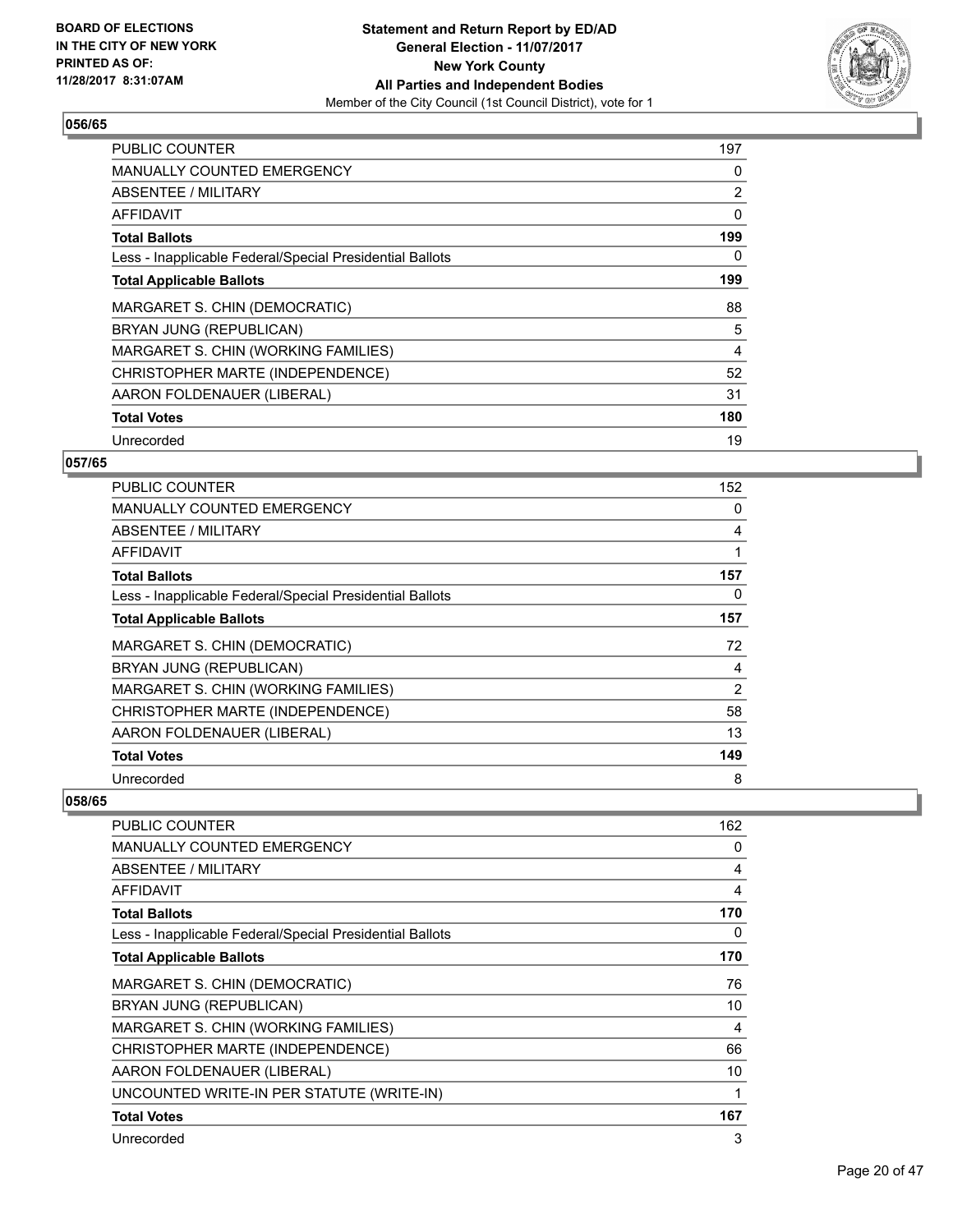

| <b>PUBLIC COUNTER</b>                                    | 204 |
|----------------------------------------------------------|-----|
| <b>MANUALLY COUNTED EMERGENCY</b>                        | 0   |
| ABSENTEE / MILITARY                                      | 6   |
| <b>AFFIDAVIT</b>                                         | 0   |
| <b>Total Ballots</b>                                     | 210 |
| Less - Inapplicable Federal/Special Presidential Ballots | 0   |
| <b>Total Applicable Ballots</b>                          | 210 |
| MARGARET S. CHIN (DEMOCRATIC)                            | 82  |
| BRYAN JUNG (REPUBLICAN)                                  | 6   |
| MARGARET S. CHIN (WORKING FAMILIES)                      | 6   |
| CHRISTOPHER MARTE (INDEPENDENCE)                         | 105 |
| AARON FOLDENAUER (LIBERAL)                               | 5   |
| <b>Total Votes</b>                                       | 204 |
| Unrecorded                                               | 6   |

## **060/65**

| <b>PUBLIC COUNTER</b>                                    | 185 |
|----------------------------------------------------------|-----|
| <b>MANUALLY COUNTED EMERGENCY</b>                        | 0   |
| ABSENTEE / MILITARY                                      | 1   |
| AFFIDAVIT                                                | 4   |
| <b>Total Ballots</b>                                     | 190 |
| Less - Inapplicable Federal/Special Presidential Ballots | 0   |
| <b>Total Applicable Ballots</b>                          | 190 |
| MARGARET S. CHIN (DEMOCRATIC)                            | 101 |
| BRYAN JUNG (REPUBLICAN)                                  | 4   |
| MARGARET S. CHIN (WORKING FAMILIES)                      | 8   |
| CHRISTOPHER MARTE (INDEPENDENCE)                         | 71  |
| AARON FOLDENAUER (LIBERAL)                               | 3   |
| <b>Total Votes</b>                                       | 187 |
| Unrecorded                                               | 3   |

| PUBLIC COUNTER                                           | 178 |
|----------------------------------------------------------|-----|
| <b>MANUALLY COUNTED EMERGENCY</b>                        | 0   |
| <b>ABSENTEE / MILITARY</b>                               | 6   |
| AFFIDAVIT                                                | 0   |
| <b>Total Ballots</b>                                     | 184 |
| Less - Inapplicable Federal/Special Presidential Ballots | 0   |
| <b>Total Applicable Ballots</b>                          | 184 |
| MARGARET S. CHIN (DEMOCRATIC)                            | 80  |
| BRYAN JUNG (REPUBLICAN)                                  | 3   |
| MARGARET S. CHIN (WORKING FAMILIES)                      | 13  |
| CHRISTOPHER MARTE (INDEPENDENCE)                         | 79  |
| AARON FOLDENAUER (LIBERAL)                               | 3   |
| <b>Total Votes</b>                                       | 178 |
| Unrecorded                                               | 6   |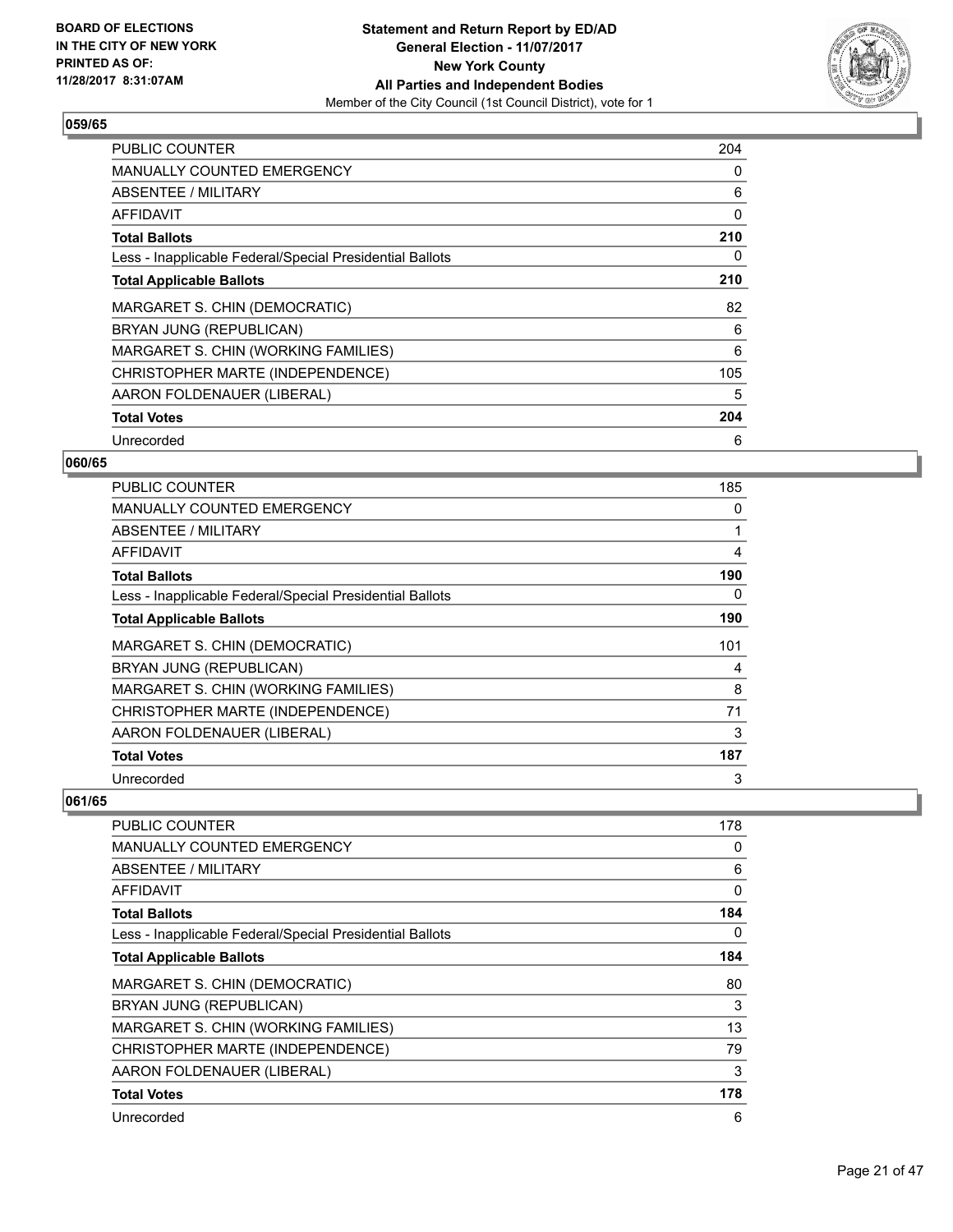

| <b>PUBLIC COUNTER</b>                                    | 171 |
|----------------------------------------------------------|-----|
| <b>MANUALLY COUNTED EMERGENCY</b>                        | 0   |
| ABSENTEE / MILITARY                                      | 3   |
| <b>AFFIDAVIT</b>                                         |     |
| <b>Total Ballots</b>                                     | 175 |
| Less - Inapplicable Federal/Special Presidential Ballots | 0   |
| <b>Total Applicable Ballots</b>                          | 175 |
| MARGARET S. CHIN (DEMOCRATIC)                            | 68  |
| BRYAN JUNG (REPUBLICAN)                                  | 5   |
| MARGARET S. CHIN (WORKING FAMILIES)                      | 11  |
| CHRISTOPHER MARTE (INDEPENDENCE)                         | 79  |
| AARON FOLDENAUER (LIBERAL)                               | 9   |
| <b>Total Votes</b>                                       | 172 |
| Unrecorded                                               | 3   |

#### **063/65**

| <b>PUBLIC COUNTER</b>                                    | 191 |
|----------------------------------------------------------|-----|
| <b>MANUALLY COUNTED EMERGENCY</b>                        | 0   |
| <b>ABSENTEE / MILITARY</b>                               | 6   |
| AFFIDAVIT                                                | 3   |
| <b>Total Ballots</b>                                     | 200 |
| Less - Inapplicable Federal/Special Presidential Ballots | 0   |
| <b>Total Applicable Ballots</b>                          | 200 |
| MARGARET S. CHIN (DEMOCRATIC)                            | 109 |
| BRYAN JUNG (REPUBLICAN)                                  | 13  |
| MARGARET S. CHIN (WORKING FAMILIES)                      | 9   |
| CHRISTOPHER MARTE (INDEPENDENCE)                         | 62  |
| AARON FOLDENAUER (LIBERAL)                               | 2   |
| <b>Total Votes</b>                                       | 195 |
| Unrecorded                                               | 5   |

| PUBLIC COUNTER                                           | 196 |
|----------------------------------------------------------|-----|
| <b>MANUALLY COUNTED EMERGENCY</b>                        | 0   |
| <b>ABSENTEE / MILITARY</b>                               | 4   |
| AFFIDAVIT                                                | 3   |
| <b>Total Ballots</b>                                     | 203 |
| Less - Inapplicable Federal/Special Presidential Ballots | 0   |
| <b>Total Applicable Ballots</b>                          | 203 |
| MARGARET S. CHIN (DEMOCRATIC)                            | 88  |
| BRYAN JUNG (REPUBLICAN)                                  | 22  |
| MARGARET S. CHIN (WORKING FAMILIES)                      | 4   |
| CHRISTOPHER MARTE (INDEPENDENCE)                         | 76  |
| AARON FOLDENAUER (LIBERAL)                               | 7   |
| <b>Total Votes</b>                                       | 197 |
| Unrecorded                                               | 6   |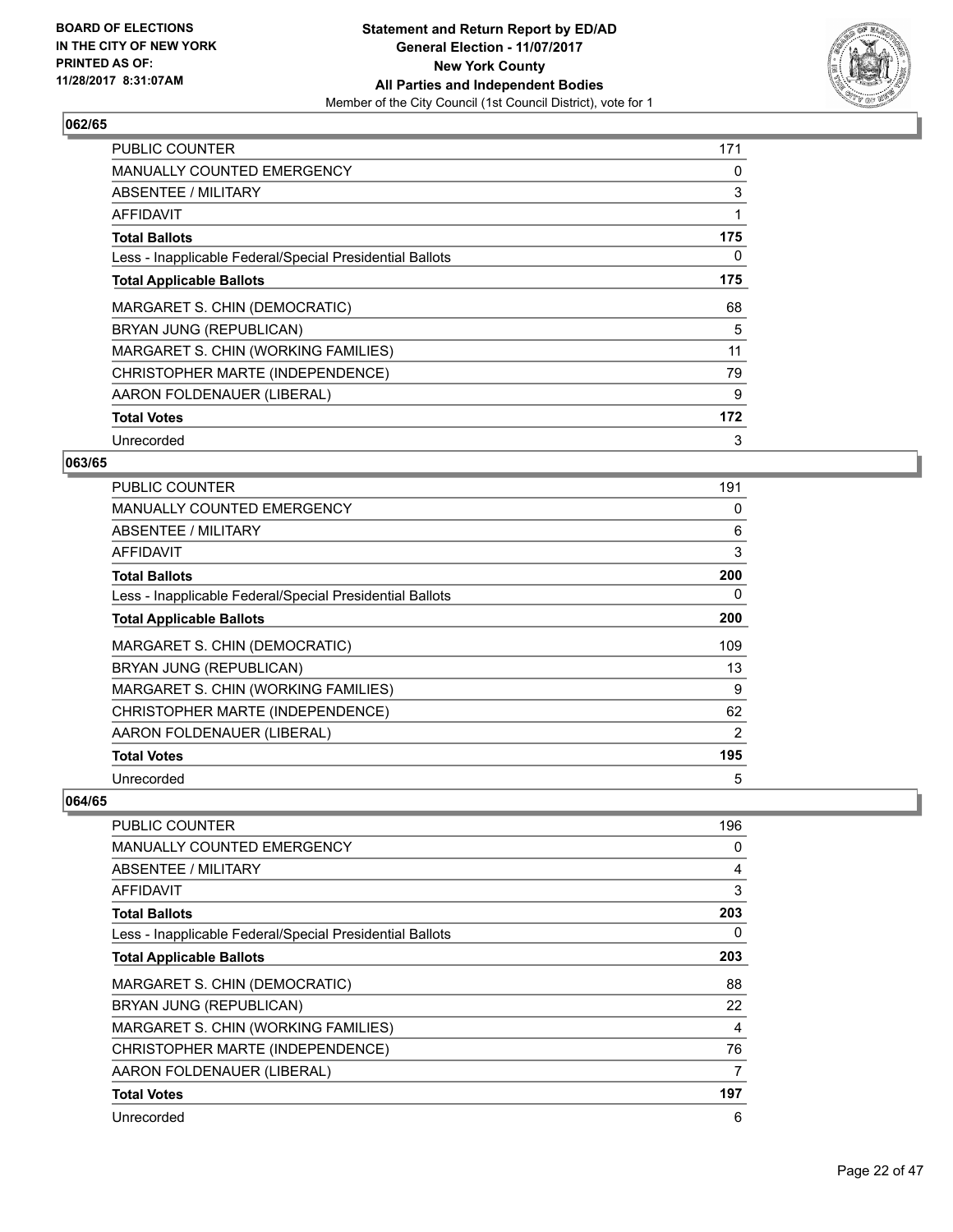

| <b>PUBLIC COUNTER</b>                                    | 98 |
|----------------------------------------------------------|----|
| <b>MANUALLY COUNTED EMERGENCY</b>                        | 0  |
| <b>ABSENTEE / MILITARY</b>                               | 0  |
| AFFIDAVIT                                                |    |
| <b>Total Ballots</b>                                     | 99 |
| Less - Inapplicable Federal/Special Presidential Ballots | 0  |
| <b>Total Applicable Ballots</b>                          | 99 |
| MARGARET S. CHIN (DEMOCRATIC)                            | 45 |
| BRYAN JUNG (REPUBLICAN)                                  | 9  |
| MARGARET S. CHIN (WORKING FAMILIES)                      | 3  |
| CHRISTOPHER MARTE (INDEPENDENCE)                         | 33 |
| AARON FOLDENAUER (LIBERAL)                               | 2  |
| <b>Total Votes</b>                                       | 92 |
| Unrecorded                                               | 7  |

## **066/65**

| <b>PUBLIC COUNTER</b>                                    | 112 |
|----------------------------------------------------------|-----|
| <b>MANUALLY COUNTED EMERGENCY</b>                        | 0   |
| ABSENTEE / MILITARY                                      | 6   |
| AFFIDAVIT                                                | 0   |
| <b>Total Ballots</b>                                     | 118 |
| Less - Inapplicable Federal/Special Presidential Ballots | 0   |
| <b>Total Applicable Ballots</b>                          | 118 |
| MARGARET S. CHIN (DEMOCRATIC)                            | 40  |
| BRYAN JUNG (REPUBLICAN)                                  | 12  |
| MARGARET S. CHIN (WORKING FAMILIES)                      | 5   |
| CHRISTOPHER MARTE (INDEPENDENCE)                         | 55  |
| AARON FOLDENAUER (LIBERAL)                               |     |
| <b>Total Votes</b>                                       | 113 |
| Unrecorded                                               | 5   |

| <b>PUBLIC COUNTER</b>                                    | 49             |
|----------------------------------------------------------|----------------|
| <b>MANUALLY COUNTED EMERGENCY</b>                        | 0              |
| ABSENTEE / MILITARY                                      | 2              |
| AFFIDAVIT                                                | 1              |
| <b>Total Ballots</b>                                     | 52             |
| Less - Inapplicable Federal/Special Presidential Ballots | 0              |
| <b>Total Applicable Ballots</b>                          | 52             |
| MARGARET S. CHIN (DEMOCRATIC)                            | 15             |
| BRYAN JUNG (REPUBLICAN)                                  |                |
| MARGARET S. CHIN (WORKING FAMILIES)                      | 4              |
| CHRISTOPHER MARTE (INDEPENDENCE)                         | 30             |
| AARON FOLDENAUER (LIBERAL)                               | $\overline{2}$ |
| <b>Total Votes</b>                                       | 52             |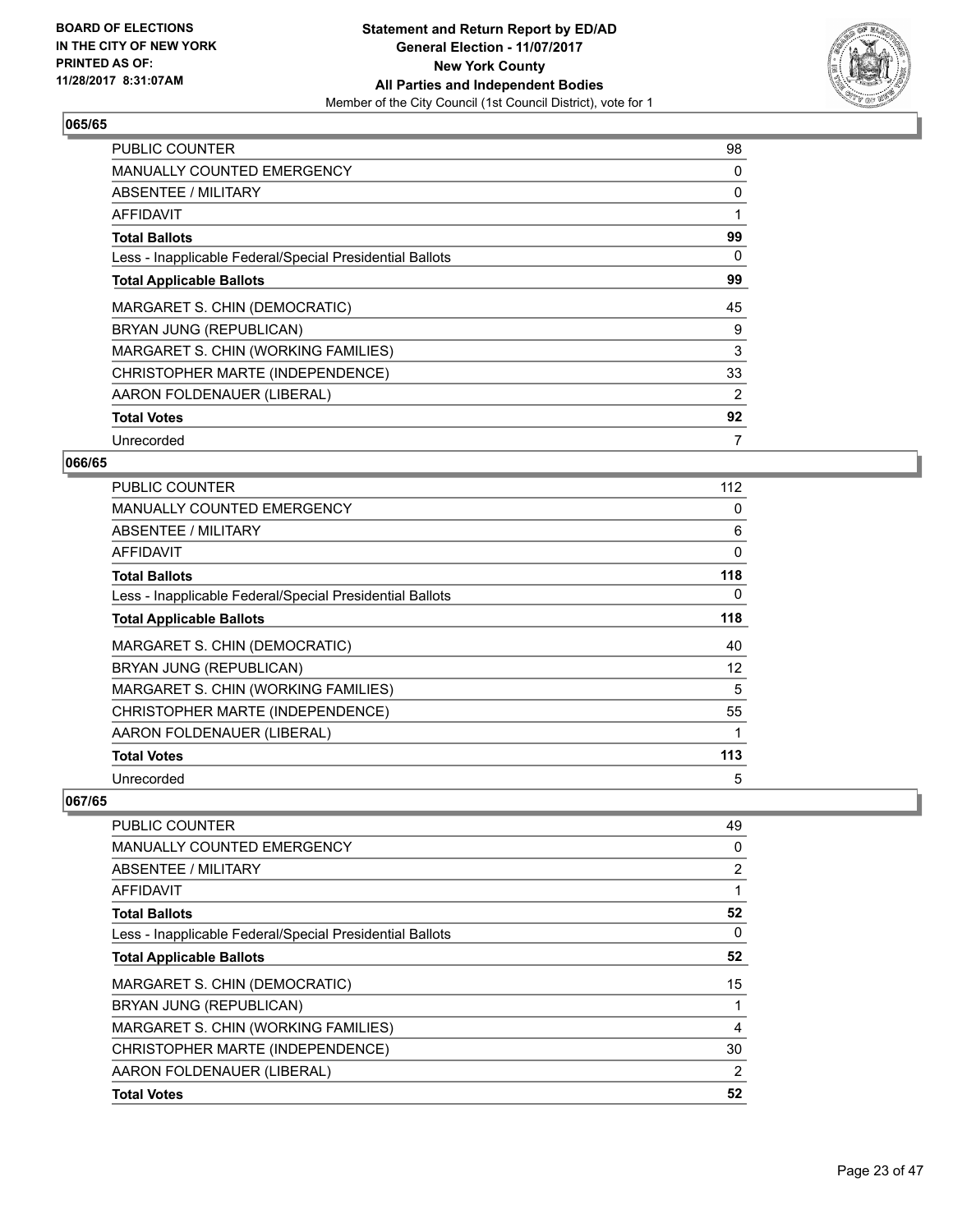

| <b>PUBLIC COUNTER</b>                                    | 292 |
|----------------------------------------------------------|-----|
| <b>MANUALLY COUNTED EMERGENCY</b>                        | 0   |
| <b>ABSENTEE / MILITARY</b>                               | 5   |
| <b>AFFIDAVIT</b>                                         | 4   |
| <b>Total Ballots</b>                                     | 301 |
| Less - Inapplicable Federal/Special Presidential Ballots | 0   |
| <b>Total Applicable Ballots</b>                          | 301 |
| MARGARET S. CHIN (DEMOCRATIC)                            | 82  |
| BRYAN JUNG (REPUBLICAN)                                  | 11  |
| MARGARET S. CHIN (WORKING FAMILIES)                      | 6   |
| CHRISTOPHER MARTE (INDEPENDENCE)                         | 190 |
| AARON FOLDENAUER (LIBERAL)                               | 0   |
| <b>Total Votes</b>                                       | 289 |
| Unrecorded                                               | 12  |

## **069/65**

| <b>PUBLIC COUNTER</b>                                    | 142 |
|----------------------------------------------------------|-----|
| <b>MANUALLY COUNTED EMERGENCY</b>                        | 0   |
| ABSENTEE / MILITARY                                      | 3   |
| AFFIDAVIT                                                | 1   |
| <b>Total Ballots</b>                                     | 146 |
| Less - Inapplicable Federal/Special Presidential Ballots | 0   |
| <b>Total Applicable Ballots</b>                          | 146 |
| MARGARET S. CHIN (DEMOCRATIC)                            | 26  |
| BRYAN JUNG (REPUBLICAN)                                  | 7   |
| MARGARET S. CHIN (WORKING FAMILIES)                      | 2   |
| CHRISTOPHER MARTE (INDEPENDENCE)                         | 105 |
| AARON FOLDENAUER (LIBERAL)                               | 3   |
| <b>Total Votes</b>                                       | 143 |
| Unrecorded                                               | 3   |

| PUBLIC COUNTER                                           | 216 |
|----------------------------------------------------------|-----|
| <b>MANUALLY COUNTED EMERGENCY</b>                        | 0   |
| <b>ABSENTEE / MILITARY</b>                               | 1   |
| AFFIDAVIT                                                | 0   |
| <b>Total Ballots</b>                                     | 217 |
| Less - Inapplicable Federal/Special Presidential Ballots | 0   |
| <b>Total Applicable Ballots</b>                          | 217 |
| MARGARET S. CHIN (DEMOCRATIC)                            | 97  |
| BRYAN JUNG (REPUBLICAN)                                  | 13  |
| MARGARET S. CHIN (WORKING FAMILIES)                      | 9   |
| CHRISTOPHER MARTE (INDEPENDENCE)                         | 92  |
| AARON FOLDENAUER (LIBERAL)                               | 4   |
| <b>Total Votes</b>                                       | 215 |
| Unrecorded                                               | 2   |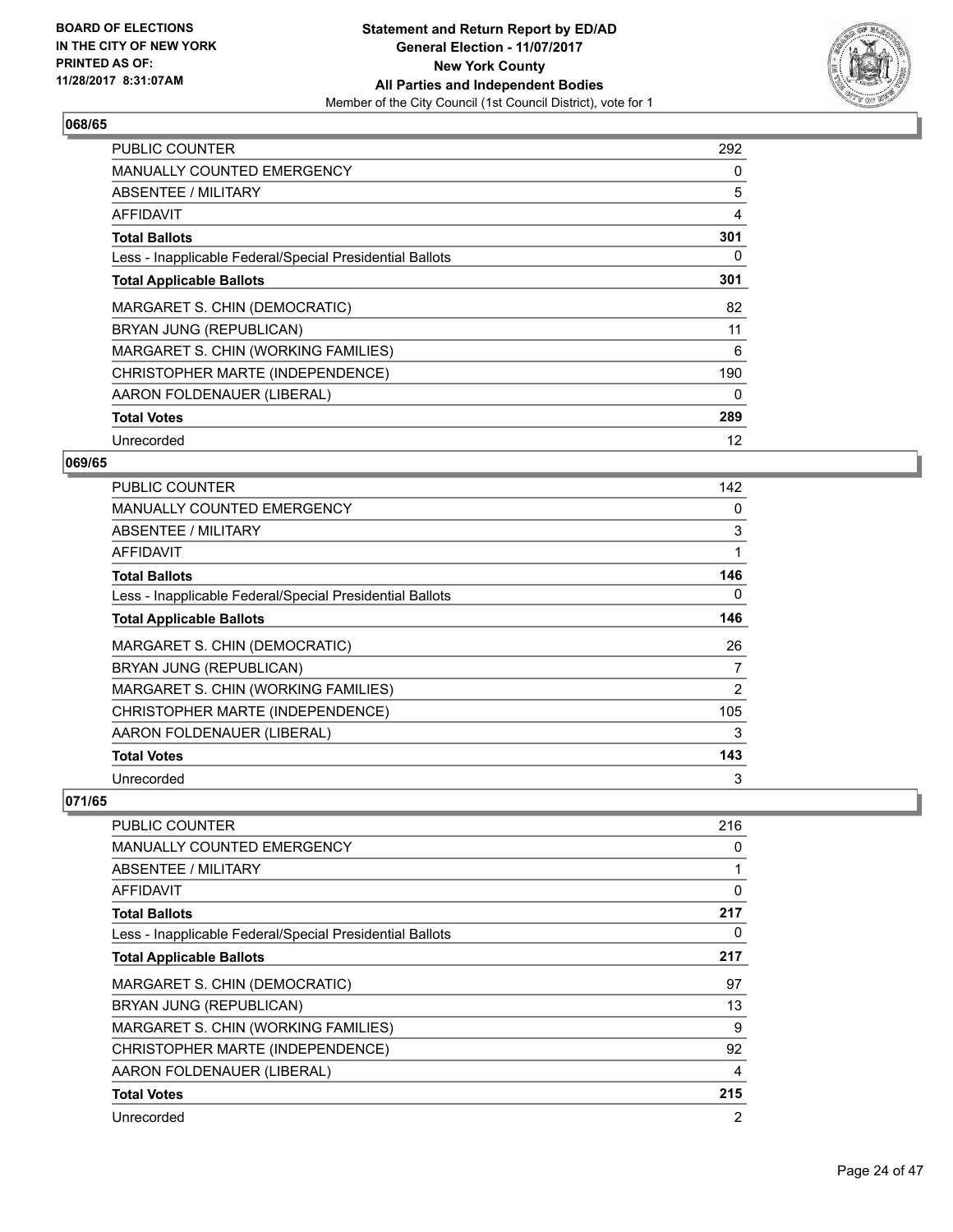

| <b>PUBLIC COUNTER</b>                                    | 154 |
|----------------------------------------------------------|-----|
| <b>MANUALLY COUNTED EMERGENCY</b>                        | 0   |
| <b>ABSENTEE / MILITARY</b>                               | 5   |
| AFFIDAVIT                                                |     |
| <b>Total Ballots</b>                                     | 160 |
| Less - Inapplicable Federal/Special Presidential Ballots | 0   |
| <b>Total Applicable Ballots</b>                          | 160 |
| MARGARET S. CHIN (DEMOCRATIC)                            | 49  |
| BRYAN JUNG (REPUBLICAN)                                  | 15  |
| MARGARET S. CHIN (WORKING FAMILIES)                      | 3   |
| CHRISTOPHER MARTE (INDEPENDENCE)                         | 73  |
| AARON FOLDENAUER (LIBERAL)                               | 6   |
| <b>Total Votes</b>                                       | 146 |
| Unrecorded                                               | 14  |

| <b>PUBLIC COUNTER</b>                                    | 146 |
|----------------------------------------------------------|-----|
| <b>MANUALLY COUNTED EMERGENCY</b>                        | 0   |
| ABSENTEE / MILITARY                                      | 8   |
| AFFIDAVIT                                                | 1   |
| <b>Total Ballots</b>                                     | 155 |
| Less - Inapplicable Federal/Special Presidential Ballots | 0   |
| <b>Total Applicable Ballots</b>                          | 155 |
| MARGARET S. CHIN (DEMOCRATIC)                            | 52  |
| BRYAN JUNG (REPUBLICAN)                                  | 5   |
| MARGARET S. CHIN (WORKING FAMILIES)                      | 13  |
| CHRISTOPHER MARTE (INDEPENDENCE)                         | 68  |
| AARON FOLDENAUER (LIBERAL)                               | 6   |
| JULIO SURIEL (WRITE-IN)                                  | 1   |
| <b>Total Votes</b>                                       | 145 |
| Unrecorded                                               | 10  |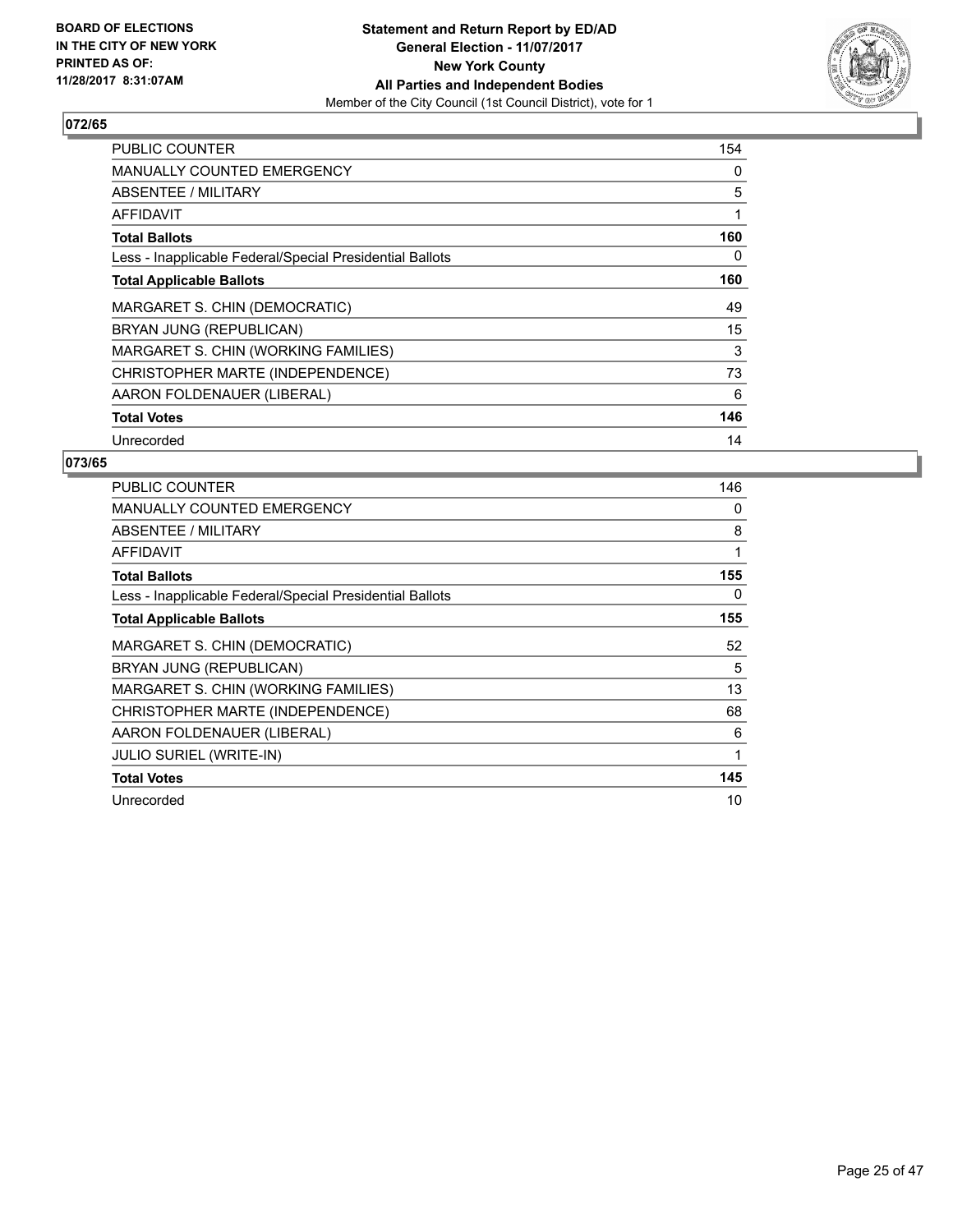

| <b>PUBLIC COUNTER</b>                                    | 256 |
|----------------------------------------------------------|-----|
| <b>MANUALLY COUNTED EMERGENCY</b>                        | 0   |
| ABSENTEE / MILITARY                                      | 1   |
| AFFIDAVIT                                                | 5   |
| <b>Total Ballots</b>                                     | 262 |
| Less - Inapplicable Federal/Special Presidential Ballots | 0   |
| <b>Total Applicable Ballots</b>                          | 262 |
| MARGARET S. CHIN (DEMOCRATIC)                            | 86  |
| BRYAN JUNG (REPUBLICAN)                                  | 7   |
| MARGARET S. CHIN (WORKING FAMILIES)                      | 11  |
| CHRISTOPHER MARTE (INDEPENDENCE)                         | 140 |
| AARON FOLDENAUER (LIBERAL)                               | 4   |
| FELICIA GORDON (WRITE-IN)                                | 1   |
| WILBUR KUNG (WRITE-IN)                                   | 1   |
| <b>Total Votes</b>                                       | 250 |
| Unrecorded                                               | 12  |

| <b>PUBLIC COUNTER</b>                                    | 165 |
|----------------------------------------------------------|-----|
| <b>MANUALLY COUNTED EMERGENCY</b>                        | 0   |
| ABSENTEE / MILITARY                                      | 2   |
| AFFIDAVIT                                                | 3   |
| <b>Total Ballots</b>                                     | 170 |
| Less - Inapplicable Federal/Special Presidential Ballots | 0   |
| <b>Total Applicable Ballots</b>                          | 170 |
| MARGARET S. CHIN (DEMOCRATIC)                            | 65  |
| BRYAN JUNG (REPUBLICAN)                                  | 4   |
| MARGARET S. CHIN (WORKING FAMILIES)                      | 9   |
| CHRISTOPHER MARTE (INDEPENDENCE)                         | 77  |
| AARON FOLDENAUER (LIBERAL)                               | 3   |
| <b>Total Votes</b>                                       | 158 |
| Unrecorded                                               |     |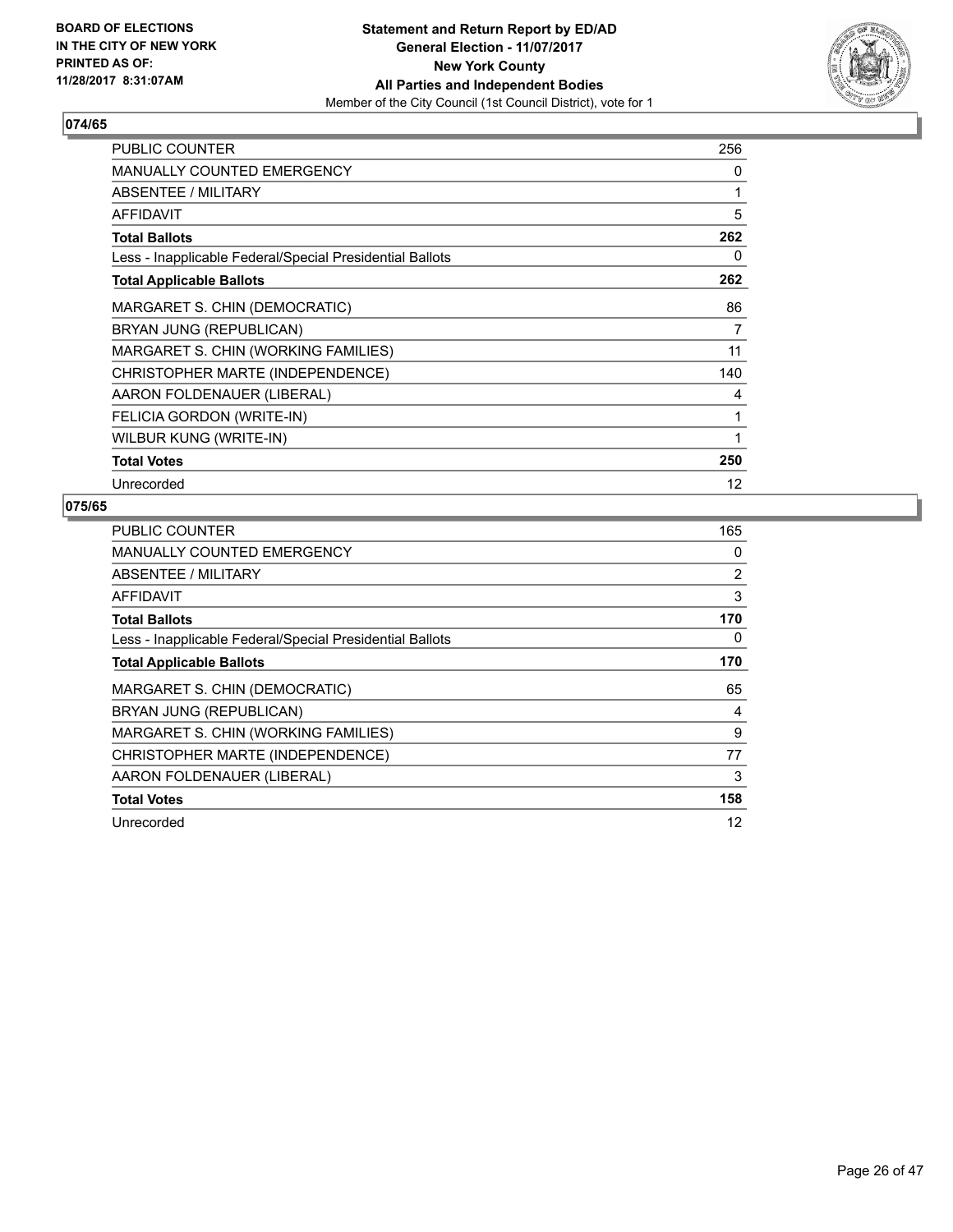

| PUBLIC COUNTER                                           | 211 |
|----------------------------------------------------------|-----|
| <b>MANUALLY COUNTED EMERGENCY</b>                        | 0   |
| <b>ABSENTEE / MILITARY</b>                               | 4   |
| <b>AFFIDAVIT</b>                                         | 5   |
| <b>Total Ballots</b>                                     | 220 |
| Less - Inapplicable Federal/Special Presidential Ballots | 0   |
| <b>Total Applicable Ballots</b>                          | 220 |
| MARGARET S. CHIN (DEMOCRATIC)                            | 103 |
| BRYAN JUNG (REPUBLICAN)                                  | 13  |
| MARGARET S. CHIN (WORKING FAMILIES)                      | 10  |
| CHRISTOPHER MARTE (INDEPENDENCE)                         | 71  |
| AARON FOLDENAUER (LIBERAL)                               | 14  |
| UNATTRIBUTABLE WRITE-IN (WRITE-IN)                       | 1   |
| <b>Total Votes</b>                                       | 212 |
| Unrecorded                                               | 8   |

| <b>PUBLIC COUNTER</b>                                    | 186 |
|----------------------------------------------------------|-----|
| <b>MANUALLY COUNTED EMERGENCY</b>                        | 0   |
| <b>ABSENTEE / MILITARY</b>                               | 4   |
| AFFIDAVIT                                                |     |
| <b>Total Ballots</b>                                     | 191 |
| Less - Inapplicable Federal/Special Presidential Ballots | 0   |
| <b>Total Applicable Ballots</b>                          | 191 |
| MARGARET S. CHIN (DEMOCRATIC)                            | 82  |
| BRYAN JUNG (REPUBLICAN)                                  | 9   |
| MARGARET S. CHIN (WORKING FAMILIES)                      | 16  |
| CHRISTOPHER MARTE (INDEPENDENCE)                         | 67  |
| AARON FOLDENAUER (LIBERAL)                               | 9   |
| <b>Total Votes</b>                                       | 183 |
| Unrecorded                                               | 8   |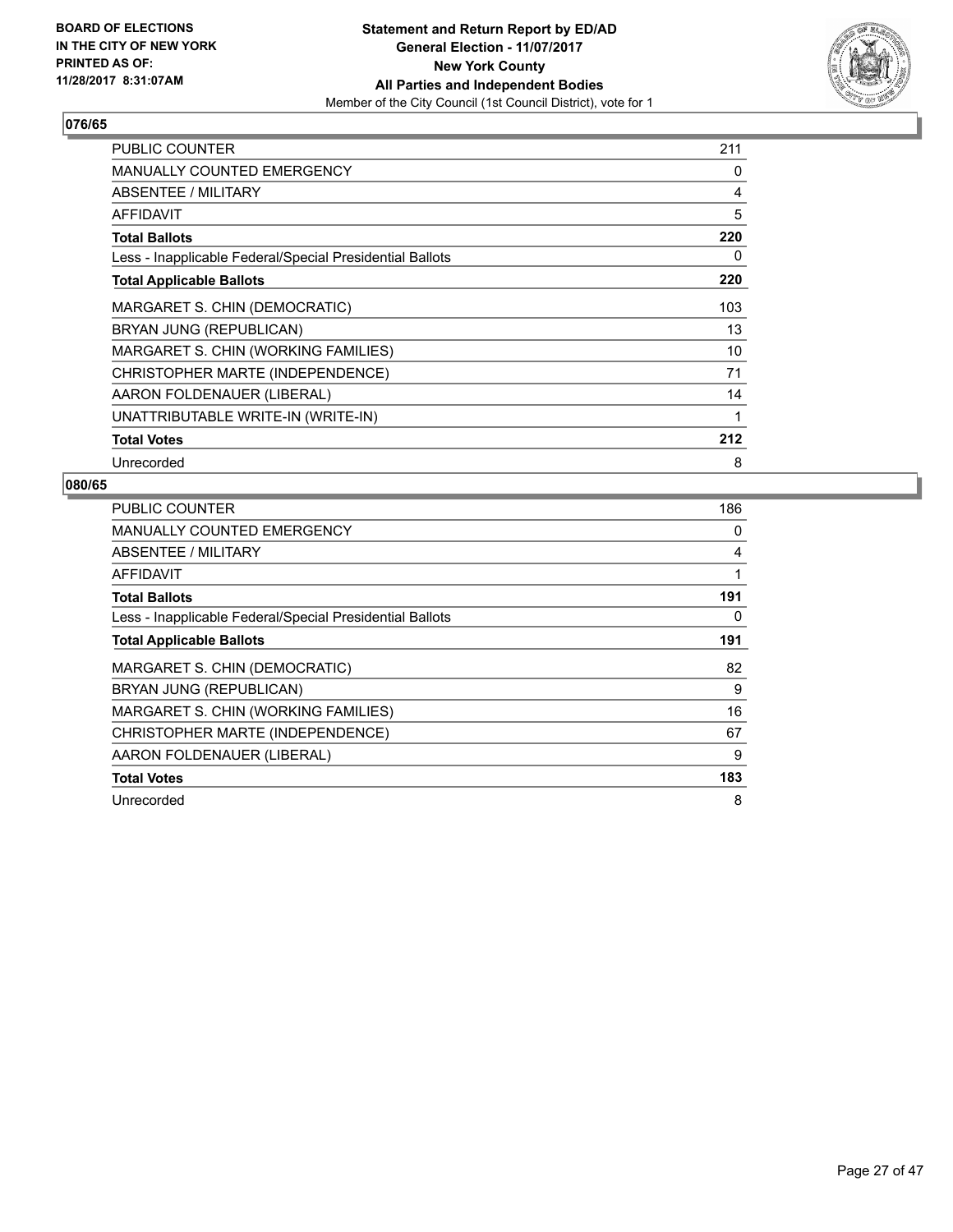

| <b>PUBLIC COUNTER</b>                                    | 176 |
|----------------------------------------------------------|-----|
| <b>MANUALLY COUNTED EMERGENCY</b>                        | 0   |
| <b>ABSENTEE / MILITARY</b>                               | 5   |
| AFFIDAVIT                                                | 4   |
| <b>Total Ballots</b>                                     | 185 |
| Less - Inapplicable Federal/Special Presidential Ballots | 0   |
| <b>Total Applicable Ballots</b>                          | 185 |
| MARGARET S. CHIN (DEMOCRATIC)                            | 90  |
| BRYAN JUNG (REPUBLICAN)                                  | 6   |
| MARGARET S. CHIN (WORKING FAMILIES)                      | 10  |
| CHRISTOPHER MARTE (INDEPENDENCE)                         | 55  |
| AARON FOLDENAUER (LIBERAL)                               | 13  |
| REBECCA HARARY (WRITE-IN)                                | 1   |
| <b>Total Votes</b>                                       | 175 |
| Unrecorded                                               | 10  |

**082/65 COMBINED into: 017/65**

#### **084/65 COMBINED into: 017/65**

| PUBLIC COUNTER                                           | 181            |
|----------------------------------------------------------|----------------|
| <b>MANUALLY COUNTED EMERGENCY</b>                        | 0              |
| ABSENTEE / MILITARY                                      | $\overline{2}$ |
| AFFIDAVIT                                                | 2              |
| <b>Total Ballots</b>                                     | 185            |
| Less - Inapplicable Federal/Special Presidential Ballots | 0              |
| <b>Total Applicable Ballots</b>                          | 185            |
| MARGARET S. CHIN (DEMOCRATIC)                            | 103            |
| BRYAN JUNG (REPUBLICAN)                                  | 29             |
| MARGARET S. CHIN (WORKING FAMILIES)                      | 2              |
| CHRISTOPHER MARTE (INDEPENDENCE)                         | 35             |
| AARON FOLDENAUER (LIBERAL)                               | 11             |
| <b>Total Votes</b>                                       | 180            |
| Unrecorded                                               | 5              |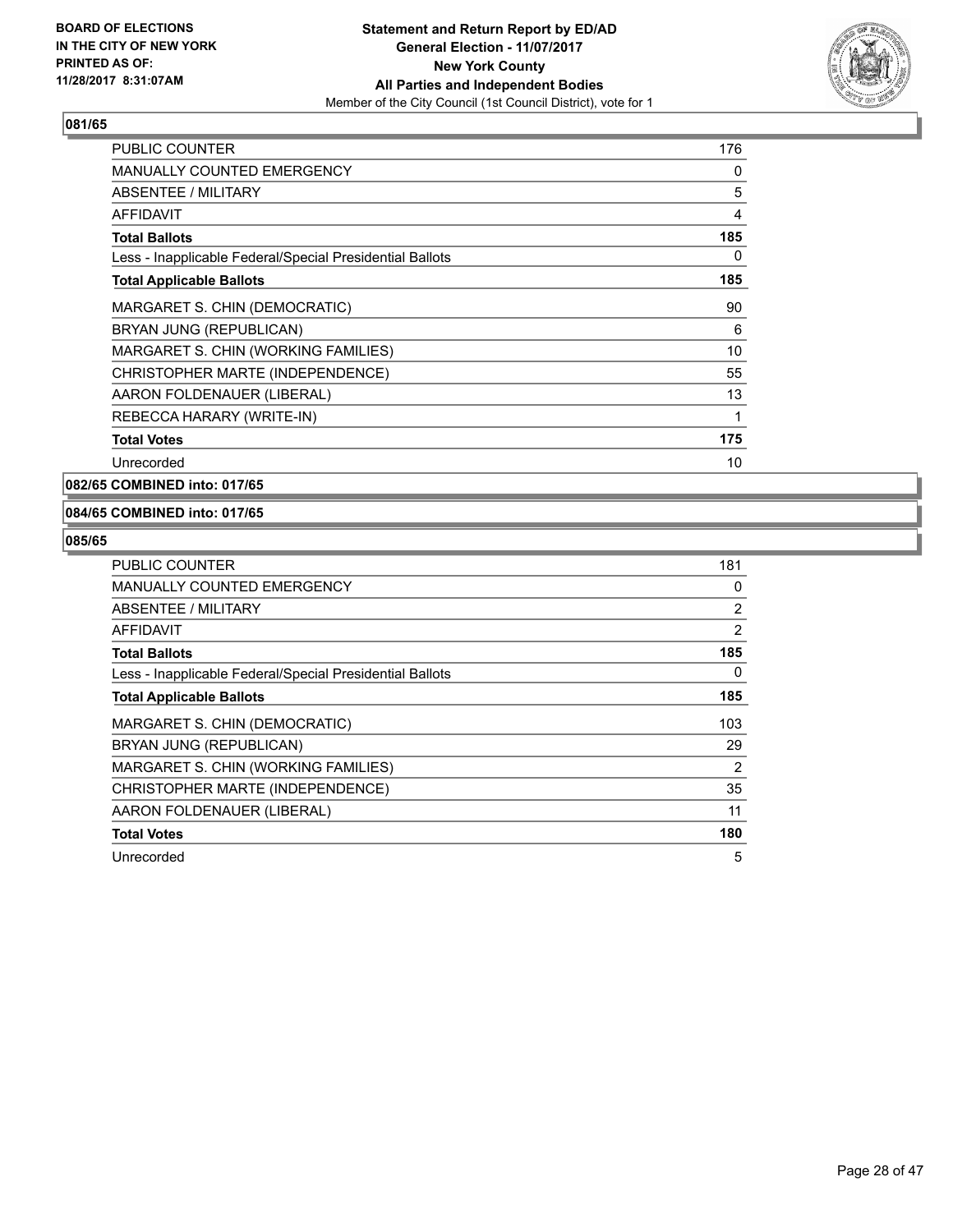

| <b>PUBLIC COUNTER</b>                                    | 90 |
|----------------------------------------------------------|----|
| <b>MANUALLY COUNTED EMERGENCY</b>                        | 0  |
| ABSENTEE / MILITARY                                      | 2  |
| AFFIDAVIT                                                | 4  |
| <b>Total Ballots</b>                                     | 96 |
| Less - Inapplicable Federal/Special Presidential Ballots | 0  |
| <b>Total Applicable Ballots</b>                          | 96 |
| MARGARET S. CHIN (DEMOCRATIC)                            | 52 |
| BRYAN JUNG (REPUBLICAN)                                  | 15 |
| MARGARET S. CHIN (WORKING FAMILIES)                      | 3  |
| CHRISTOPHER MARTE (INDEPENDENCE)                         | 18 |
| AARON FOLDENAUER (LIBERAL)                               | 7  |
| <b>Total Votes</b>                                       | 95 |
| Unrecorded                                               | 1  |

## **087/65**

| <b>PUBLIC COUNTER</b>                                    | 137 |
|----------------------------------------------------------|-----|
| <b>MANUALLY COUNTED EMERGENCY</b>                        | 0   |
| ABSENTEE / MILITARY                                      | 5   |
| AFFIDAVIT                                                | 3   |
| <b>Total Ballots</b>                                     | 145 |
| Less - Inapplicable Federal/Special Presidential Ballots | 0   |
| <b>Total Applicable Ballots</b>                          | 145 |
| MARGARET S. CHIN (DEMOCRATIC)                            | 74  |
| BRYAN JUNG (REPUBLICAN)                                  | 20  |
| MARGARET S. CHIN (WORKING FAMILIES)                      |     |
| CHRISTOPHER MARTE (INDEPENDENCE)                         | 41  |
| AARON FOLDENAUER (LIBERAL)                               | 5   |
| <b>Total Votes</b>                                       | 141 |
| Unrecorded                                               | 4   |

| PUBLIC COUNTER                                           | 219 |
|----------------------------------------------------------|-----|
| <b>MANUALLY COUNTED EMERGENCY</b>                        | 0   |
| <b>ABSENTEE / MILITARY</b>                               | 5   |
| AFFIDAVIT                                                | 3   |
| <b>Total Ballots</b>                                     | 227 |
| Less - Inapplicable Federal/Special Presidential Ballots | 0   |
| <b>Total Applicable Ballots</b>                          | 227 |
| MARGARET S. CHIN (DEMOCRATIC)                            | 126 |
| BRYAN JUNG (REPUBLICAN)                                  | 23  |
| MARGARET S. CHIN (WORKING FAMILIES)                      | 16  |
| CHRISTOPHER MARTE (INDEPENDENCE)                         | 48  |
| AARON FOLDENAUER (LIBERAL)                               | 11  |
| <b>Total Votes</b>                                       | 224 |
| Unrecorded                                               | 3   |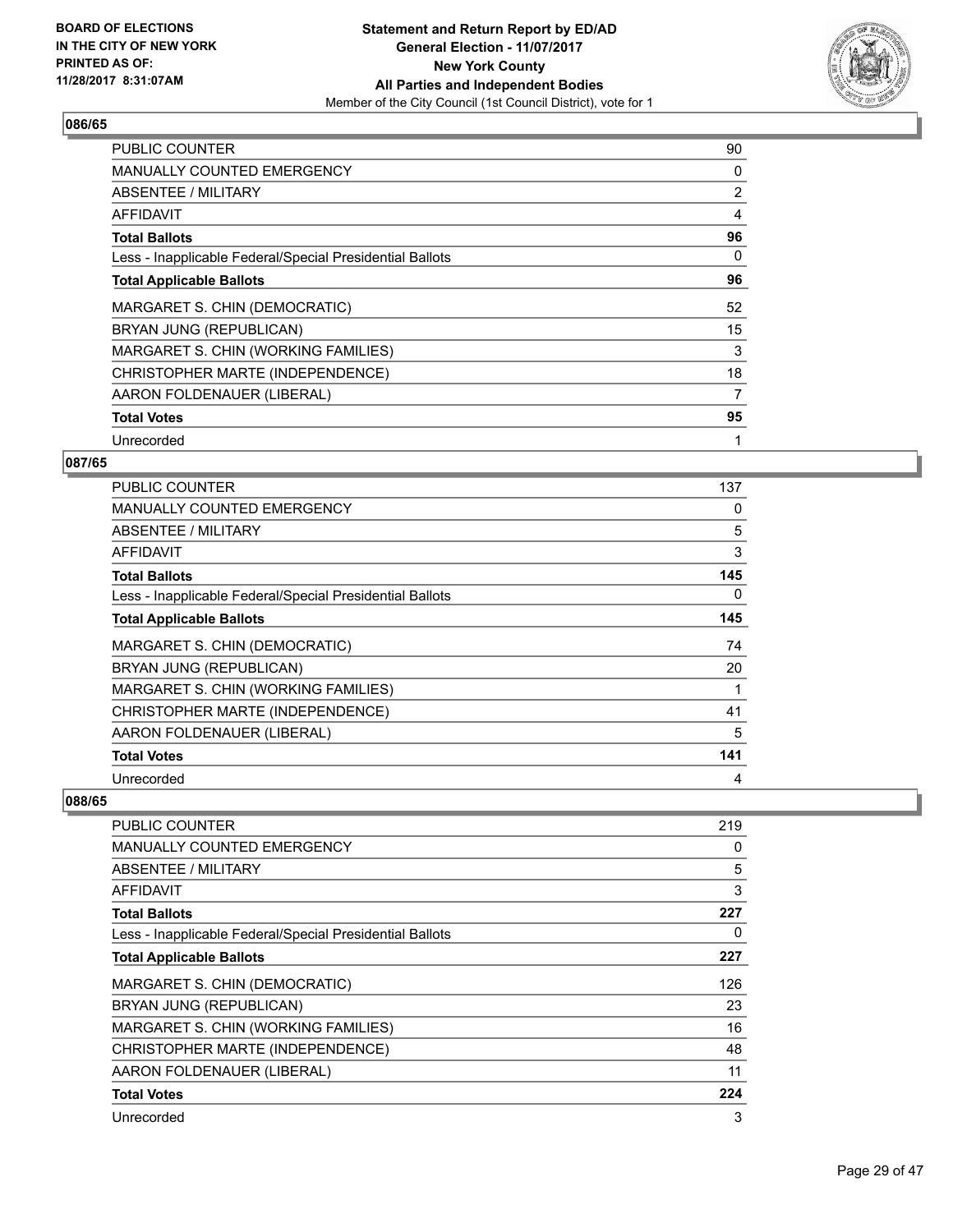

| <b>PUBLIC COUNTER</b>                                    | 109 |
|----------------------------------------------------------|-----|
| <b>MANUALLY COUNTED EMERGENCY</b>                        | 0   |
| ABSENTEE / MILITARY                                      | 4   |
| AFFIDAVIT                                                | 2   |
| <b>Total Ballots</b>                                     | 115 |
| Less - Inapplicable Federal/Special Presidential Ballots | 0   |
| <b>Total Applicable Ballots</b>                          | 115 |
| MARGARET S. CHIN (DEMOCRATIC)                            | 56  |
| BRYAN JUNG (REPUBLICAN)                                  | 22  |
| MARGARET S. CHIN (WORKING FAMILIES)                      | 0   |
| CHRISTOPHER MARTE (INDEPENDENCE)                         | 32  |
| AARON FOLDENAUER (LIBERAL)                               | 4   |
| <b>Total Votes</b>                                       | 114 |
| Unrecorded                                               | 1   |

## **090/65**

| <b>PUBLIC COUNTER</b>                                    | 172 |
|----------------------------------------------------------|-----|
| <b>MANUALLY COUNTED EMERGENCY</b>                        | 0   |
| ABSENTEE / MILITARY                                      | 4   |
| AFFIDAVIT                                                | 2   |
| <b>Total Ballots</b>                                     | 178 |
| Less - Inapplicable Federal/Special Presidential Ballots | 0   |
| <b>Total Applicable Ballots</b>                          | 178 |
| MARGARET S. CHIN (DEMOCRATIC)                            | 103 |
| BRYAN JUNG (REPUBLICAN)                                  | 31  |
| MARGARET S. CHIN (WORKING FAMILIES)                      | 10  |
| CHRISTOPHER MARTE (INDEPENDENCE)                         | 24  |
| AARON FOLDENAUER (LIBERAL)                               | 6   |
| <b>Total Votes</b>                                       | 174 |
| Unrecorded                                               | 4   |

| PUBLIC COUNTER                                           | 113 |
|----------------------------------------------------------|-----|
| <b>MANUALLY COUNTED EMERGENCY</b>                        | 0   |
| <b>ABSENTEE / MILITARY</b>                               | 8   |
| AFFIDAVIT                                                | 2   |
| <b>Total Ballots</b>                                     | 123 |
| Less - Inapplicable Federal/Special Presidential Ballots | 0   |
| <b>Total Applicable Ballots</b>                          | 123 |
| MARGARET S. CHIN (DEMOCRATIC)                            | 72  |
| BRYAN JUNG (REPUBLICAN)                                  | 21  |
| MARGARET S. CHIN (WORKING FAMILIES)                      | 4   |
| CHRISTOPHER MARTE (INDEPENDENCE)                         | 16  |
| AARON FOLDENAUER (LIBERAL)                               | 3   |
| <b>Total Votes</b>                                       | 116 |
| Unrecorded                                               | 7   |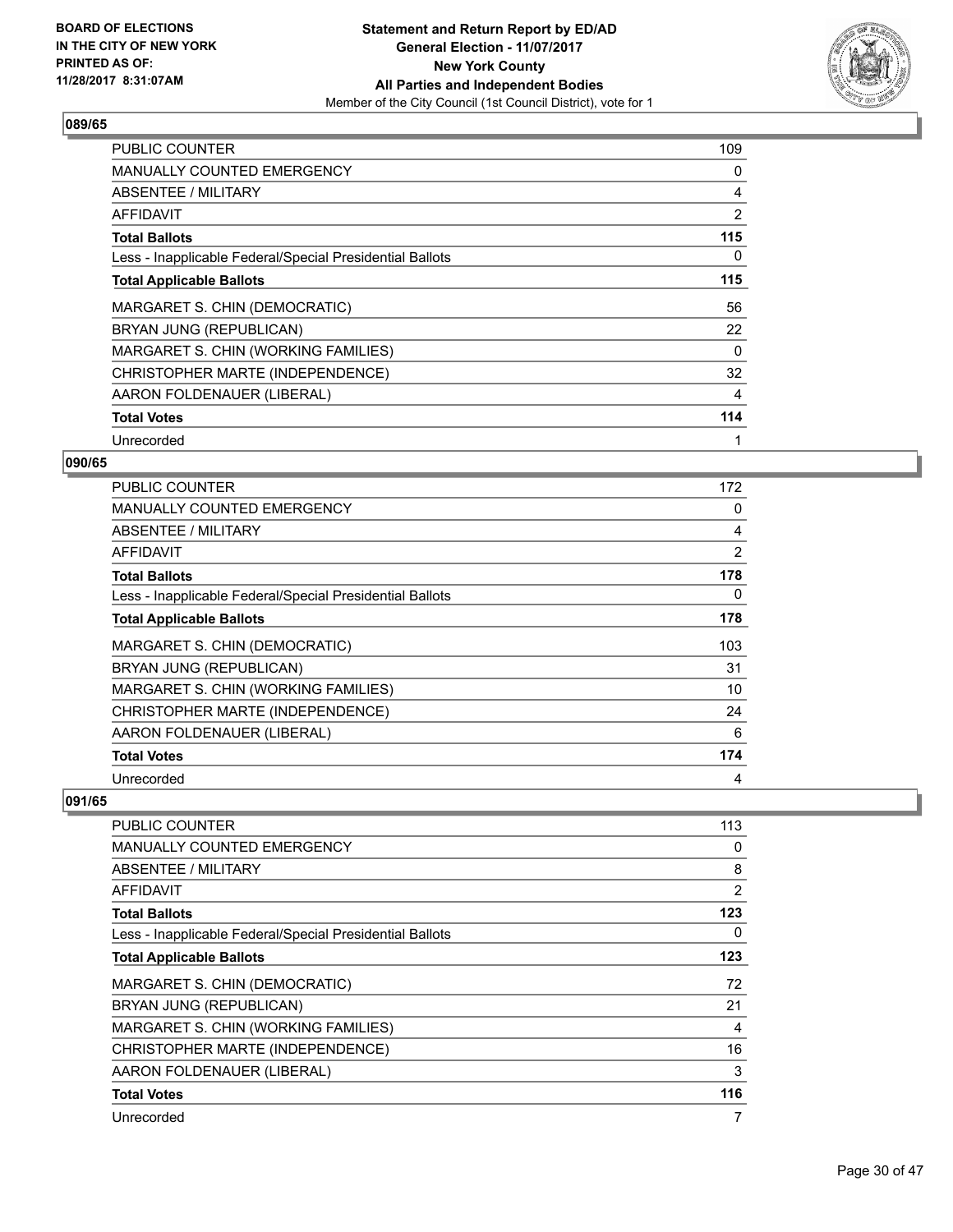

| <b>PUBLIC COUNTER</b>                                    | 93             |
|----------------------------------------------------------|----------------|
| <b>MANUALLY COUNTED EMERGENCY</b>                        | 0              |
| ABSENTEE / MILITARY                                      | 4              |
| AFFIDAVIT                                                |                |
| <b>Total Ballots</b>                                     | 98             |
| Less - Inapplicable Federal/Special Presidential Ballots | 0              |
| <b>Total Applicable Ballots</b>                          | 98             |
| MARGARET S. CHIN (DEMOCRATIC)                            | 50             |
| BRYAN JUNG (REPUBLICAN)                                  | 17             |
| MARGARET S. CHIN (WORKING FAMILIES)                      | 6              |
| CHRISTOPHER MARTE (INDEPENDENCE)                         | 18             |
| AARON FOLDENAUER (LIBERAL)                               | 5              |
| <b>Total Votes</b>                                       | 96             |
| Unrecorded                                               | $\overline{2}$ |

#### **093/65**

| <b>PUBLIC COUNTER</b>                                    | 121 |
|----------------------------------------------------------|-----|
| <b>MANUALLY COUNTED EMERGENCY</b>                        | 0   |
| ABSENTEE / MILITARY                                      | 2   |
| AFFIDAVIT                                                | 3   |
| <b>Total Ballots</b>                                     | 126 |
| Less - Inapplicable Federal/Special Presidential Ballots | 0   |
| <b>Total Applicable Ballots</b>                          | 126 |
| MARGARET S. CHIN (DEMOCRATIC)                            | 72  |
| BRYAN JUNG (REPUBLICAN)                                  | 19  |
| MARGARET S. CHIN (WORKING FAMILIES)                      | 4   |
| CHRISTOPHER MARTE (INDEPENDENCE)                         | 25  |
| AARON FOLDENAUER (LIBERAL)                               | 6   |
| <b>Total Votes</b>                                       | 126 |
| 094/65 COMBINED into: 017/65                             |     |

**095/65 COMBINED into: 017/65**

**096/65 COMBINED into: 017/65**

**097/65 COMBINED into: 017/65**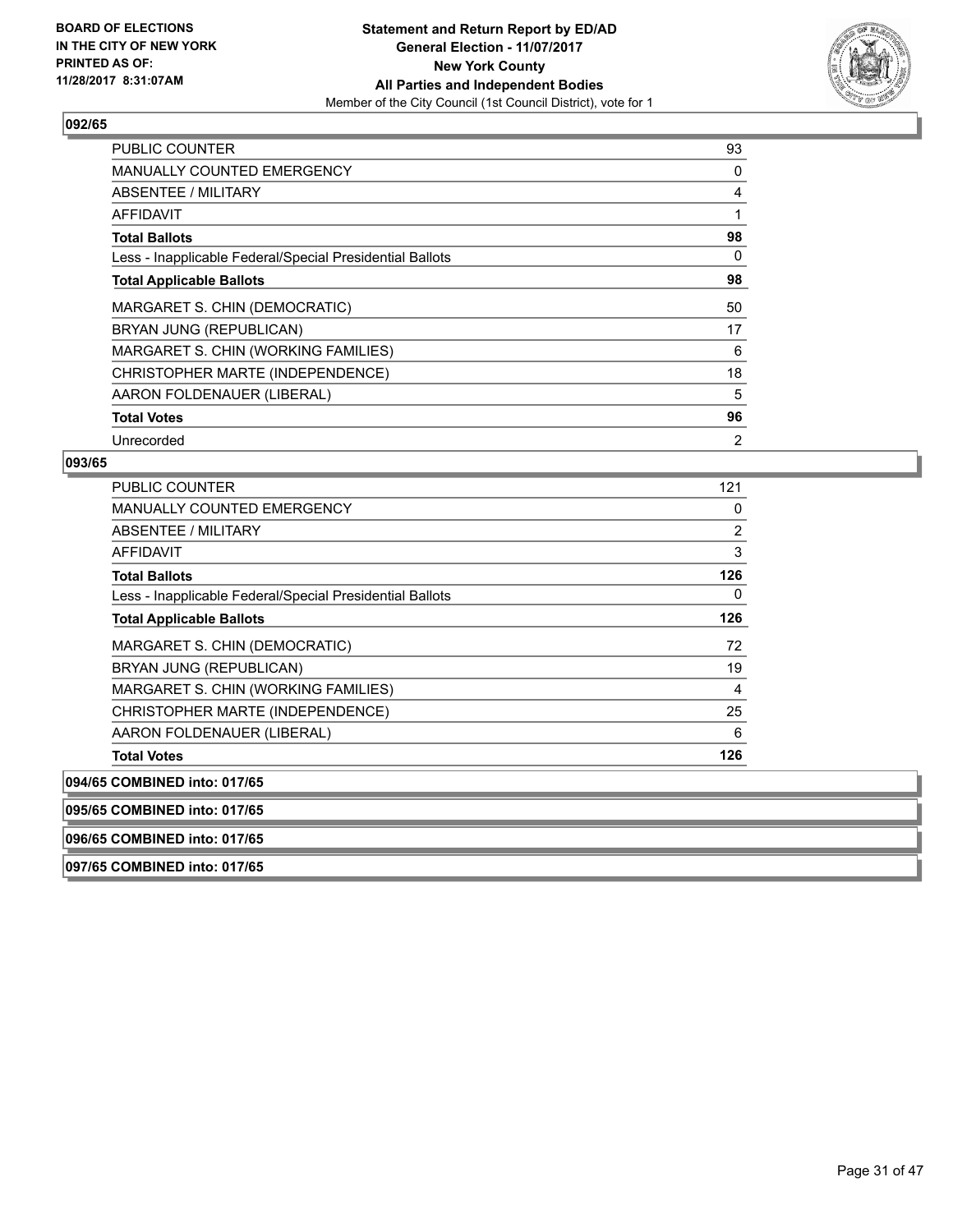

| <b>PUBLIC COUNTER</b>                                    | 98  |
|----------------------------------------------------------|-----|
| <b>MANUALLY COUNTED EMERGENCY</b>                        | 0   |
| ABSENTEE / MILITARY                                      |     |
| <b>AFFIDAVIT</b>                                         | 3   |
| <b>Total Ballots</b>                                     | 102 |
| Less - Inapplicable Federal/Special Presidential Ballots | 0   |
| <b>Total Applicable Ballots</b>                          | 102 |
|                                                          |     |
| MARGARET S. CHIN (DEMOCRATIC)                            | 34  |
| BRYAN JUNG (REPUBLICAN)                                  | 4   |
| MARGARET S. CHIN (WORKING FAMILIES)                      | 5   |
| CHRISTOPHER MARTE (INDEPENDENCE)                         | 49  |
| AARON FOLDENAUER (LIBERAL)                               | 6   |
| <b>Total Votes</b>                                       | 98  |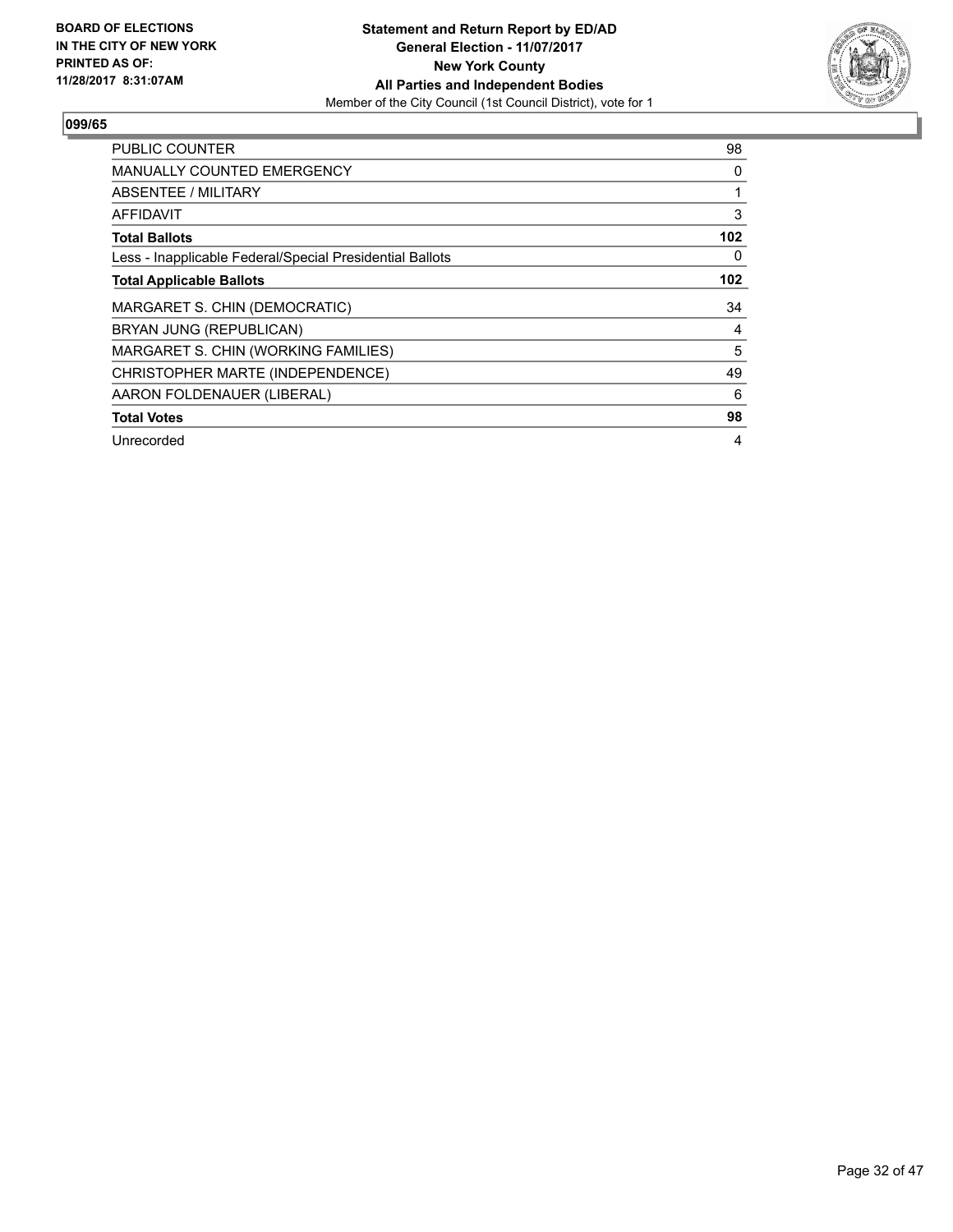

| <b>PUBLIC COUNTER</b>                                    | 281 |
|----------------------------------------------------------|-----|
| <b>MANUALLY COUNTED EMERGENCY</b>                        | 0   |
| <b>ABSENTEE / MILITARY</b>                               | 4   |
| AFFIDAVIT                                                | 3   |
| <b>Total Ballots</b>                                     | 288 |
| Less - Inapplicable Federal/Special Presidential Ballots | 0   |
| <b>Total Applicable Ballots</b>                          | 288 |
| MARGARET S. CHIN (DEMOCRATIC)                            | 131 |
| BRYAN JUNG (REPUBLICAN)                                  | 45  |
| MARGARET S. CHIN (WORKING FAMILIES)                      | 10  |
| CHRISTOPHER MARTE (INDEPENDENCE)                         | 86  |
| AARON FOLDENAUER (LIBERAL)                               | 5   |
| <b>Total Votes</b>                                       | 277 |
| Unrecorded                                               | 11  |

## **002/66**

| <b>PUBLIC COUNTER</b>                                    | 186 |
|----------------------------------------------------------|-----|
| <b>MANUALLY COUNTED EMERGENCY</b>                        | 0   |
| ABSENTEE / MILITARY                                      | 27  |
| AFFIDAVIT                                                | 4   |
| <b>Total Ballots</b>                                     | 217 |
| Less - Inapplicable Federal/Special Presidential Ballots | 0   |
| <b>Total Applicable Ballots</b>                          | 217 |
| MARGARET S. CHIN (DEMOCRATIC)                            | 117 |
| BRYAN JUNG (REPUBLICAN)                                  | 30  |
| MARGARET S. CHIN (WORKING FAMILIES)                      | 7   |
| CHRISTOPHER MARTE (INDEPENDENCE)                         | 38  |
| AARON FOLDENAUER (LIBERAL)                               | 16  |
| <b>Total Votes</b>                                       | 208 |
| Unrecorded                                               | 9   |

| PUBLIC COUNTER                                           | 231 |
|----------------------------------------------------------|-----|
| <b>MANUALLY COUNTED EMERGENCY</b>                        | 0   |
| <b>ABSENTEE / MILITARY</b>                               | 5   |
| AFFIDAVIT                                                | 4   |
| <b>Total Ballots</b>                                     | 240 |
| Less - Inapplicable Federal/Special Presidential Ballots | 0   |
| <b>Total Applicable Ballots</b>                          | 240 |
| MARGARET S. CHIN (DEMOCRATIC)                            | 106 |
| BRYAN JUNG (REPUBLICAN)                                  | 40  |
| MARGARET S. CHIN (WORKING FAMILIES)                      | 2   |
| CHRISTOPHER MARTE (INDEPENDENCE)                         | 72  |
| AARON FOLDENAUER (LIBERAL)                               | 7   |
| <b>Total Votes</b>                                       | 227 |
| Unrecorded                                               | 13  |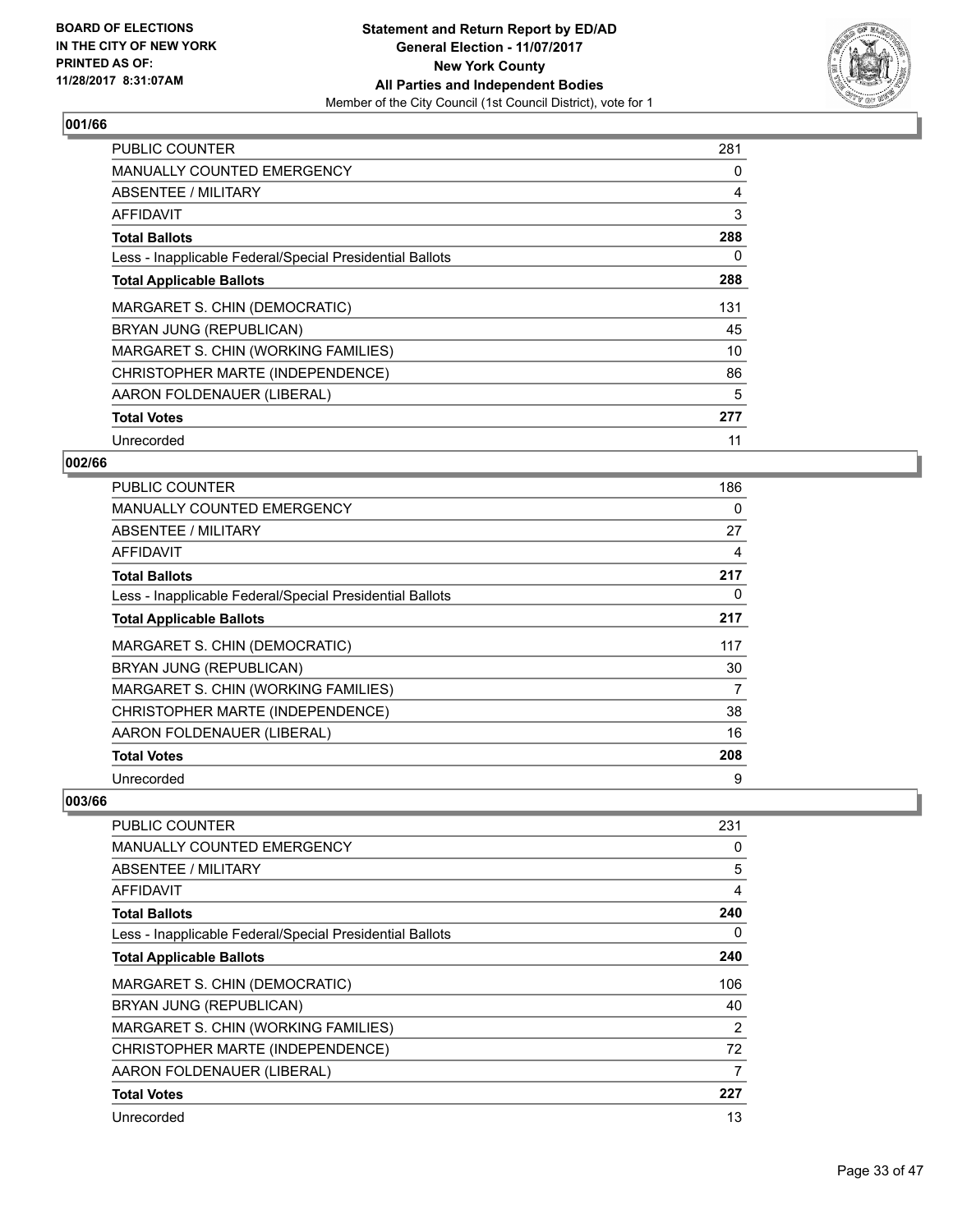

| <b>PUBLIC COUNTER</b>                                    | 175 |
|----------------------------------------------------------|-----|
| <b>MANUALLY COUNTED EMERGENCY</b>                        | 0   |
| ABSENTEE / MILITARY                                      | 3   |
| AFFIDAVIT                                                | 0   |
| <b>Total Ballots</b>                                     | 178 |
| Less - Inapplicable Federal/Special Presidential Ballots | 0   |
| <b>Total Applicable Ballots</b>                          | 178 |
| MARGARET S. CHIN (DEMOCRATIC)                            | 75  |
| BRYAN JUNG (REPUBLICAN)                                  | 33  |
| MARGARET S. CHIN (WORKING FAMILIES)                      | 9   |
| CHRISTOPHER MARTE (INDEPENDENCE)                         | 44  |
| AARON FOLDENAUER (LIBERAL)                               | 12  |
| <b>Total Votes</b>                                       | 173 |
|                                                          |     |

## **005/66**

| <b>PUBLIC COUNTER</b>                                    | 171 |
|----------------------------------------------------------|-----|
| <b>MANUALLY COUNTED EMERGENCY</b>                        | 0   |
| <b>ABSENTEE / MILITARY</b>                               | 3   |
| AFFIDAVIT                                                | 3   |
| <b>Total Ballots</b>                                     | 177 |
| Less - Inapplicable Federal/Special Presidential Ballots | 0   |
| <b>Total Applicable Ballots</b>                          | 177 |
| MARGARET S. CHIN (DEMOCRATIC)                            | 86  |
| BRYAN JUNG (REPUBLICAN)                                  | 29  |
| MARGARET S. CHIN (WORKING FAMILIES)                      | 9   |
| CHRISTOPHER MARTE (INDEPENDENCE)                         | 40  |
| AARON FOLDENAUER (LIBERAL)                               | 9   |
| <b>Total Votes</b>                                       | 173 |
| Unrecorded                                               | 4   |

| <b>PUBLIC COUNTER</b>                                    | 209 |
|----------------------------------------------------------|-----|
| <b>MANUALLY COUNTED EMERGENCY</b>                        | 0   |
| ABSENTEE / MILITARY                                      | 4   |
| AFFIDAVIT                                                | 2   |
| <b>Total Ballots</b>                                     | 215 |
| Less - Inapplicable Federal/Special Presidential Ballots | 0   |
| <b>Total Applicable Ballots</b>                          | 215 |
| MARGARET S. CHIN (DEMOCRATIC)                            | 93  |
| BRYAN JUNG (REPUBLICAN)                                  | 30  |
| MARGARET S. CHIN (WORKING FAMILIES)                      | 7   |
| CHRISTOPHER MARTE (INDEPENDENCE)                         | 75  |
| AARON FOLDENAUER (LIBERAL)                               | 10  |
| <b>Total Votes</b>                                       | 215 |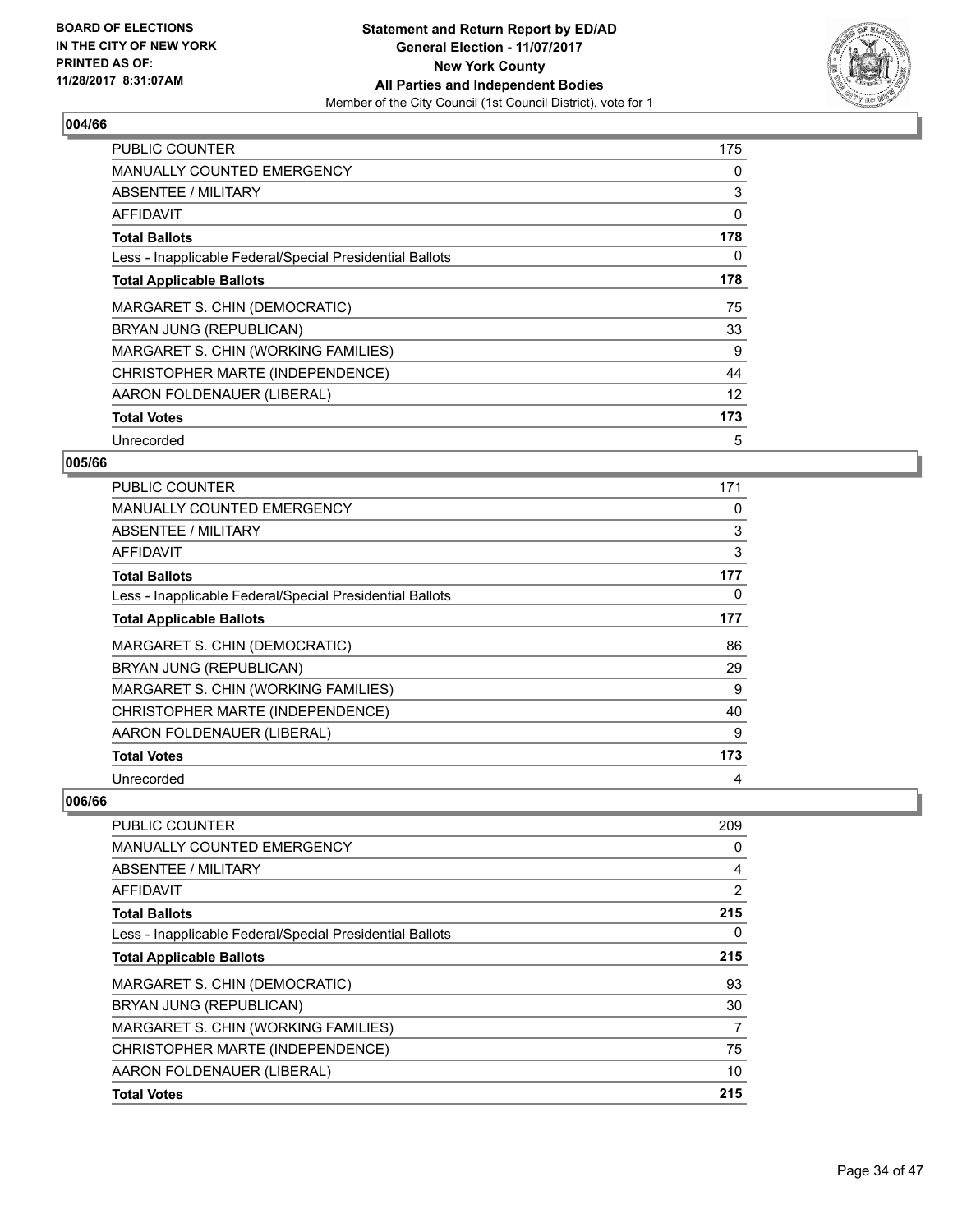

| <b>PUBLIC COUNTER</b>                                    | 241 |
|----------------------------------------------------------|-----|
| <b>MANUALLY COUNTED EMERGENCY</b>                        | 0   |
| ABSENTEE / MILITARY                                      | 3   |
| AFFIDAVIT                                                | 1   |
| <b>Total Ballots</b>                                     | 245 |
| Less - Inapplicable Federal/Special Presidential Ballots | 0   |
| <b>Total Applicable Ballots</b>                          | 245 |
| MARGARET S. CHIN (DEMOCRATIC)                            | 101 |
| BRYAN JUNG (REPUBLICAN)                                  | 30  |
| MARGARET S. CHIN (WORKING FAMILIES)                      | 9   |
| CHRISTOPHER MARTE (INDEPENDENCE)                         | 87  |
| AARON FOLDENAUER (LIBERAL)                               | 10  |
| <b>Total Votes</b>                                       | 237 |
| Unrecorded                                               | 8   |

| <b>PUBLIC COUNTER</b>                                    | 364 |
|----------------------------------------------------------|-----|
| MANUALLY COUNTED EMERGENCY                               | 0   |
| ABSENTEE / MILITARY                                      | 8   |
| AFFIDAVIT                                                | 2   |
| <b>Total Ballots</b>                                     | 374 |
| Less - Inapplicable Federal/Special Presidential Ballots | 0   |
| <b>Total Applicable Ballots</b>                          | 374 |
| MARGARET S. CHIN (DEMOCRATIC)                            | 149 |
| BRYAN JUNG (REPUBLICAN)                                  | 13  |
| MARGARET S. CHIN (WORKING FAMILIES)                      | 23  |
| CHRISTOPHER MARTE (INDEPENDENCE)                         | 170 |
| AARON FOLDENAUER (LIBERAL)                               | 12  |
| TROY PAREDES (WRITE-IN)                                  | 1   |
| <b>Total Votes</b>                                       | 368 |
| Unrecorded                                               | 6   |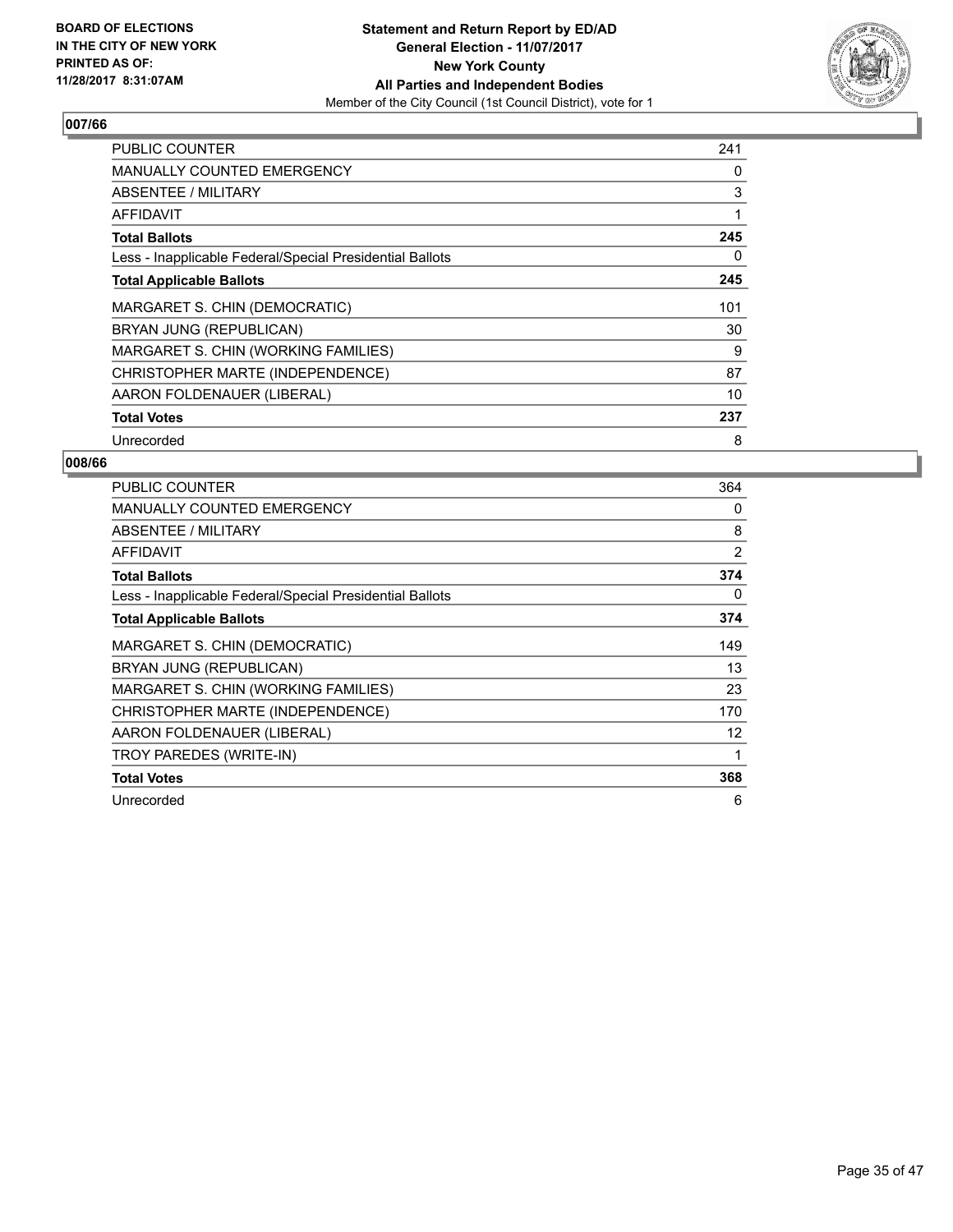

| <b>PUBLIC COUNTER</b>                                    | 300          |
|----------------------------------------------------------|--------------|
| <b>MANUALLY COUNTED EMERGENCY</b>                        | 0            |
| ABSENTEE / MILITARY                                      | 12           |
| AFFIDAVIT                                                | 8            |
| <b>Total Ballots</b>                                     | 320          |
| Less - Inapplicable Federal/Special Presidential Ballots | 0            |
| <b>Total Applicable Ballots</b>                          | 320          |
| MARGARET S. CHIN (DEMOCRATIC)                            | 115          |
| BRYAN JUNG (REPUBLICAN)                                  | 19           |
| MARGARET S. CHIN (WORKING FAMILIES)                      | 13           |
| CHRISTOPHER MARTE (INDEPENDENCE)                         | 154          |
| AARON FOLDENAUER (LIBERAL)                               | 11           |
| <b>JOSHUA PEACHY (WRITE-IN)</b>                          | $\mathbf{1}$ |
| <b>Total Votes</b>                                       | 313          |
| Unrecorded                                               | 7            |

### **010/66**

| <b>PUBLIC COUNTER</b>                                    | 209 |
|----------------------------------------------------------|-----|
| <b>MANUALLY COUNTED EMERGENCY</b>                        | 0   |
| ABSENTEE / MILITARY                                      | 6   |
| AFFIDAVIT                                                | 0   |
| <b>Total Ballots</b>                                     | 215 |
| Less - Inapplicable Federal/Special Presidential Ballots | 0   |
| <b>Total Applicable Ballots</b>                          | 215 |
| MARGARET S. CHIN (DEMOCRATIC)                            | 99  |
| BRYAN JUNG (REPUBLICAN)                                  | 10  |
| MARGARET S. CHIN (WORKING FAMILIES)                      | 15  |
| CHRISTOPHER MARTE (INDEPENDENCE)                         | 74  |
| AARON FOLDENAUER (LIBERAL)                               | 13  |
| <b>Total Votes</b>                                       | 211 |
| Unrecorded                                               | 4   |

| <b>PUBLIC COUNTER</b>                                    | 341 |
|----------------------------------------------------------|-----|
| MANUALLY COUNTED EMERGENCY                               | 0   |
| ABSENTEE / MILITARY                                      | 17  |
| AFFIDAVIT                                                | 1   |
| <b>Total Ballots</b>                                     | 359 |
| Less - Inapplicable Federal/Special Presidential Ballots | 0   |
| <b>Total Applicable Ballots</b>                          | 359 |
| MARGARET S. CHIN (DEMOCRATIC)                            | 200 |
| BRYAN JUNG (REPUBLICAN)                                  | 23  |
| MARGARET S. CHIN (WORKING FAMILIES)                      | 24  |
| CHRISTOPHER MARTE (INDEPENDENCE)                         | 87  |
| AARON FOLDENAUER (LIBERAL)                               | 9   |
| <b>Total Votes</b>                                       | 343 |
| Unrecorded                                               | 16  |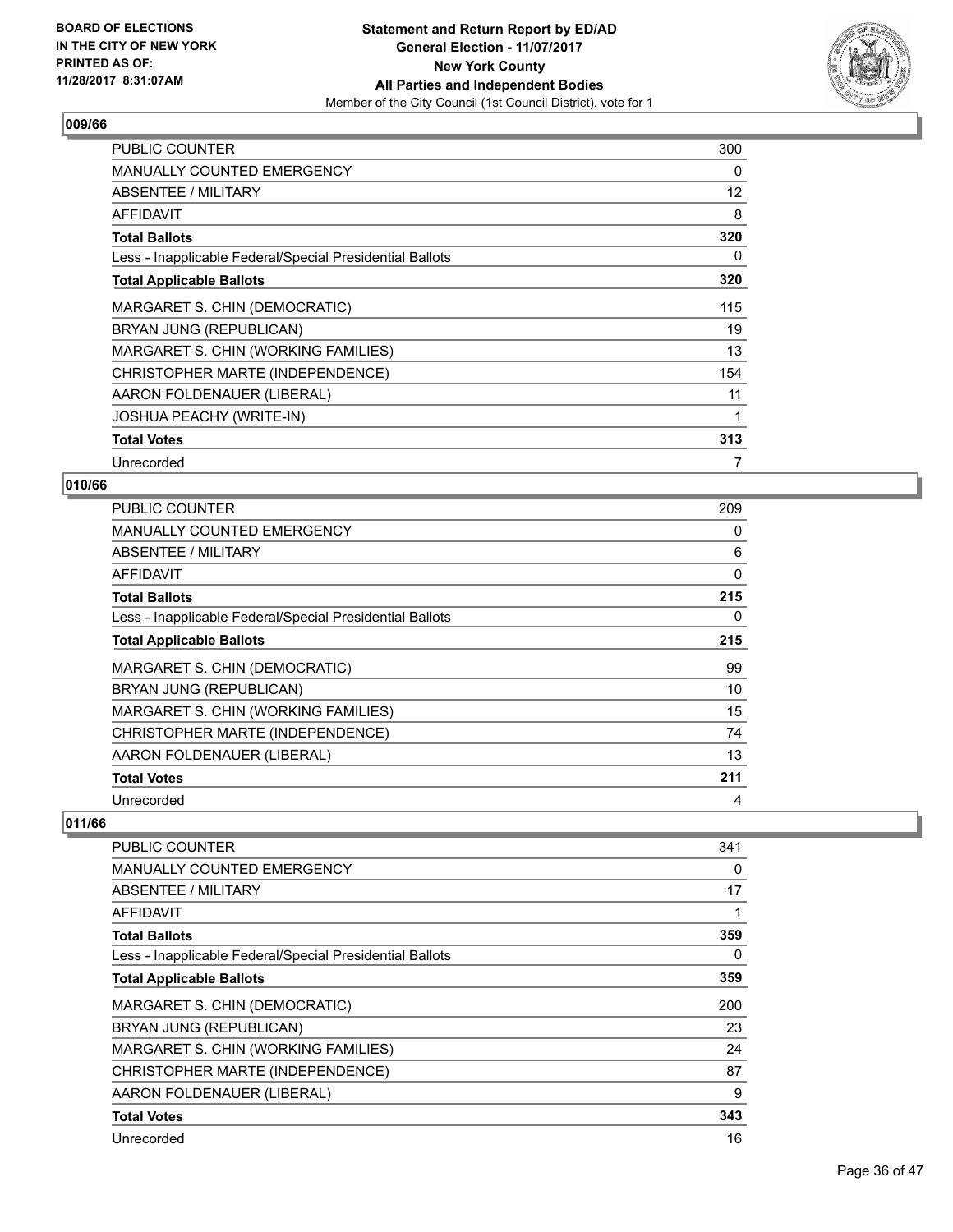

| PUBLIC COUNTER                                           | 245 |
|----------------------------------------------------------|-----|
| <b>MANUALLY COUNTED EMERGENCY</b>                        | 0   |
| <b>ABSENTEE / MILITARY</b>                               | 5   |
| <b>AFFIDAVIT</b>                                         | 7   |
| <b>Total Ballots</b>                                     | 257 |
| Less - Inapplicable Federal/Special Presidential Ballots | 0   |
| <b>Total Applicable Ballots</b>                          | 257 |
| MARGARET S. CHIN (DEMOCRATIC)                            | 103 |
| BRYAN JUNG (REPUBLICAN)                                  | 31  |
| MARGARET S. CHIN (WORKING FAMILIES)                      | 8   |
| CHRISTOPHER MARTE (INDEPENDENCE)                         | 103 |
| AARON FOLDENAUER (LIBERAL)                               | 7   |
| BRIAN WADDELL (WRITE-IN)                                 | 1   |
| <b>Total Votes</b>                                       | 253 |
| Unrecorded                                               | 4   |

| <b>PUBLIC COUNTER</b>                                    | 202            |
|----------------------------------------------------------|----------------|
| <b>MANUALLY COUNTED EMERGENCY</b>                        | 0              |
| ABSENTEE / MILITARY                                      | $\overline{2}$ |
| AFFIDAVIT                                                | 3              |
| <b>Total Ballots</b>                                     | 207            |
| Less - Inapplicable Federal/Special Presidential Ballots | 0              |
| <b>Total Applicable Ballots</b>                          | 207            |
| MARGARET S. CHIN (DEMOCRATIC)                            | 78             |
| BRYAN JUNG (REPUBLICAN)                                  | 16             |
| MARGARET S. CHIN (WORKING FAMILIES)                      | 6              |
| CHRISTOPHER MARTE (INDEPENDENCE)                         | 94             |
| AARON FOLDENAUER (LIBERAL)                               | 7              |
| UNATTRIBUTABLE WRITE-IN (WRITE-IN)                       | 1              |
| <b>Total Votes</b>                                       | 202            |
| Unrecorded                                               | 5              |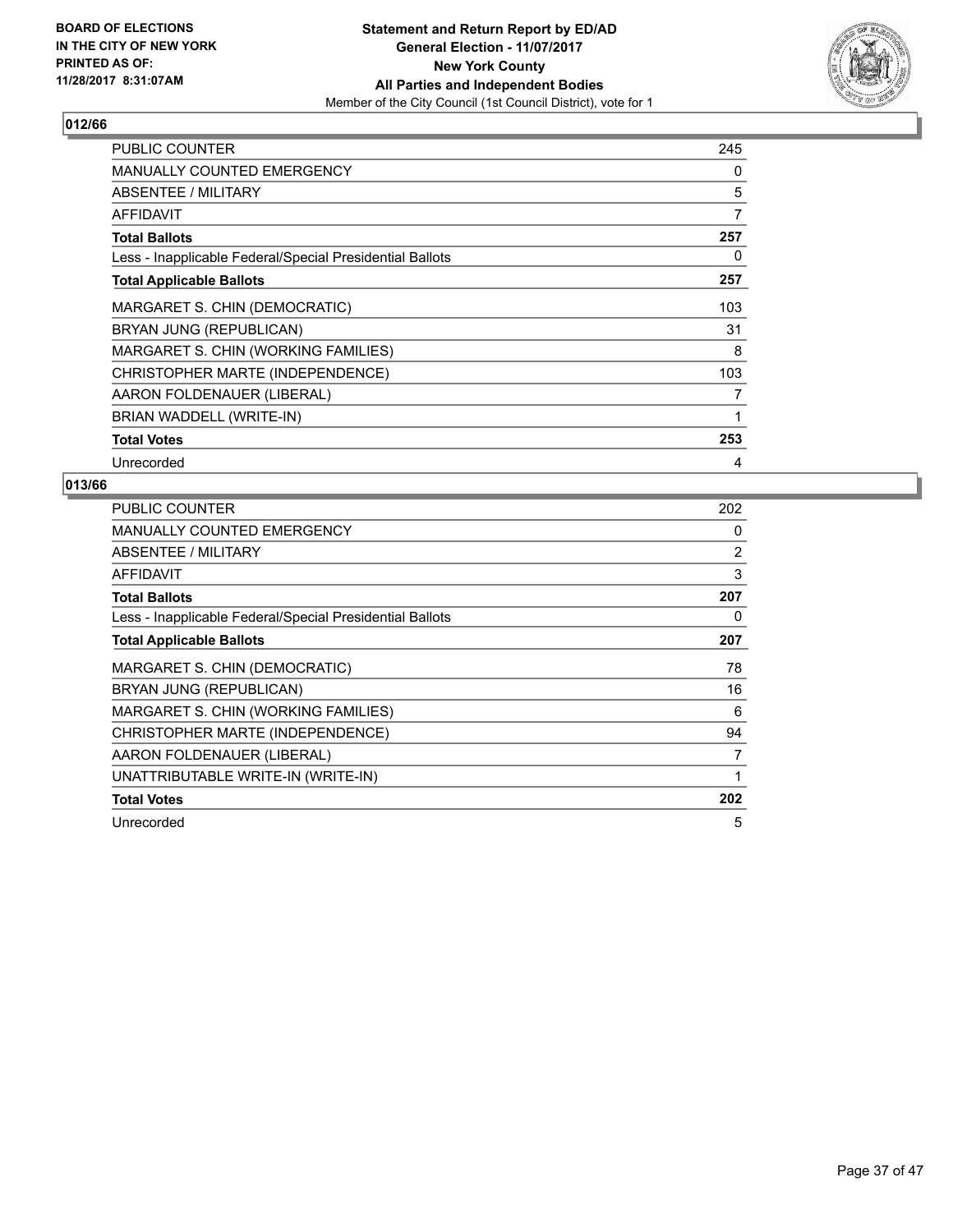

| <b>PUBLIC COUNTER</b>                                    | 131 |
|----------------------------------------------------------|-----|
| <b>MANUALLY COUNTED EMERGENCY</b>                        | 0   |
| ABSENTEE / MILITARY                                      | 5   |
| AFFIDAVIT                                                | 1   |
| <b>Total Ballots</b>                                     | 137 |
| Less - Inapplicable Federal/Special Presidential Ballots | 0   |
| <b>Total Applicable Ballots</b>                          | 137 |
| MARGARET S. CHIN (DEMOCRATIC)                            | 30  |
| BRYAN JUNG (REPUBLICAN)                                  | 6   |
| MARGARET S. CHIN (WORKING FAMILIES)                      | 1   |
| CHRISTOPHER MARTE (INDEPENDENCE)                         | 94  |
| AARON FOLDENAUER (LIBERAL)                               | 5   |
| <b>Total Votes</b>                                       | 136 |
| Unrecorded                                               | 1   |

#### **015/66**

| <b>PUBLIC COUNTER</b>                                    | 147 |
|----------------------------------------------------------|-----|
| <b>MANUALLY COUNTED EMERGENCY</b>                        | 0   |
| ABSENTEE / MILITARY                                      | 6   |
| AFFIDAVIT                                                | 0   |
| <b>Total Ballots</b>                                     | 153 |
| Less - Inapplicable Federal/Special Presidential Ballots | 0   |
| <b>Total Applicable Ballots</b>                          | 153 |
| MARGARET S. CHIN (DEMOCRATIC)                            | 37  |
| BRYAN JUNG (REPUBLICAN)                                  | 8   |
| MARGARET S. CHIN (WORKING FAMILIES)                      | 5   |
| CHRISTOPHER MARTE (INDEPENDENCE)                         | 93  |
| AARON FOLDENAUER (LIBERAL)                               | 2   |
| <b>Total Votes</b>                                       | 145 |
| Unrecorded                                               | 8   |

| 12             |
|----------------|
| 0              |
| 0              |
| 0              |
| 12             |
| $\mathbf{0}$   |
| 12             |
| 2              |
| $\overline{2}$ |
| 0              |
| $\overline{7}$ |
|                |
| 12             |
|                |
|                |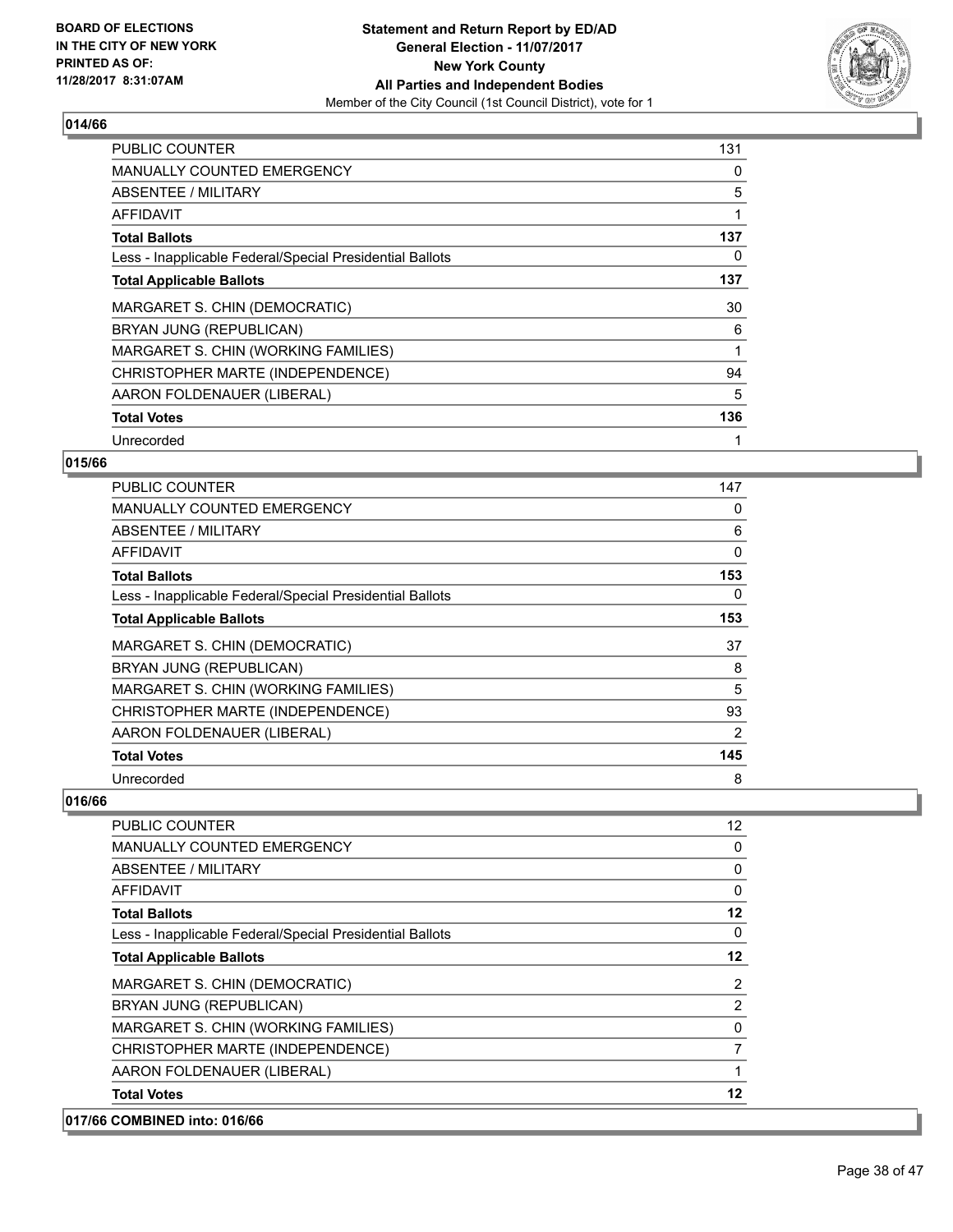

| <b>PUBLIC COUNTER</b>                                    | 262 |
|----------------------------------------------------------|-----|
| <b>MANUALLY COUNTED EMERGENCY</b>                        | 0   |
| ABSENTEE / MILITARY                                      | 7   |
| AFFIDAVIT                                                | 2   |
| <b>Total Ballots</b>                                     | 271 |
| Less - Inapplicable Federal/Special Presidential Ballots | 0   |
| <b>Total Applicable Ballots</b>                          | 271 |
|                                                          |     |
| MARGARET S. CHIN (DEMOCRATIC)                            | 53  |
| BRYAN JUNG (REPUBLICAN)                                  | 17  |
| MARGARET S. CHIN (WORKING FAMILIES)                      | 8   |
| CHRISTOPHER MARTE (INDEPENDENCE)                         | 182 |
| AARON FOLDENAUER (LIBERAL)                               | 8   |
| <b>Total Votes</b>                                       | 268 |

## **019/66**

| <b>PUBLIC COUNTER</b>                                    | 299 |
|----------------------------------------------------------|-----|
| <b>MANUALLY COUNTED EMERGENCY</b>                        | 0   |
| ABSENTEE / MILITARY                                      | 9   |
| AFFIDAVIT                                                | 2   |
| <b>Total Ballots</b>                                     | 310 |
| Less - Inapplicable Federal/Special Presidential Ballots | 0   |
| <b>Total Applicable Ballots</b>                          | 310 |
| MARGARET S. CHIN (DEMOCRATIC)                            | 62  |
| BRYAN JUNG (REPUBLICAN)                                  | 12  |
| MARGARET S. CHIN (WORKING FAMILIES)                      | 10  |
| CHRISTOPHER MARTE (INDEPENDENCE)                         | 212 |
| AARON FOLDENAUER (LIBERAL)                               | 7   |
| CHRISTOPHER MARTE (WRITE-IN)                             |     |
| <b>Total Votes</b>                                       | 304 |
| Unrecorded                                               | 6   |

| PUBLIC COUNTER                                           | 181            |
|----------------------------------------------------------|----------------|
| <b>MANUALLY COUNTED EMERGENCY</b>                        | 0              |
| ABSENTEE / MILITARY                                      | 6              |
| AFFIDAVIT                                                | 1              |
| <b>Total Ballots</b>                                     | 188            |
| Less - Inapplicable Federal/Special Presidential Ballots | 0              |
| <b>Total Applicable Ballots</b>                          | 188            |
| MARGARET S. CHIN (DEMOCRATIC)                            | 44             |
| BRYAN JUNG (REPUBLICAN)                                  | 6              |
| MARGARET S. CHIN (WORKING FAMILIES)                      | $\overline{4}$ |
| CHRISTOPHER MARTE (INDEPENDENCE)                         | 126            |
| AARON FOLDENAUER (LIBERAL)                               | 5              |
| <b>Total Votes</b>                                       | 185            |
| Unrecorded                                               | 3              |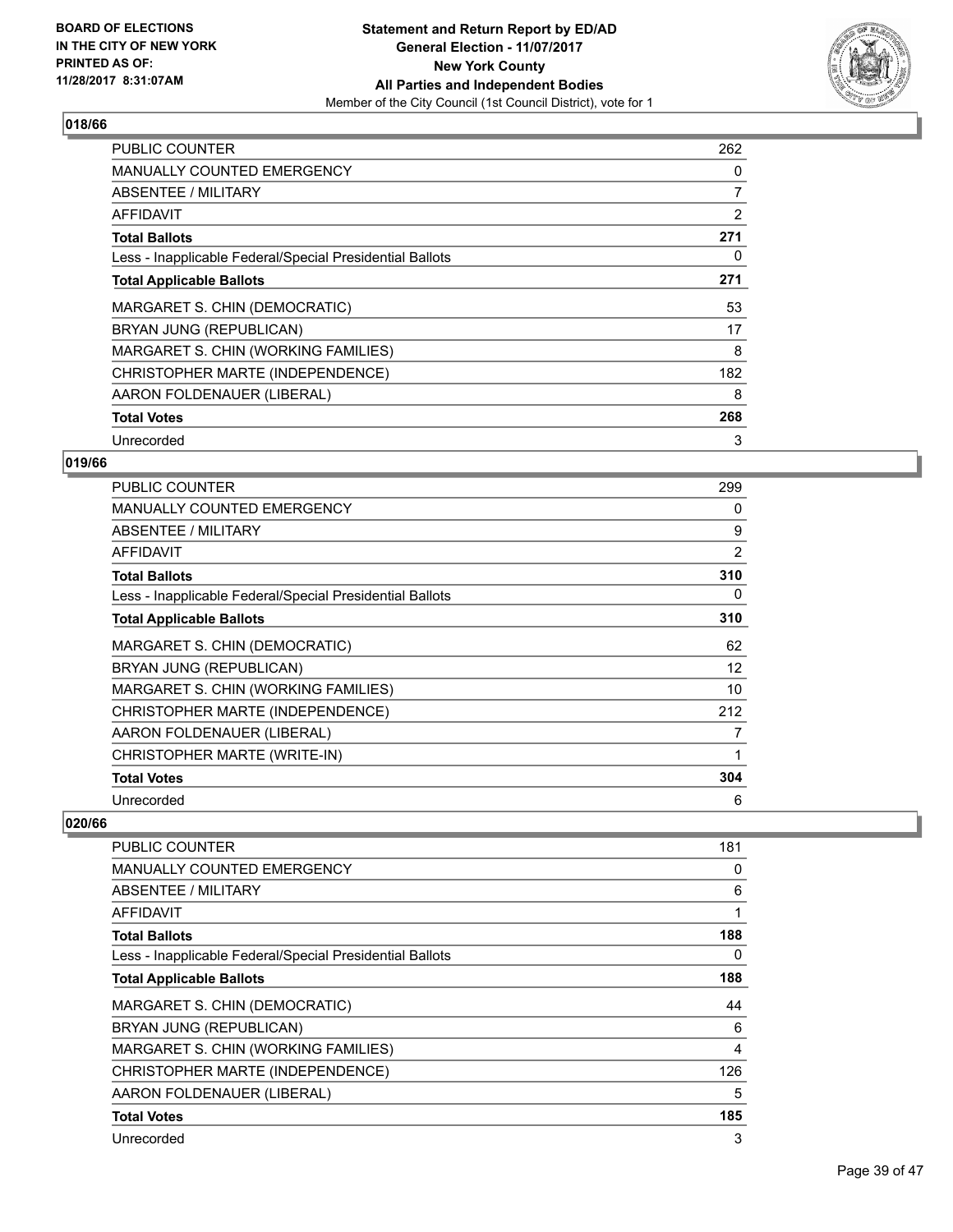

| <b>PUBLIC COUNTER</b>                                    | 287 |
|----------------------------------------------------------|-----|
| <b>MANUALLY COUNTED EMERGENCY</b>                        | 0   |
| <b>ABSENTEE / MILITARY</b>                               | 8   |
| <b>AFFIDAVIT</b>                                         |     |
| <b>Total Ballots</b>                                     | 296 |
| Less - Inapplicable Federal/Special Presidential Ballots | 0   |
| <b>Total Applicable Ballots</b>                          | 296 |
| MARGARET S. CHIN (DEMOCRATIC)                            | 71  |
| BRYAN JUNG (REPUBLICAN)                                  | 16  |
| MARGARET S. CHIN (WORKING FAMILIES)                      | 9   |
| CHRISTOPHER MARTE (INDEPENDENCE)                         | 183 |
| AARON FOLDENAUER (LIBERAL)                               | 8   |
| <b>Total Votes</b>                                       | 287 |
|                                                          |     |

## **022/66**

| <b>PUBLIC COUNTER</b>                                    | 299 |
|----------------------------------------------------------|-----|
| <b>MANUALLY COUNTED EMERGENCY</b>                        | 0   |
| <b>ABSENTEE / MILITARY</b>                               | 7   |
| AFFIDAVIT                                                |     |
| <b>Total Ballots</b>                                     | 307 |
| Less - Inapplicable Federal/Special Presidential Ballots | 0   |
| <b>Total Applicable Ballots</b>                          | 307 |
| MARGARET S. CHIN (DEMOCRATIC)                            | 79  |
| BRYAN JUNG (REPUBLICAN)                                  | 33  |
| MARGARET S. CHIN (WORKING FAMILIES)                      | 4   |
| CHRISTOPHER MARTE (INDEPENDENCE)                         | 172 |
| AARON FOLDENAUER (LIBERAL)                               | 10  |
| <b>Total Votes</b>                                       | 298 |
| Unrecorded                                               | 9   |

| PUBLIC COUNTER                                           | 407 |
|----------------------------------------------------------|-----|
| <b>MANUALLY COUNTED EMERGENCY</b>                        | 0   |
| ABSENTEE / MILITARY                                      | 11  |
| <b>AFFIDAVIT</b>                                         | 1   |
| <b>Total Ballots</b>                                     | 419 |
| Less - Inapplicable Federal/Special Presidential Ballots | 0   |
| <b>Total Applicable Ballots</b>                          | 419 |
| MARGARET S. CHIN (DEMOCRATIC)                            | 128 |
| BRYAN JUNG (REPUBLICAN)                                  | 11  |
| MARGARET S. CHIN (WORKING FAMILIES)                      | 13  |
| CHRISTOPHER MARTE (INDEPENDENCE)                         | 239 |
| AARON FOLDENAUER (LIBERAL)                               | 17  |
| ERIC KNOWLES (WRITE-IN)                                  | 1   |
| <b>Total Votes</b>                                       | 409 |
| Unrecorded                                               | 10  |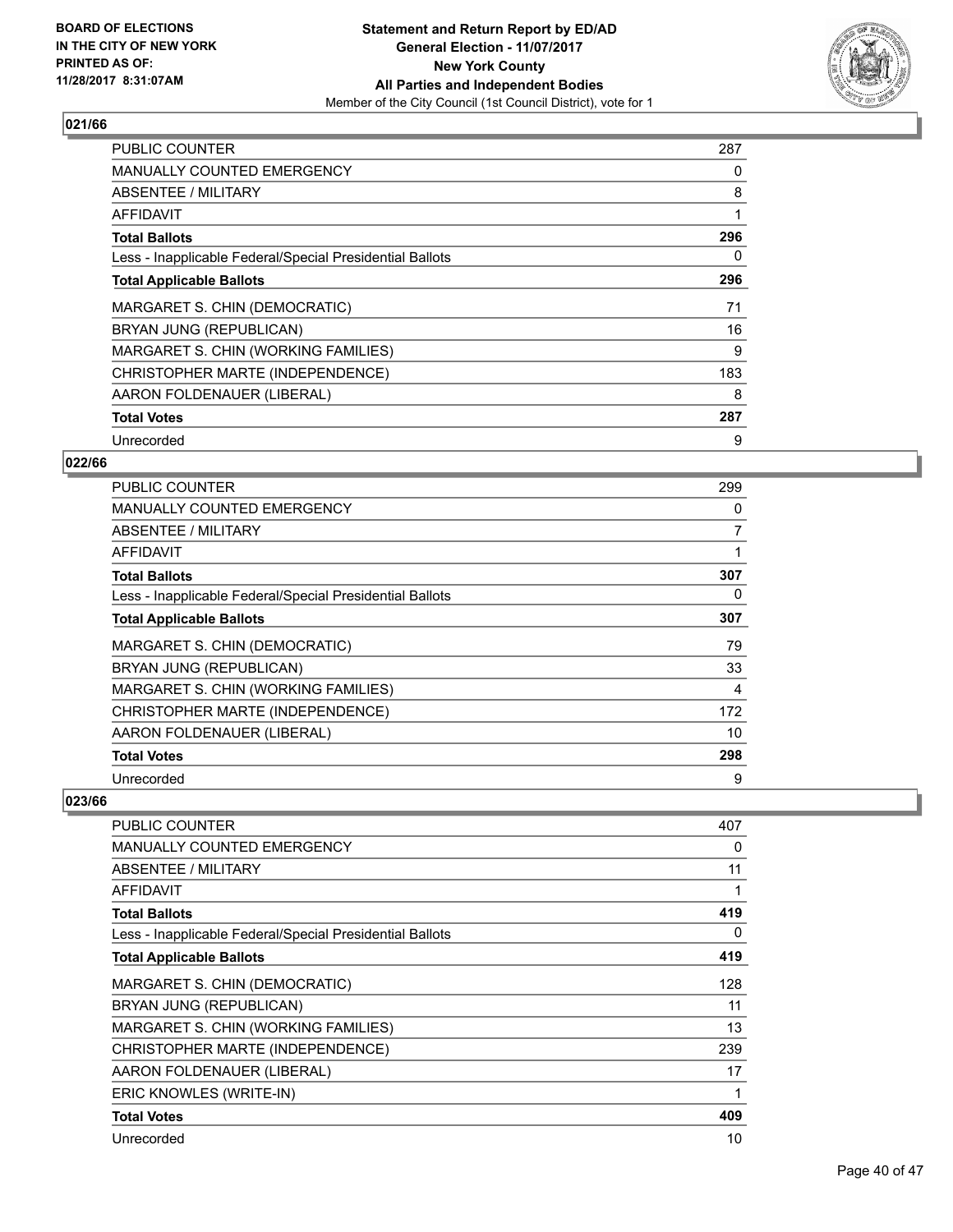

| <b>PUBLIC COUNTER</b>                                    | 141 |
|----------------------------------------------------------|-----|
| <b>MANUALLY COUNTED EMERGENCY</b>                        | 0   |
| ABSENTEE / MILITARY                                      | 5   |
| AFFIDAVIT                                                |     |
| <b>Total Ballots</b>                                     | 147 |
| Less - Inapplicable Federal/Special Presidential Ballots | 0   |
| <b>Total Applicable Ballots</b>                          | 147 |
| MARGARET S. CHIN (DEMOCRATIC)                            | 48  |
| BRYAN JUNG (REPUBLICAN)                                  | 4   |
| MARGARET S. CHIN (WORKING FAMILIES)                      | 4   |
| CHRISTOPHER MARTE (INDEPENDENCE)                         | 82  |
| AARON FOLDENAUER (LIBERAL)                               | 7   |
| <b>Total Votes</b>                                       | 145 |
| Unrecorded                                               | 2   |

## **025/66**

| <b>PUBLIC COUNTER</b>                                    | 124 |
|----------------------------------------------------------|-----|
| <b>MANUALLY COUNTED EMERGENCY</b>                        | 0   |
| ABSENTEE / MILITARY                                      | 6   |
| AFFIDAVIT                                                | 4   |
| <b>Total Ballots</b>                                     | 134 |
| Less - Inapplicable Federal/Special Presidential Ballots | 0   |
| <b>Total Applicable Ballots</b>                          | 134 |
| MARGARET S. CHIN (DEMOCRATIC)                            | 37  |
| BRYAN JUNG (REPUBLICAN)                                  | 7   |
| MARGARET S. CHIN (WORKING FAMILIES)                      | 2   |
| CHRISTOPHER MARTE (INDEPENDENCE)                         | 83  |
| AARON FOLDENAUER (LIBERAL)                               | 4   |
| <b>Total Votes</b>                                       | 133 |
| Unrecorded                                               |     |

| PUBLIC COUNTER                                           | 266 |
|----------------------------------------------------------|-----|
| <b>MANUALLY COUNTED EMERGENCY</b>                        | 0   |
| ABSENTEE / MILITARY                                      | 7   |
| <b>AFFIDAVIT</b>                                         | 5   |
| <b>Total Ballots</b>                                     | 278 |
| Less - Inapplicable Federal/Special Presidential Ballots | 0   |
| <b>Total Applicable Ballots</b>                          | 278 |
| MARGARET S. CHIN (DEMOCRATIC)                            | 88  |
| BRYAN JUNG (REPUBLICAN)                                  | 9   |
| MARGARET S. CHIN (WORKING FAMILIES)                      | 16  |
| CHRISTOPHER MARTE (INDEPENDENCE)                         | 150 |
| AARON FOLDENAUER (LIBERAL)                               | 10  |
| JASMIN SANCHEZ (WRITE-IN)                                | 1   |
| <b>Total Votes</b>                                       | 274 |
| Unrecorded                                               | 4   |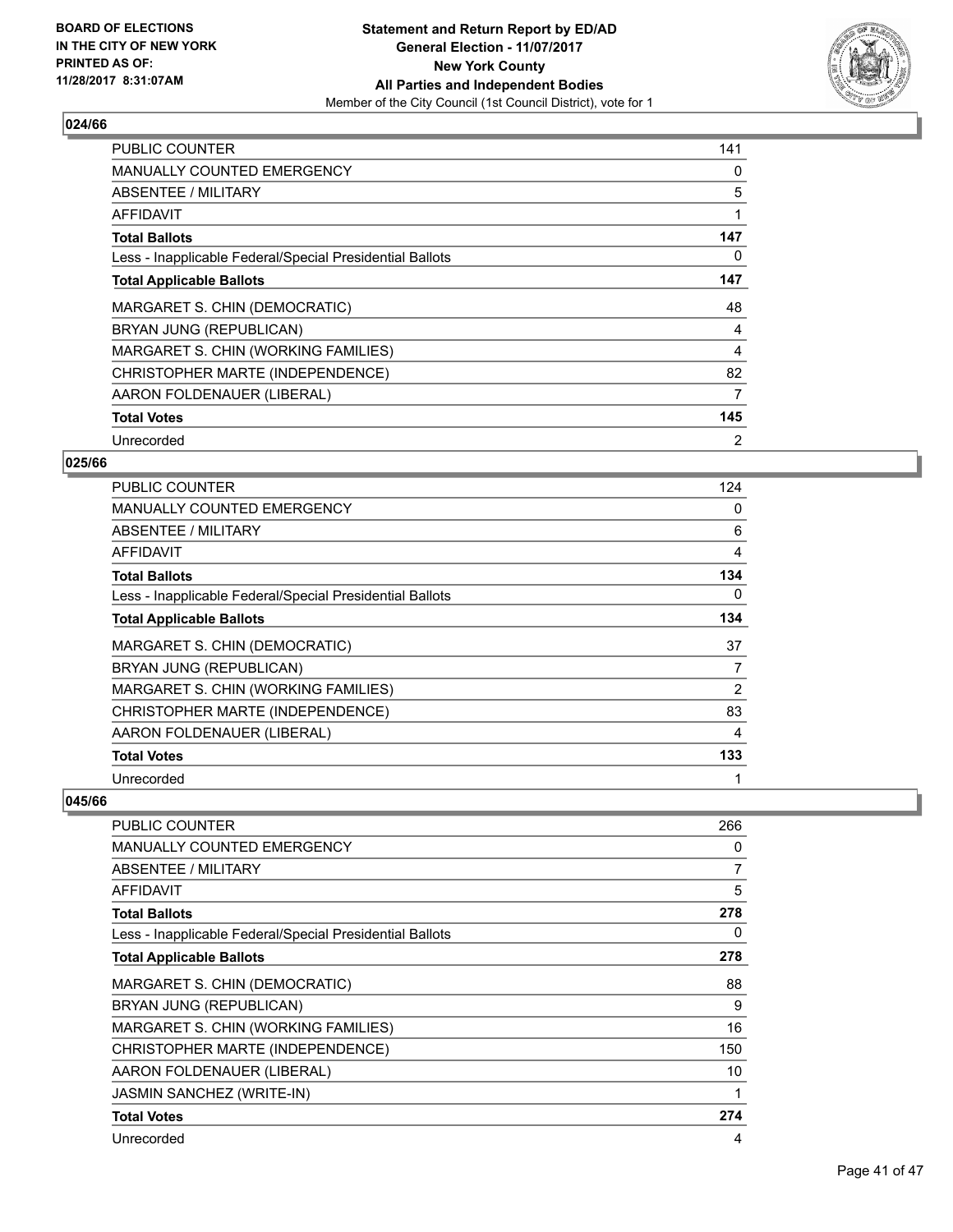

| <b>PUBLIC COUNTER</b>                                    | 211 |
|----------------------------------------------------------|-----|
| <b>MANUALLY COUNTED EMERGENCY</b>                        | 0   |
| ABSENTEE / MILITARY                                      | 7   |
| <b>AFFIDAVIT</b>                                         | 5   |
| <b>Total Ballots</b>                                     | 223 |
| Less - Inapplicable Federal/Special Presidential Ballots | 0   |
| <b>Total Applicable Ballots</b>                          | 223 |
| MARGARET S. CHIN (DEMOCRATIC)                            | 102 |
| BRYAN JUNG (REPUBLICAN)                                  | 12  |
| MARGARET S. CHIN (WORKING FAMILIES)                      | 10  |
| CHRISTOPHER MARTE (INDEPENDENCE)                         | 82  |
| AARON FOLDENAUER (LIBERAL)                               | 10  |
| UNCOUNTED WRITE-IN PER STATUTE (WRITE-IN)                | 1   |
| <b>Total Votes</b>                                       | 217 |
| Unrecorded                                               | 6   |

### **047/66**

| <b>PUBLIC COUNTER</b>                                    | 218 |
|----------------------------------------------------------|-----|
| <b>MANUALLY COUNTED EMERGENCY</b>                        | 0   |
| ABSENTEE / MILITARY                                      | 6   |
| AFFIDAVIT                                                | 0   |
| <b>Total Ballots</b>                                     | 224 |
| Less - Inapplicable Federal/Special Presidential Ballots | 0   |
| <b>Total Applicable Ballots</b>                          | 224 |
| MARGARET S. CHIN (DEMOCRATIC)                            | 106 |
| BRYAN JUNG (REPUBLICAN)                                  | 16  |
| MARGARET S. CHIN (WORKING FAMILIES)                      | 19  |
| CHRISTOPHER MARTE (INDEPENDENCE)                         | 64  |
| AARON FOLDENAUER (LIBERAL)                               | 9   |
| <b>Total Votes</b>                                       | 214 |
| Unrecorded                                               | 10  |

| PUBLIC COUNTER                                           | 193            |
|----------------------------------------------------------|----------------|
| <b>MANUALLY COUNTED EMERGENCY</b>                        | 0              |
| ABSENTEE / MILITARY                                      | 17             |
| <b>AFFIDAVIT</b>                                         | $\overline{2}$ |
| <b>Total Ballots</b>                                     | 212            |
| Less - Inapplicable Federal/Special Presidential Ballots | 0              |
| <b>Total Applicable Ballots</b>                          | 212            |
| MARGARET S. CHIN (DEMOCRATIC)                            | 111            |
| BRYAN JUNG (REPUBLICAN)                                  | 28             |
| MARGARET S. CHIN (WORKING FAMILIES)                      | 7              |
| CHRISTOPHER MARTE (INDEPENDENCE)                         | 45             |
| AARON FOLDENAUER (LIBERAL)                               | 14             |
| <b>Total Votes</b>                                       | 205            |
| Unrecorded                                               | 7              |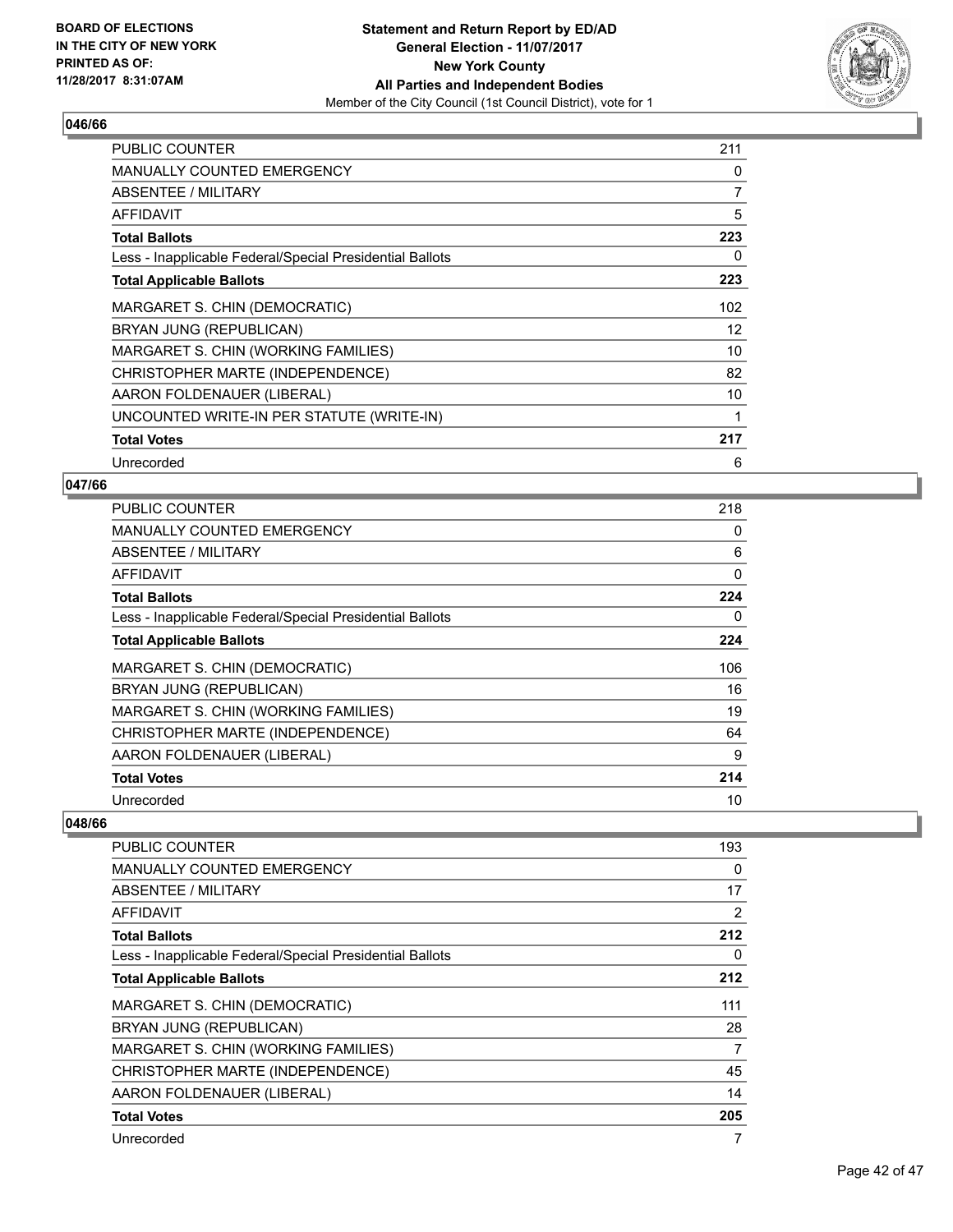

| <b>PUBLIC COUNTER</b>                                    | 248 |
|----------------------------------------------------------|-----|
| <b>MANUALLY COUNTED EMERGENCY</b>                        | 0   |
| ABSENTEE / MILITARY                                      | 5   |
| AFFIDAVIT                                                | 0   |
| <b>Total Ballots</b>                                     | 253 |
| Less - Inapplicable Federal/Special Presidential Ballots | 0   |
| <b>Total Applicable Ballots</b>                          | 253 |
| MARGARET S. CHIN (DEMOCRATIC)                            | 126 |
| BRYAN JUNG (REPUBLICAN)                                  | 30  |
| MARGARET S. CHIN (WORKING FAMILIES)                      | 15  |
| CHRISTOPHER MARTE (INDEPENDENCE)                         | 61  |
| AARON FOLDENAUER (LIBERAL)                               | 10  |
| <b>Total Votes</b>                                       | 242 |
| Unrecorded                                               | 11  |

| <b>PUBLIC COUNTER</b>                                    | 223            |
|----------------------------------------------------------|----------------|
| <b>MANUALLY COUNTED EMERGENCY</b>                        | 0              |
| ABSENTEE / MILITARY                                      | 8              |
| AFFIDAVIT                                                | $\overline{2}$ |
| <b>Total Ballots</b>                                     | 233            |
| Less - Inapplicable Federal/Special Presidential Ballots | 0              |
| <b>Total Applicable Ballots</b>                          | 233            |
| MARGARET S. CHIN (DEMOCRATIC)                            | 131            |
| BRYAN JUNG (REPUBLICAN)                                  | 15             |
| MARGARET S. CHIN (WORKING FAMILIES)                      | 13             |
| CHRISTOPHER MARTE (INDEPENDENCE)                         | 57             |
| AARON FOLDENAUER (LIBERAL)                               | 14             |
| <b>Total Votes</b>                                       | 230            |
| Unrecorded                                               | 3              |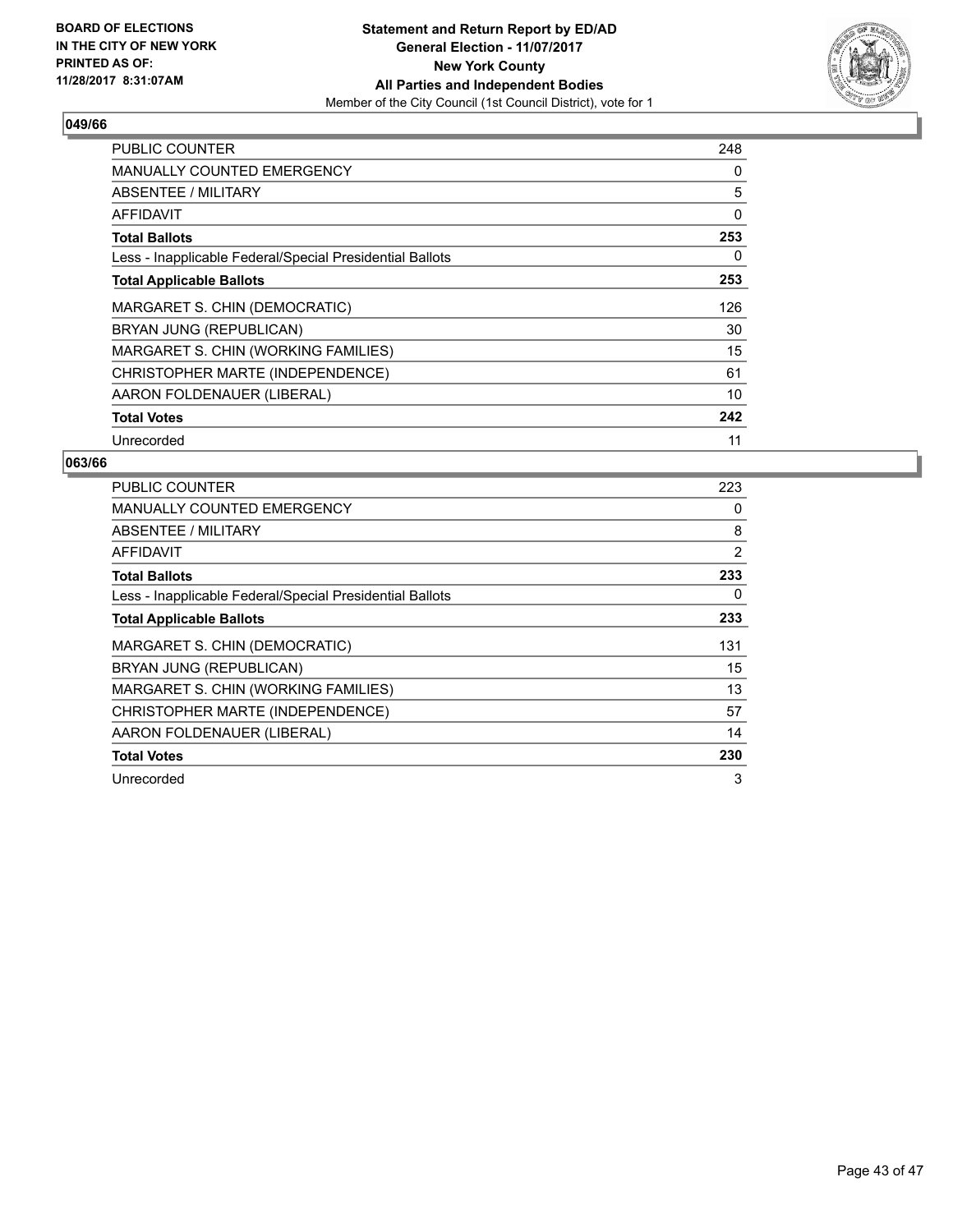

| <b>PUBLIC COUNTER</b>                                    | 147            |
|----------------------------------------------------------|----------------|
| <b>MANUALLY COUNTED EMERGENCY</b>                        | 0              |
| ABSENTEE / MILITARY                                      | 1              |
| <b>AFFIDAVIT</b>                                         | 4              |
| <b>Total Ballots</b>                                     | 152            |
| Less - Inapplicable Federal/Special Presidential Ballots | 0              |
| <b>Total Applicable Ballots</b>                          | 152            |
| MARGARET S. CHIN (DEMOCRATIC)                            | 73             |
| BRYAN JUNG (REPUBLICAN)                                  | 16             |
| MARGARET S. CHIN (WORKING FAMILIES)                      | 3              |
| CHRISTOPHER MARTE (INDEPENDENCE)                         | 45             |
| AARON FOLDENAUER (LIBERAL)                               | 11             |
| UNATTRIBUTABLE WRITE-IN (WRITE-IN)                       | 1              |
| UNCOUNTED WRITE-IN PER STATUTE (WRITE-IN)                | 1              |
| <b>Total Votes</b>                                       | 150            |
| Unrecorded                                               | $\overline{2}$ |

## **091/66**

| <b>PUBLIC COUNTER</b>                                    | 210 |
|----------------------------------------------------------|-----|
| <b>MANUALLY COUNTED EMERGENCY</b>                        | 0   |
| ABSENTEE / MILITARY                                      | 4   |
| AFFIDAVIT                                                | 1   |
| <b>Total Ballots</b>                                     | 215 |
| Less - Inapplicable Federal/Special Presidential Ballots | 0   |
| <b>Total Applicable Ballots</b>                          | 215 |
| MARGARET S. CHIN (DEMOCRATIC)                            | 89  |
| BRYAN JUNG (REPUBLICAN)                                  | 52  |
| MARGARET S. CHIN (WORKING FAMILIES)                      | 4   |
| CHRISTOPHER MARTE (INDEPENDENCE)                         | 57  |
| AARON FOLDENAUER (LIBERAL)                               | 7   |
| <b>Total Votes</b>                                       | 209 |
| Unrecorded                                               | 6   |

| <b>PUBLIC COUNTER</b>                                    | 0        |
|----------------------------------------------------------|----------|
| <b>MANUALLY COUNTED EMERGENCY</b>                        | 0        |
| ABSENTEE / MILITARY                                      | 0        |
| AFFIDAVIT                                                | 0        |
| <b>Total Ballots</b>                                     | 0        |
| Less - Inapplicable Federal/Special Presidential Ballots | $\Omega$ |
| <b>Total Applicable Ballots</b>                          | 0        |
| MARGARET S. CHIN (DEMOCRATIC)                            | 0        |
| BRYAN JUNG (REPUBLICAN)                                  | 0        |
| MARGARET S. CHIN (WORKING FAMILIES)                      | 0        |
| CHRISTOPHER MARTE (INDEPENDENCE)                         | 0        |
| AARON FOLDENAUER (LIBERAL)                               | 0        |
| <b>Total Votes</b>                                       | 0        |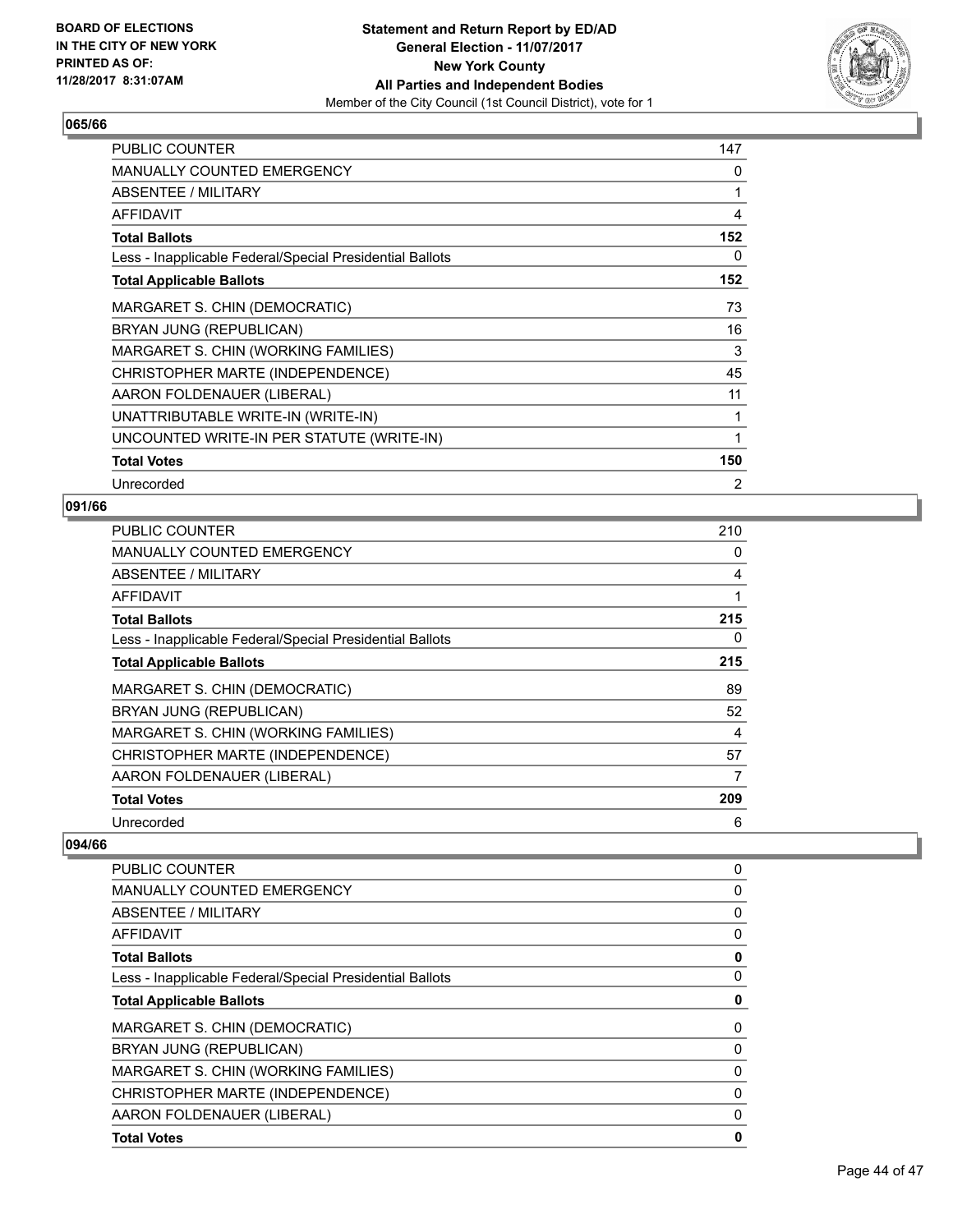

| <b>PUBLIC COUNTER</b>                                    | 179 |
|----------------------------------------------------------|-----|
| MANUALLY COUNTED EMERGENCY                               | 0   |
| ABSENTEE / MILITARY                                      | 2   |
| <b>AFFIDAVIT</b>                                         | 3   |
| <b>Total Ballots</b>                                     | 184 |
| Less - Inapplicable Federal/Special Presidential Ballots | 0   |
| <b>Total Applicable Ballots</b>                          | 184 |
| MARGARET S. CHIN (DEMOCRATIC)                            | 74  |
| BRYAN JUNG (REPUBLICAN)                                  | 12  |
| MARGARET S. CHIN (WORKING FAMILIES)                      | 7   |
| CHRISTOPHER MARTE (INDEPENDENCE)                         | 64  |
| AARON FOLDENAUER (LIBERAL)                               | 15  |
| UNATTRIBUTABLE WRITE-IN (WRITE-IN)                       | 1   |
| <b>Total Votes</b>                                       | 173 |
| Unrecorded                                               | 11  |

#### **099/66**

| <b>PUBLIC COUNTER</b>                                    | 224 |
|----------------------------------------------------------|-----|
| <b>MANUALLY COUNTED EMERGENCY</b>                        | 0   |
| ABSENTEE / MILITARY                                      | 7   |
| AFFIDAVIT                                                | 6   |
| <b>Total Ballots</b>                                     | 237 |
| Less - Inapplicable Federal/Special Presidential Ballots | 0   |
| <b>Total Applicable Ballots</b>                          | 237 |
| MARGARET S. CHIN (DEMOCRATIC)                            | 104 |
| BRYAN JUNG (REPUBLICAN)                                  | 28  |
| MARGARET S. CHIN (WORKING FAMILIES)                      | 7   |
| CHRISTOPHER MARTE (INDEPENDENCE)                         | 91  |
| AARON FOLDENAUER (LIBERAL)                               | 4   |
| <b>Total Votes</b>                                       | 234 |
| Unrecorded                                               | 3   |

| PUBLIC COUNTER                                           | 65             |
|----------------------------------------------------------|----------------|
| <b>MANUALLY COUNTED EMERGENCY</b>                        | 0              |
| ABSENTEE / MILITARY                                      | 0              |
| AFFIDAVIT                                                | $\mathbf{0}$   |
| <b>Total Ballots</b>                                     | 65             |
| Less - Inapplicable Federal/Special Presidential Ballots | 0              |
| <b>Total Applicable Ballots</b>                          | 65             |
| MARGARET S. CHIN (DEMOCRATIC)                            | 39             |
| BRYAN JUNG (REPUBLICAN)                                  | 5              |
| MARGARET S. CHIN (WORKING FAMILIES)                      | 3              |
| CHRISTOPHER MARTE (INDEPENDENCE)                         | 13             |
| AARON FOLDENAUER (LIBERAL)                               | 3              |
| <b>Total Votes</b>                                       | 63             |
| Unrecorded                                               | $\overline{2}$ |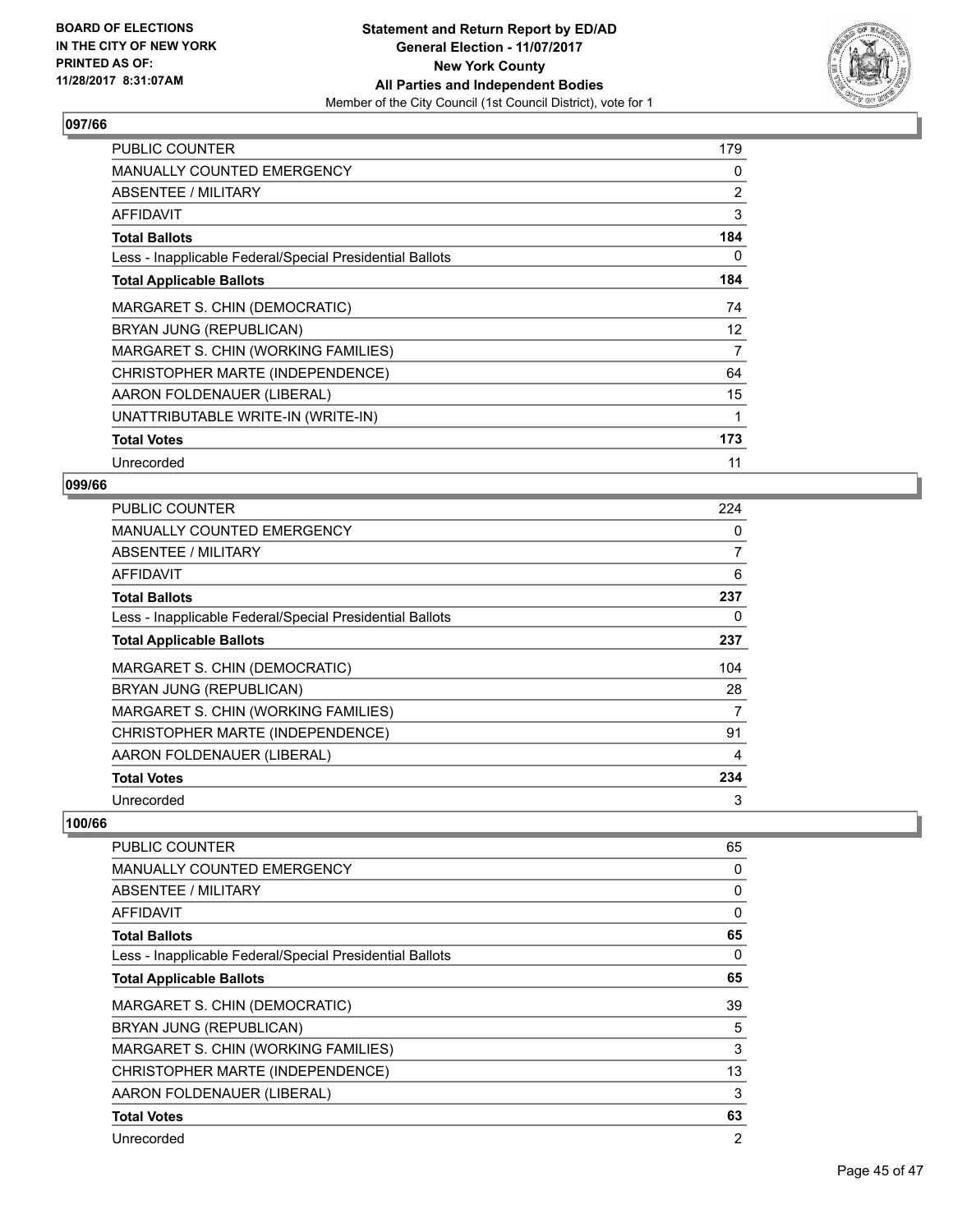

| <b>PUBLIC COUNTER</b>                                    | 53             |
|----------------------------------------------------------|----------------|
| <b>MANUALLY COUNTED EMERGENCY</b>                        | 0              |
| <b>ABSENTEE / MILITARY</b>                               | 0              |
| AFFIDAVIT                                                |                |
| <b>Total Ballots</b>                                     | 54             |
| Less - Inapplicable Federal/Special Presidential Ballots | 0              |
| <b>Total Applicable Ballots</b>                          | 54             |
| MARGARET S. CHIN (DEMOCRATIC)                            | 29             |
| BRYAN JUNG (REPUBLICAN)                                  |                |
| MARGARET S. CHIN (WORKING FAMILIES)                      | 4              |
| CHRISTOPHER MARTE (INDEPENDENCE)                         | 14             |
| AARON FOLDENAUER (LIBERAL)                               | 4              |
| <b>Total Votes</b>                                       | 52             |
| Unrecorded                                               | $\overline{2}$ |

| <b>PUBLIC COUNTER</b>                                    | 218 |
|----------------------------------------------------------|-----|
| <b>MANUALLY COUNTED EMERGENCY</b>                        | 0   |
| ABSENTEE / MILITARY                                      | 4   |
| AFFIDAVIT                                                | 5   |
| <b>Total Ballots</b>                                     | 227 |
| Less - Inapplicable Federal/Special Presidential Ballots | 0   |
| <b>Total Applicable Ballots</b>                          | 227 |
| MARGARET S. CHIN (DEMOCRATIC)                            | 91  |
| BRYAN JUNG (REPUBLICAN)                                  | 21  |
| MARGARET S. CHIN (WORKING FAMILIES)                      | 7   |
| CHRISTOPHER MARTE (INDEPENDENCE)                         | 88  |
| AARON FOLDENAUER (LIBERAL)                               | 14  |
| UNATTRIBUTABLE WRITE-IN (WRITE-IN)                       | 1   |
| <b>Total Votes</b>                                       | 222 |
| Unrecorded                                               | 5   |